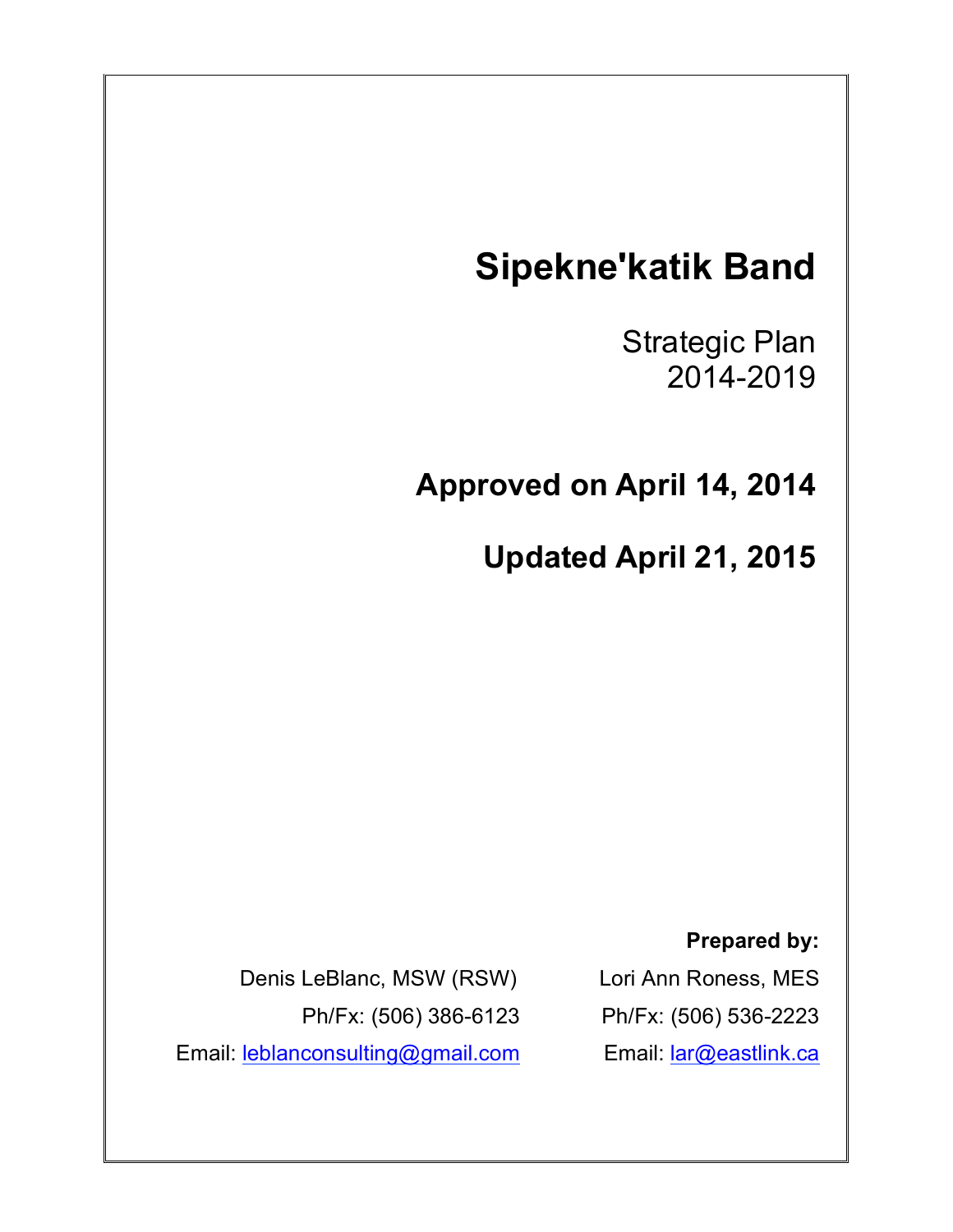## Sipekne'katik Band

## **Strategic Plan** 2014-2019

## **Table of Contents**

| 1.   |                                                                                          |
|------|------------------------------------------------------------------------------------------|
| 2.   |                                                                                          |
| 3.   |                                                                                          |
| 4.   |                                                                                          |
| 5.   |                                                                                          |
| 6.   |                                                                                          |
| 6.1  |                                                                                          |
| 7.   |                                                                                          |
|      |                                                                                          |
|      |                                                                                          |
| 7.3  |                                                                                          |
| 8.   |                                                                                          |
|      |                                                                                          |
|      |                                                                                          |
| 8.3  |                                                                                          |
| 8.4  |                                                                                          |
| 9.   |                                                                                          |
| 9.1  |                                                                                          |
|      |                                                                                          |
| 9.3  |                                                                                          |
|      | 9.4 Early Childhood Development Workplan with Timeline - Patsy Michael & JenniferSack 14 |
|      |                                                                                          |
| 10.1 |                                                                                          |
| 10.2 |                                                                                          |
| 10.3 |                                                                                          |
| 10.4 |                                                                                          |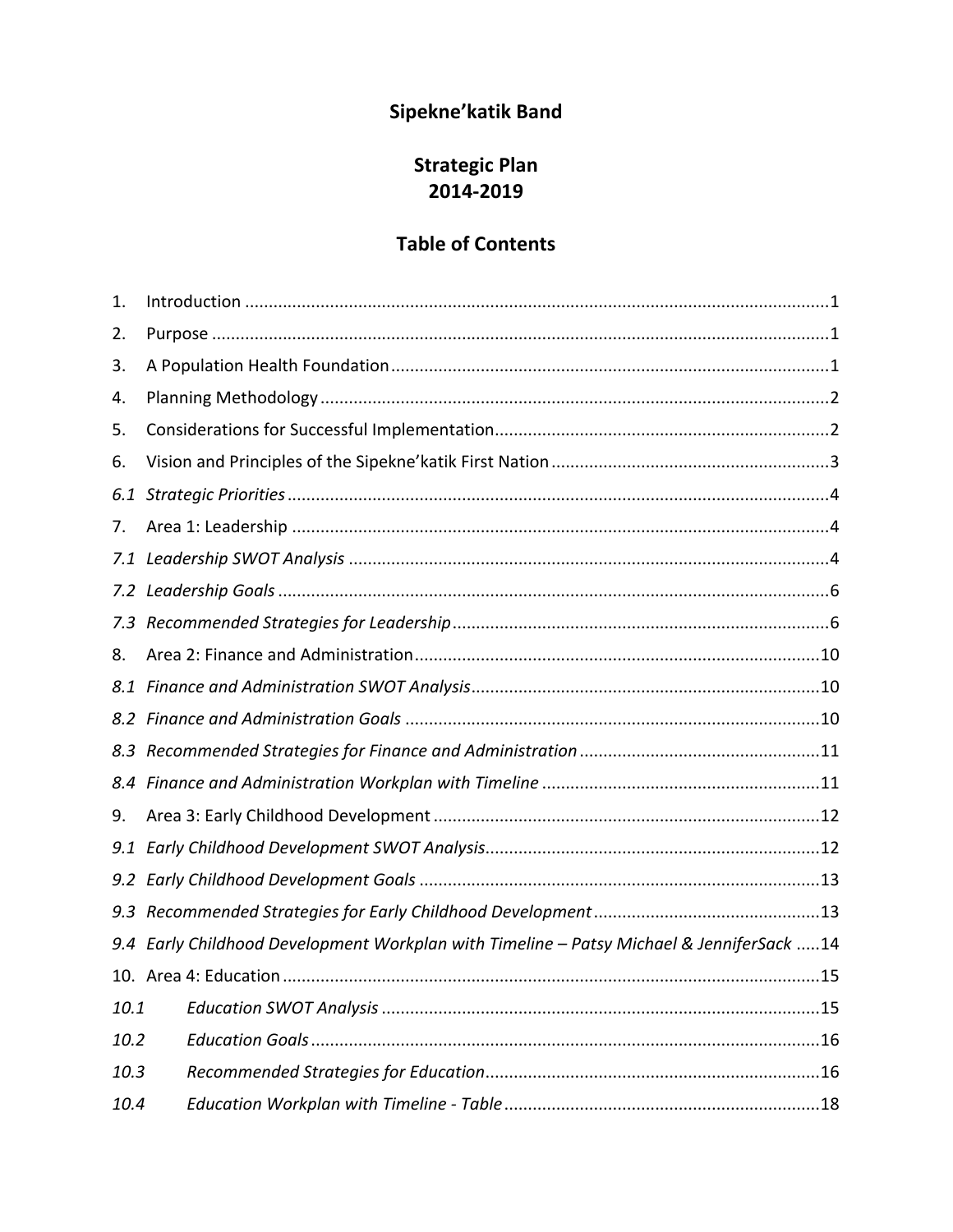| 11.1 |                                                                         |  |
|------|-------------------------------------------------------------------------|--|
| 11.2 |                                                                         |  |
| 11.3 |                                                                         |  |
| 11.4 |                                                                         |  |
|      |                                                                         |  |
| 12.1 |                                                                         |  |
| 12.2 |                                                                         |  |
| 12.3 | Recommended Strategies for Health Promotion of Health Practices 22      |  |
| 12.4 | Health Promotion of Healthy Practices Workplan with Timeline - Table 23 |  |
|      |                                                                         |  |
| 13.1 |                                                                         |  |
| 13.2 |                                                                         |  |
| 13.3 | Recommended Strategies for Employment, Training and Income24            |  |
| 13.4 |                                                                         |  |
|      |                                                                         |  |
| 14.1 |                                                                         |  |
| 14.2 |                                                                         |  |
| 14.3 |                                                                         |  |
| 14.4 | Cultural Revitalization Workplan with Timeline - Health Centre 27       |  |
|      |                                                                         |  |
| 15.1 |                                                                         |  |
| 15.2 |                                                                         |  |
| 15.3 | Recommended Strategies for Social Inclusion and Social Support 29       |  |
| 15.4 |                                                                         |  |
|      |                                                                         |  |
| 16.1 |                                                                         |  |
| 16.2 |                                                                         |  |
| 16.3 | Recommended Strategies for Infrastructures and the Environment 31       |  |
| 16.4 | Infrastructures and the Environment Workplan with Timeline 33           |  |
|      |                                                                         |  |
| 17.1 |                                                                         |  |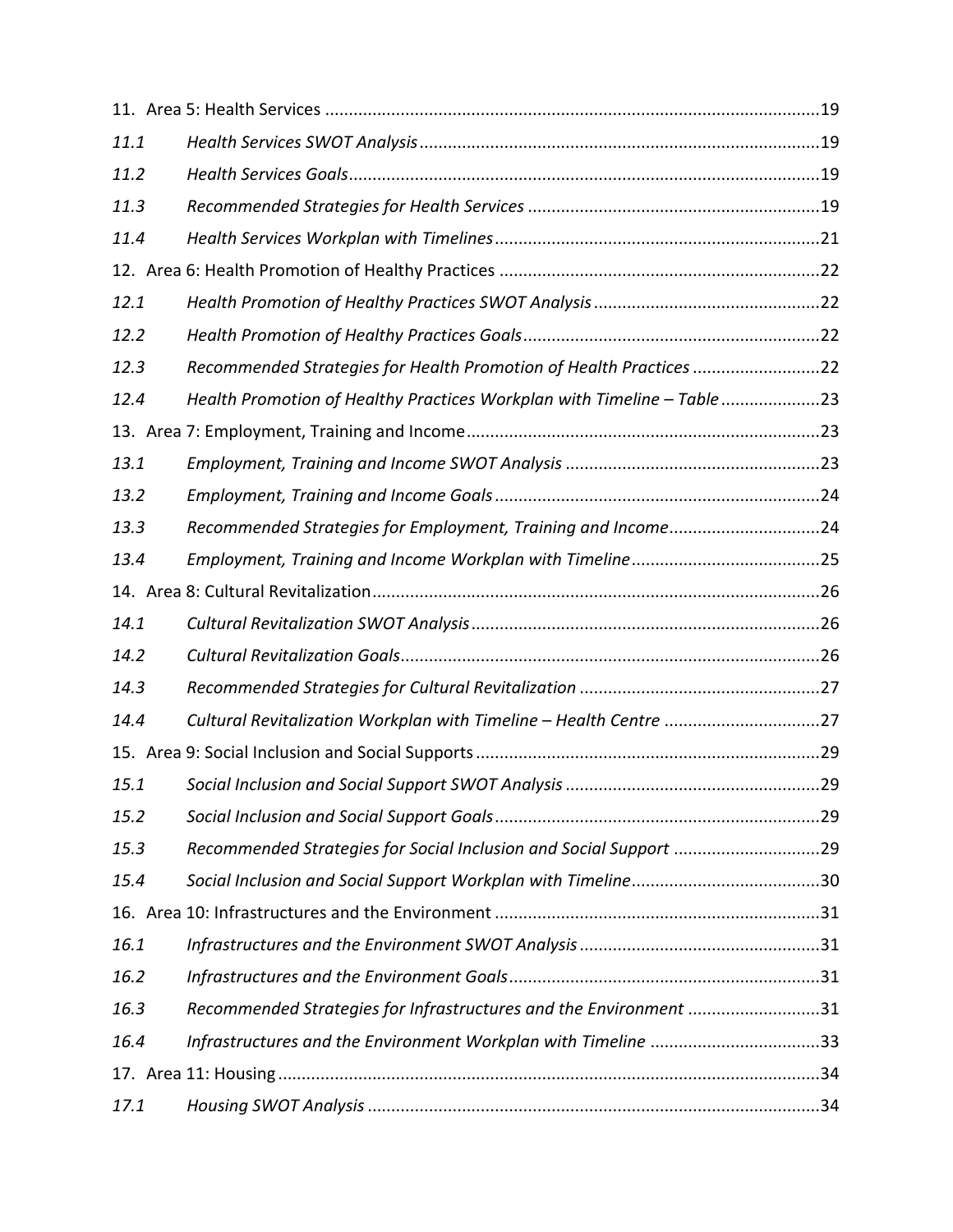| 17.2 |                                                                              |  |
|------|------------------------------------------------------------------------------|--|
| 17.3 |                                                                              |  |
| 17.4 |                                                                              |  |
|      |                                                                              |  |
| 18.1 | Emergency Preparedness and Business Continuity SWOT Analysis 36              |  |
| 18.2 |                                                                              |  |
| 18.3 | Recommended Strategies for Emergency Preparedness and Business Continuity 36 |  |
| 18.4 | Business Continuity and Emergency Preparedness Workplan with Timeline37      |  |
|      |                                                                              |  |
| 19.1 |                                                                              |  |
| 19.2 |                                                                              |  |
| 19.3 | Recommended Strategies for Economic Development & Business Ventures38        |  |
| 19.4 | Economic Development & Business Ventures Workplan with Timeline38            |  |
|      |                                                                              |  |
| 20.1 |                                                                              |  |
| 20.2 |                                                                              |  |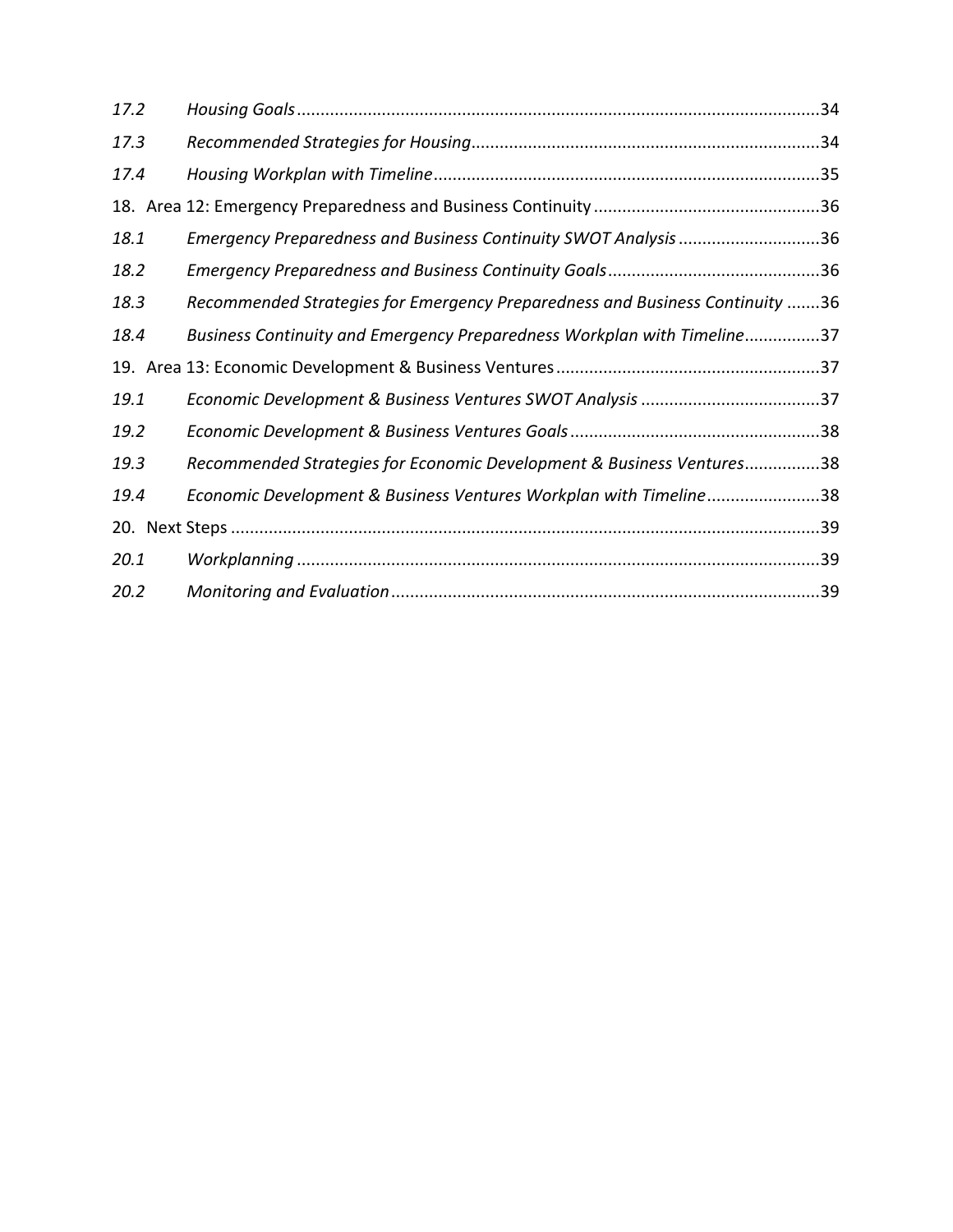## **Sipekne'katik Band Strategic Plan 2014-2019**

#### **1. Introduction**

Since 2012, the Sipekne' katik Chief and Council have taken steps to better manage Band spending and to strengthen Band program oversight and management through the enactment of various policies and procedures. As the next step in this process, the Sipekne' katik Chief and Council underwent a strategic planning process and has identified several promising avenues to leverage community strengths and untapped opportunities in order to achieve the priorities the community has set for the next 5 years. This strategic plan as presented herein is meant to be a living document. Therefore it should be reviewed on a regular basis. At minimum, it should be reviewed annually.

#### **2. Purpose**

The primary goals of the Sipekne' katik Band strategic plan are to:

- 1. Identify and build upon stakeholder priorities to identify necessary actions the Sipekne' katik Band must take to enact a feasible, measurable and community-relevant 5year strategic plan, and;
- 2. Build upon ongoing community efforts to address barriers to progress and build program management, local governance and socio-economic development.
- 3. Develop a workplan for 5 years that will allow community leadership and community program mangers to act upon shared strategic priorities in the first year and further workplan thereafter.

In so doing, the strategic planning process involved engaging the Chief and Council and program managers in an examination of the community's social determinants of health as well as other key areas that directly affect the community's capacity to address its challenges and improve the overall quality of life of its membership. The long-term intent was to engage program managers to identify ways to leverage their respective strengths and capacities to ensure the plan's success.

## **3. A Population Health Foundation**

The strategic planning process was underpinned by a population health approach that focused on identifying multi-level strategies that address core factors associated to the community's health and well-being. From a practical standpoint, it involved Chief and Council and program managers coming together in order to identify actions that, if taken, could contribute to building the Sipekne'katik community's health and prosperity.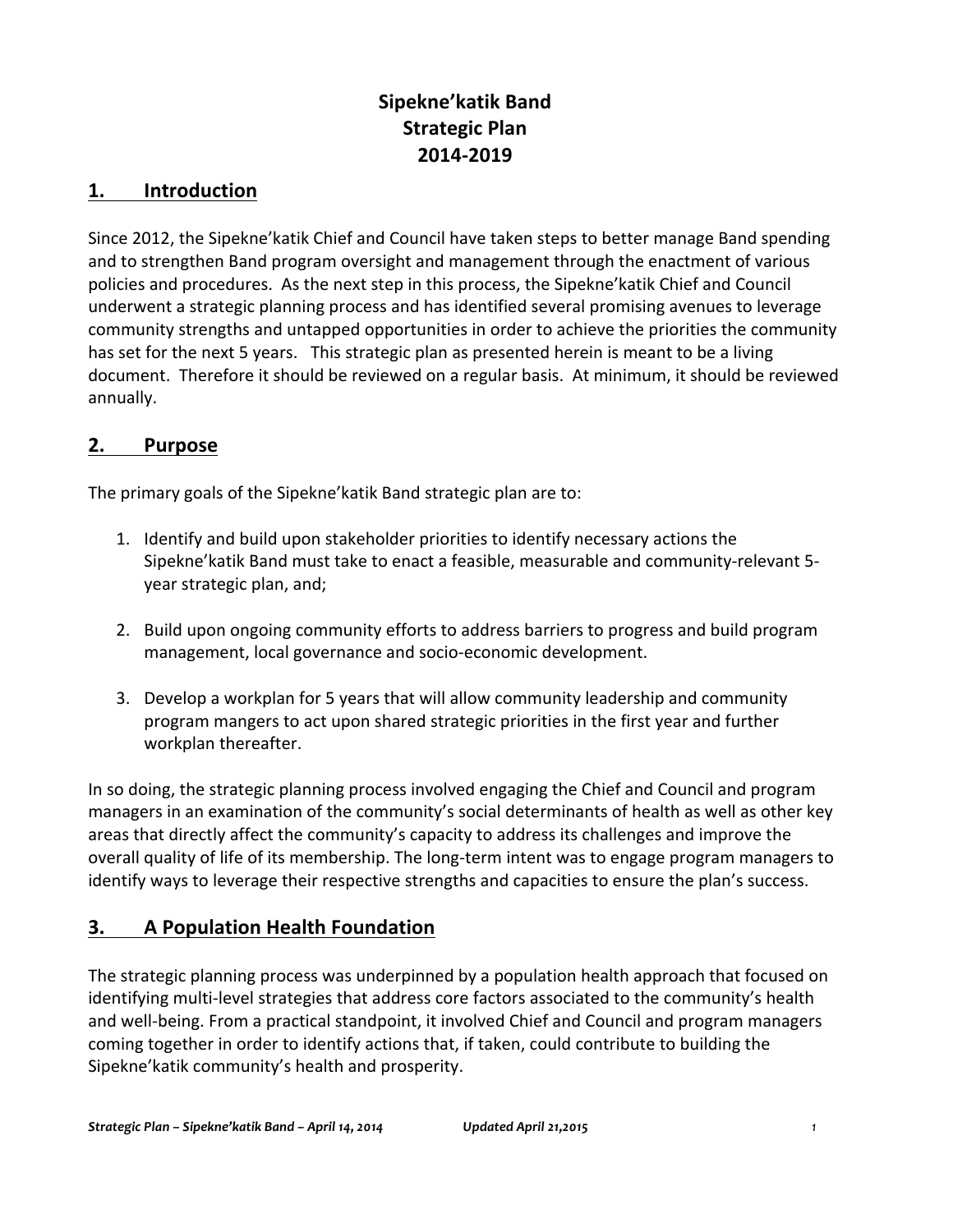The approach sought to identify strategies that took into account how social issues in one area impact the health of a whole population. For instance, access to adequate income, employment opportunities, safe living conditions and a strong connection to one's culture impact health and well-being just as much as daily physical activity, nutrition or other factors commonly associated to health. Not only is this understanding consistent with Aboriginal worldviews but it also provided a broader framework from which to undertake planning at the Sipekne'katik Band.

## **4. Planning Methodology**

The development of this strategic plan began with a two-day workshop whereby Chief and Council along with program directors undertook a SWOT analysis of the 13 social health determinants that define the Sipekne' katik First Nation's health and wellbeing. Each health determinant was analyzed from the standpoint of the community's strengths, weaknesses, threats and opportunities. Strategic priorities and supporting actions were identified in each area and complemented (where applicable) by program-level planning activities.

The second phase of this strategic planning process entailed a presentation and vetting of the draft strategic priorities for each social determinant of health, including actions items to be included in an area-specific workplan (for year 1 of the strategic plan). The selection of year-1 workplan activities was based on an assessment of each activity's feasibility and contribution the plan's successful implementation. This phase again involved the Chief and Council and program managers. 

## **<u>5.** Considerations for Successful Implementation</u>

The success of this strategic plan rests upon several conditions:

- 1. The strategic plan requires adequate oversight and management that is accountable to Sipekne' katik Chief and Council. It is therefore proposed that this strategic plan be managed and overseen by the establishment of a new Band Operations Team. This team would be made up of representation from each Band-operated program, from the public at large and the Director of Operations. This team would provide strategic planning oversight and support over the next 5 years while remaining accountable to Chief and Council. This will include establishing and overseeing the various committees suggested in this strategic plan.
- 2. It is recommended that the Band Operations Team meet once a month to review progress made on each workplan. The Director of Operations would liaise between the Team and the Chief and Council and would provide status updates on the implementation of the workplans to the Chief and Council on a quarterly basis.
- *Strategic Plan Sipekne'katik Band April 14, 2014 Dpdated April 21,2015 2* 3. This strategic plan is designed to be organic and flexible. Therefore, the Band Operations Team would meet with Chief and Council annually to update and revise the strategic plan as a whole. Substantial progress or setbacks that occur in any one area, including emerging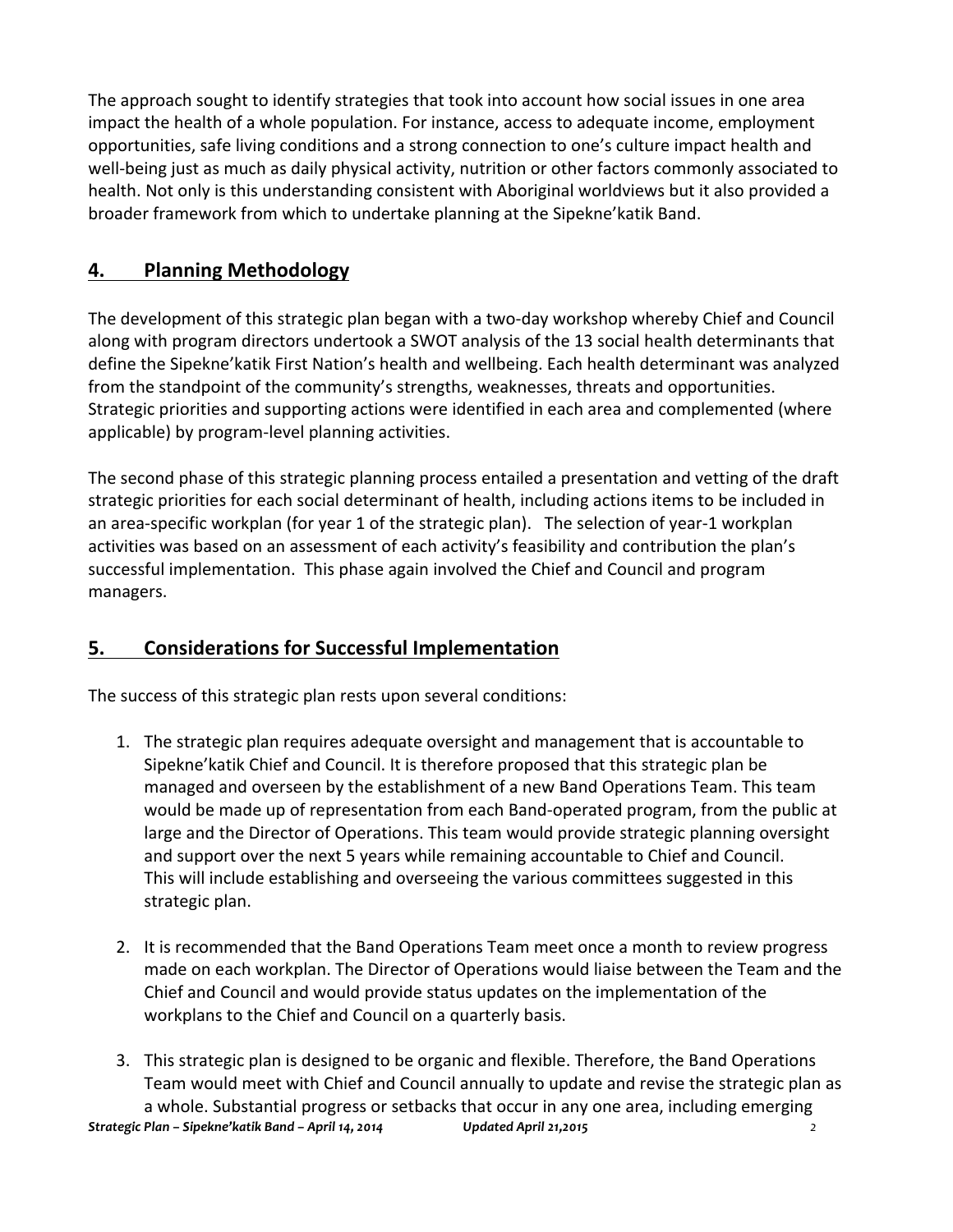opportunities and new challenges, will determine the workplan activities for the subsequent years  $(2, 3, 4,$  and  $5)$  and ultimately the strategic plan's overall success.

- 4. The annual review of the strategic plan would also include an evaluation of progress made, challenges encountered, and actions taken to mitigate setbacks and seize emerging opportunities. This would include an examination of governance practices, agency accountability, collaboration and integration among Band programs, financial management, and community relations.
- 5. Given the scope and duration of the proposed strategic plan, it is recommended that a third and impartial party provide formative and summative evaluation support through the strategic plan. The blend of both evaluation approaches would ensure that the evaluation provides capacity building support and guidance while ensuring targets are met. With this in mind, it is recommended that an evaluation plan be developed and enacted as part of the strategic plan's overall implementation. Evaluation would help ensure a higher degree of accountability to the agreed upon priorities and commitments.
- 6. The establishment of subcommittees to address key areas of the strategic plan would foster the collaboration needed among programs. These subcommittees would include at least one member of Council and would be overseen by the Band Operations Team. Details on each committee are described further on.
- 7. The place of culture needs to be addressed at all levels and areas of planning. In order for the community linguistic and cultural heritage to survive and prosper, it must become an integral aspect of everyday community and Band operations.

## **6. Vision and Principles of the Sipekne'katik First Nation**

The Sipekne'katik Band's emerging vision is to become a strong community that is a safe and positive place for our children and families, where our people are healthy and confident, our culture is vibrant, and our economy is thriving. This vision, along with the accompanying values and principles, should be visible in the Band office. For example, the vision, values and principles could be posted at the entry to the Band administration building.

The following values and principles will guide us in fulfilling our vision:

- 1. We will protect, promote and instill pride in our Mi'kmaq culture, language, and way of life.
- 2. We will build a strong, healthy and prosperous community.
- 3. We will lead by example. Our actions will speak louder than our words.
- 4. We will work with best interests of the whole community and future generations in mind.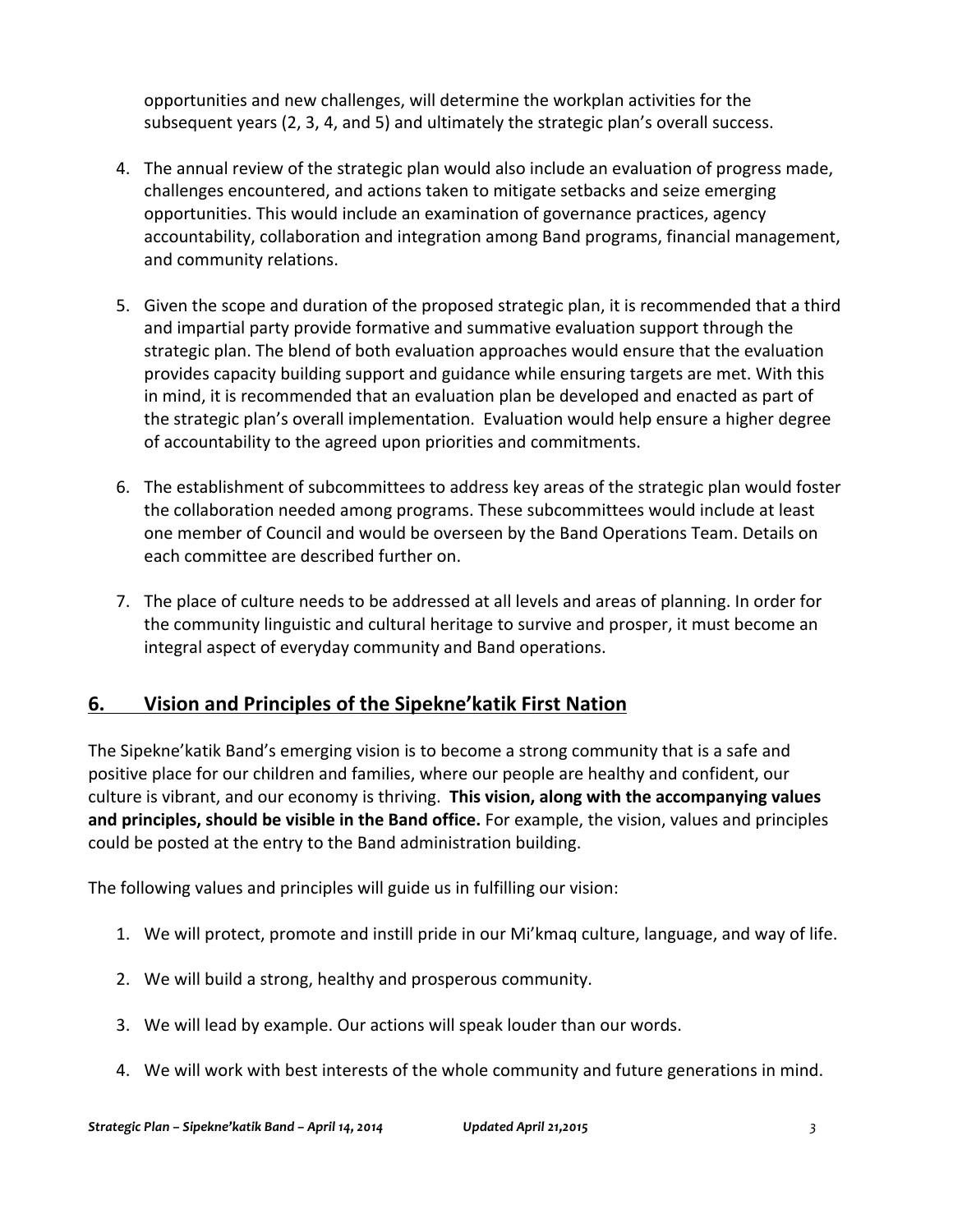- 5. We will act fairly and show accountability to the community.
- 6. We commit to a shared vision for our community and commit to working better together.
- 7. We will manage growth in ways that ensure respect for the land and quality of life.
- 8. We will communicate openly, honestly, and respectfully.
- 9. We will be fiscally responsible and maintain a positive cash flow.
- 10. We will generate sustained revenue from our own business and economic development in order to move towards greater economic self-sufficiency.
- 11. We will act transparently and communicate openly to ensure accountability.
- 12. We will separate politics and administration so our government functions effectively and reflects the will and priorities of the community as a whole.

#### *6.1 Strategic Priorities*

To achieve our vision, the Sipekne' katik Band has developed a series of goals and strategies. The goals reflect our desired future achievements and are organized by priority area. Each goal is followed by a series of strategies, which outline the most effective ways to achieve the goal over the next five years and which outline which administrative area or program will lead the implementation of the strategy. The strategies are then presented as a table, along with workplan timelines for implementation.

The strategic priorities for each area (such as education or leadership) are informed by an analysis of the strengths, weaknesses, opportunities and threats in the specific area. Strengths tend to refer to positive factors that are internal to the organization. Weaknesses involve negative internal issues. Opportunities refer to external positive issues or opportunities that may be open to the Sipekne' katik Band. Finally, threats are negative issues, risks, or challenges that the Band anticipates, may or will likely encounter. Taken together, the SWOT analysis allows the Band to assess the status quo in order to better respond to it and determine planning goals and set priorities. 

## **7. Area 1: Leadership**

#### *7.1 Leadership SWOT Analysis*

Several opportunities to strengthen Band leadership and governance were identified during the strategic planning process and included the **implementation of a portfolio system** whereby each Council member would be assigned a particular area, such as recreation or health. Other opportunities identified during the strategic planning sessions included:

*Strategic Plan – Sipekne'katik Band – April 14, 2014 Dpdated April 21,2015 4*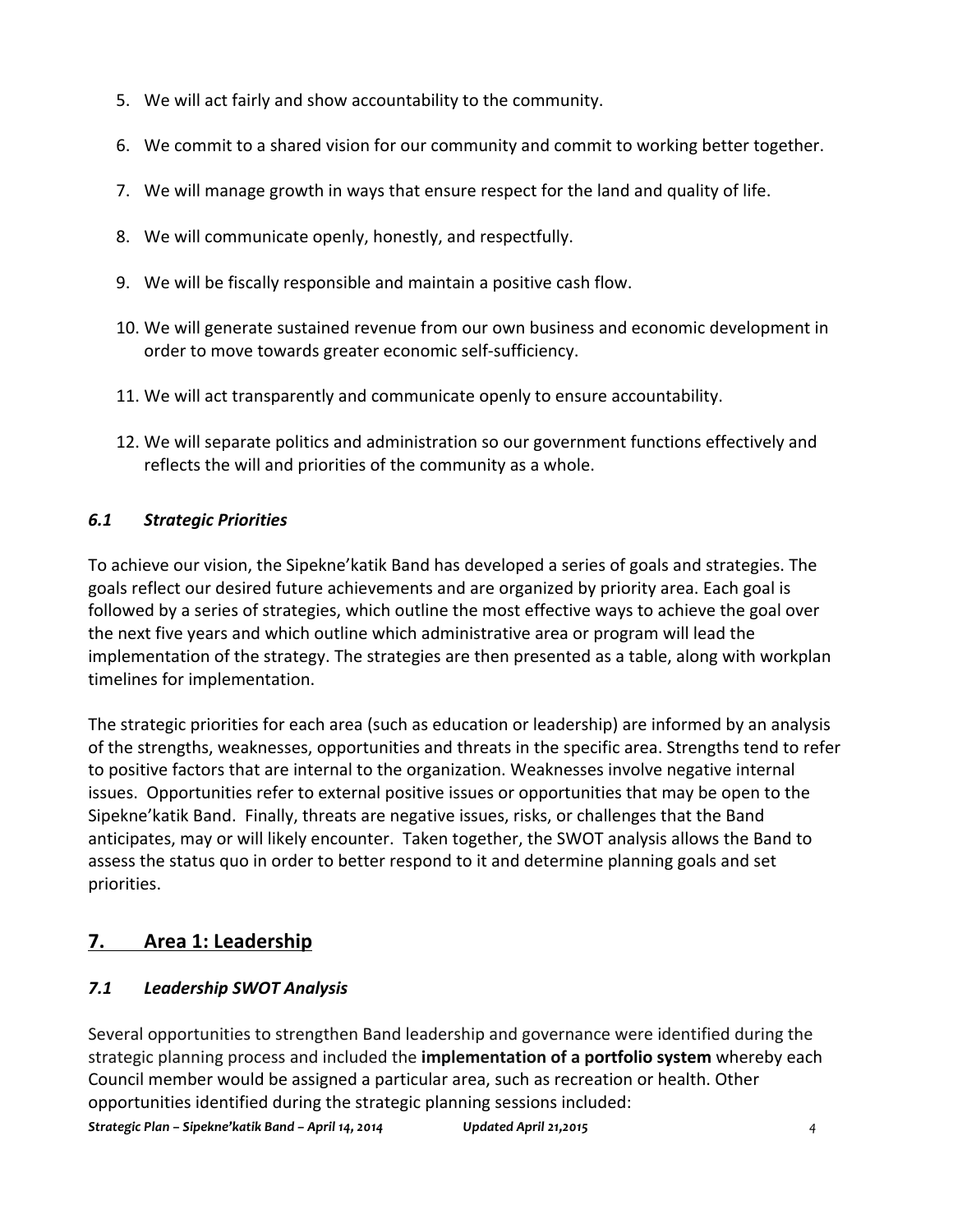- Ratifying a community consultation policy on key issues, such as the enactment of new policies that impact a significant portion of the community;
- Designating one Council meeting per month as open to the public at large and that it be held in the evening;
- Developing and adopting a communication policy to strengthen Band Council transparency, accountability and public trust;
- Developing orientation training for Chief and Council on key areas, such as governance, management and leadership and that this training would be regular and certainly implemented at the onset of each new term;
- Establishing leadership programs for community members that will help them excel in the in the roles they exercise within their families, their community and their places of employment, including off-reserve;
- Reviewing and revising community by-laws to strengthen good governance.
- Having an annual general assembly (AGM) to report back to and seek input from the community, and;
- Assigning a community portfolio to each Council member,

The leadership of the Sipekne' katik Band faces very short terms (i.e., two years) and is faced with the responsibility of trying to remedy or at least alleviate longstanding challenges, poor community health, and low attainment be it educational or socio-economic. The exercise of good leadership is also confounded by constraints imposed by the *Indian Act* and how the Act exercised by Aboriginal Affairs and Northern Development Canada (AANDC).

Notwithstanding this, there is a general consensus that Chief and Council governance practices are improving when compared to 2012 and before. The various policy initiatives are viewed as promising even if some remain skeptical as to their actual impact on current Band governance.

These untapped opportunities are closely linked to concerns around the effects of internal politics on fair and transparent governance. In this last respect, many program managers are frustrated by what they consider political interference in the administration of Band policies whereas some Band council members are frustrated by what they consider as insubordination from some program managers. At the heart of these conflicting positions is a lack of clarity around the roles, responsibilities and scopes of activity. The impact of such tensions and distrust are significant and undermine the collaboration that is needed between Chief and Council and program managers in order for this strategic plan to be successful. At a broader level, low capacity to govern will contribute to the following challenges if left unaddressed:

- Lack of guiding policies and procedures;
- Lack of power and influence on key development areas;
- Poor planning, development and service delivery;
- Ineffective representation;
- Poor communication:
- Unresolved conflicts of interest;
- Failure to achieve policy aims, and;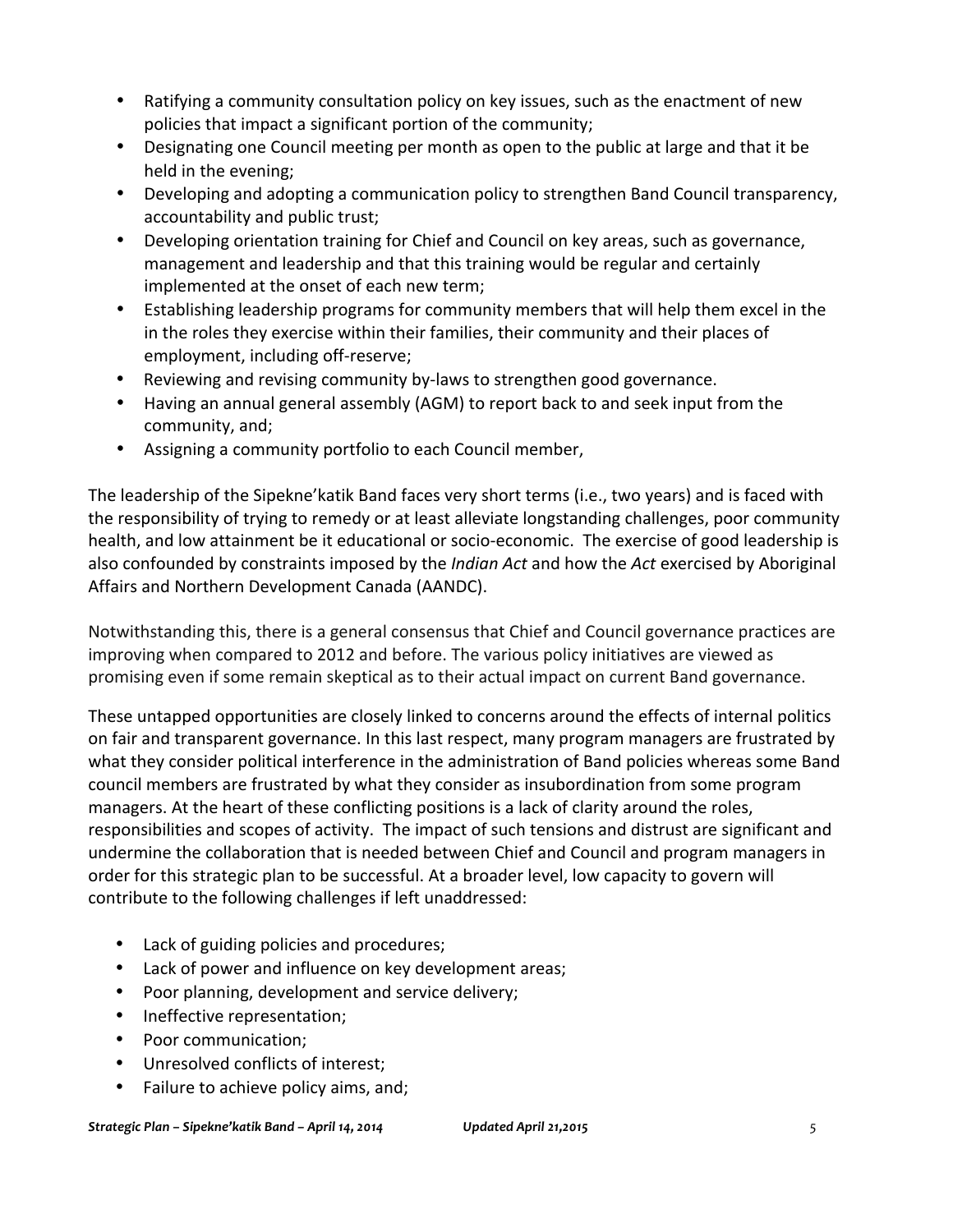• Contested community engagement.

#### *7.2 Leadership Goals*

It is with this in mind that that the following leadership goals are put forth:

- 1. To establish and implement a governance capacity development plan that includes policies and training that will result in:
	- a. Improved communication, accountability and transparency between Chief and Council, staff, and community membership;
	- b. Improved collaboration between the Band council and community program managers, and;
	- c. Strengthen Band management and governance capacity as a whole.
- 2. To secure training and develop strategies to strengthen Chief and Council's capacity to govern effectively and to ensure continuity of progress achieved.
- 3. Establish an economic development strategy that will address barriers and leverage untapped economic opportunities.

#### *7.3 Recommended Strategies for Leadership*

- 1. Implement an **orientation program** for Chief and Council that is part of the Band's overall management plan.
- 2. Establish a **Band Operations Team** to oversee the implantation of the strategic plan including strategic plan sub-committees.
- **3. Review existing Band policies to eliminate redundancies, conflicts and gaps** that undermine effective and responsible governance.
- 4. **Ensure organizational policies are developed and implemented** in community organizations that do not already have them.
- 5. **Designate portfolios or subcommittee** (see other recommendations) to each councilor for each area of the strategic plan.
- 6. Finish the development and implementation of a **code of ethical conduct** for the leadership and staff (Band Human Resource Policy).
- 7. Establish a **leadership development program** for Chief and Council, staff, and for the community at large.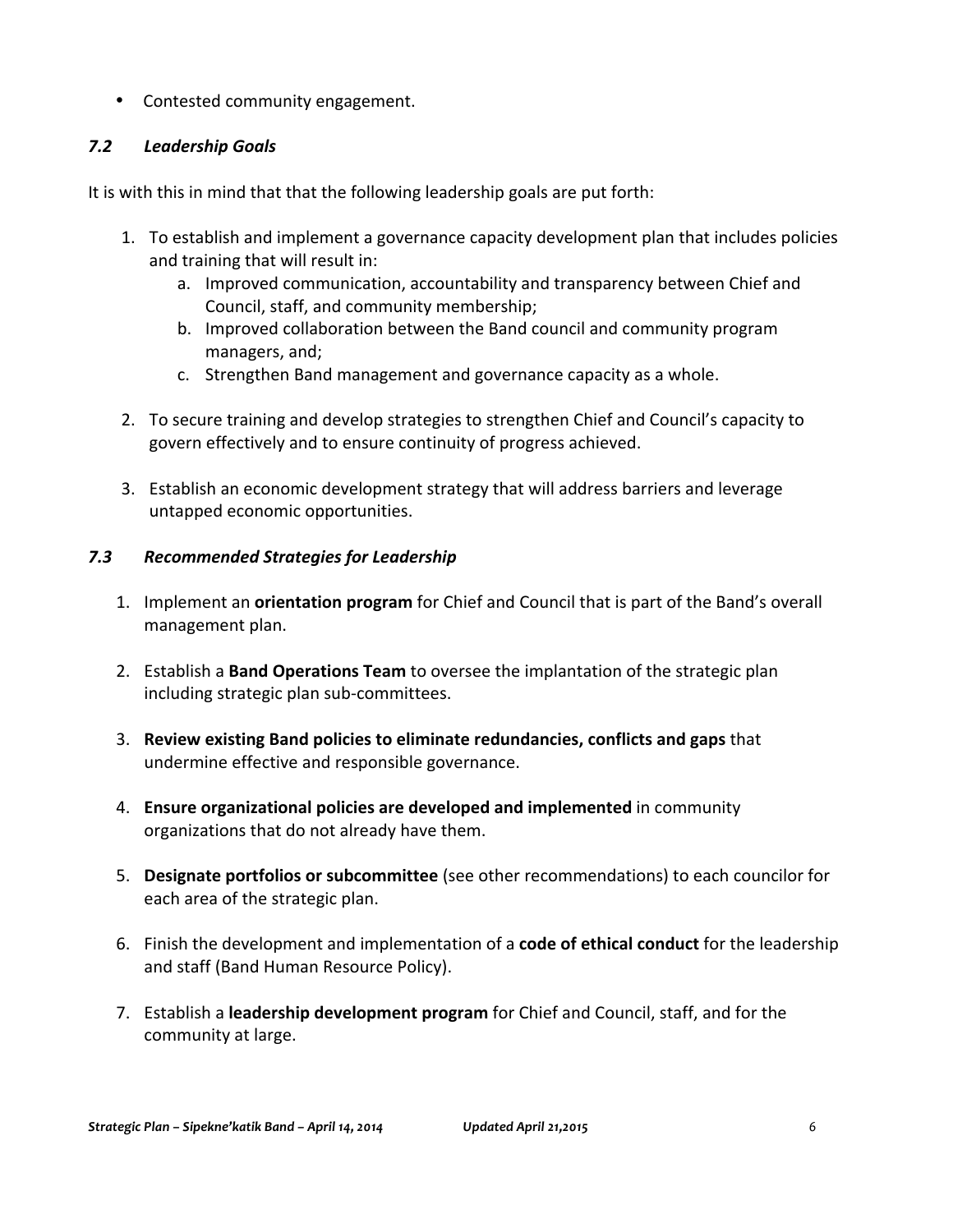- 8. Implement the Sipekne'katik Band Community Engagement Policy and evaluate it with community input at least once per year.
- 9. Finish the development of a **community economic development strategy** that includes leveraging opportunities to support community businesses and untapped economic development opportunities. It should also seek to address the lack of adequate access to local highways.
- 10. Increase the **term of office to four years**.
- 11. Establish the requirement that each new Chief and Council sets clear goals and objectives **for each term** of office and that these should be made public.
- 12. Ensure that all Band programs and departments have a fair **complaint/appeal process** by which community members can have their concerns addressed openly and fairly.
- 13. Establish a **Band policy on good governance** that will build upon the work begun with the code of conduct for Chief and Council. This will include well-defined criteria and a mechanism for removing the Chief and Council members when they are deemed unfit to assume their office.
- 1. Develop and ratify a **policy that describes the conditions and steps that must be taken to** create, amend or rescind a policy.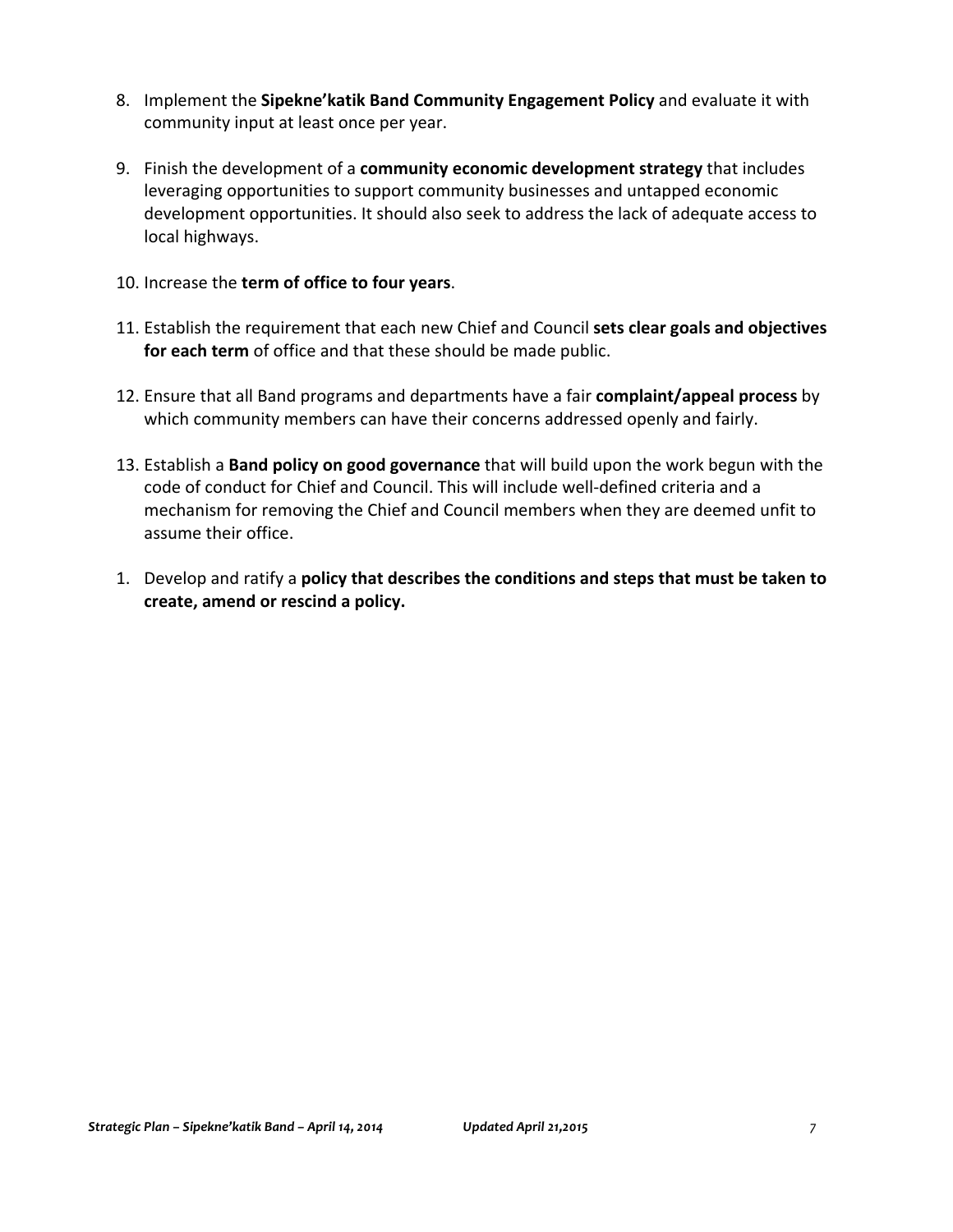*7.4 Leadership Workplan with Timeline (See page 9) next*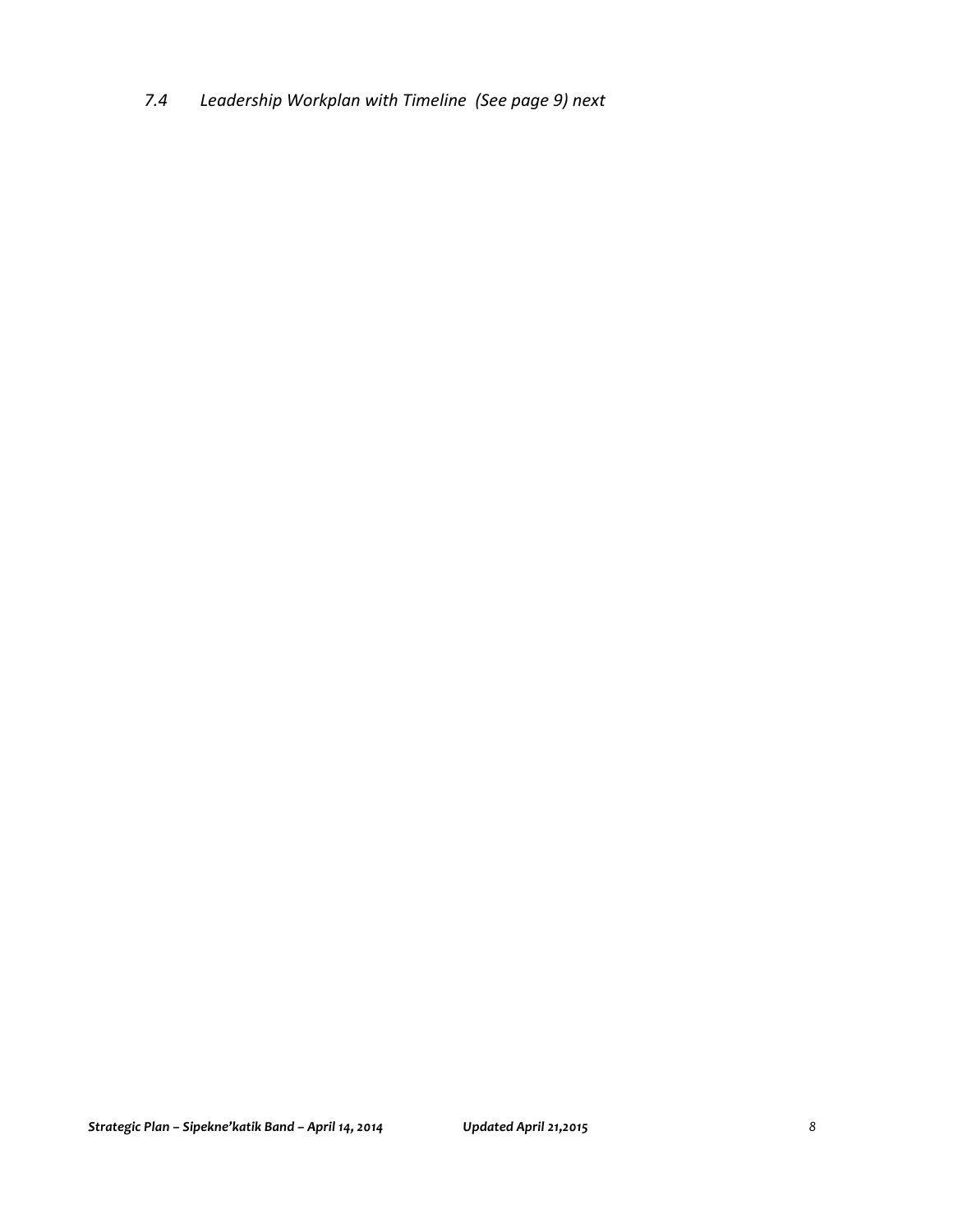## **Area 1: Leadership**

| 2014-<br>2015-<br>2016-<br>2017-<br>2018-<br>2016<br>2015<br>2017<br>2018<br>2019<br>1. Implement orientation program<br>X<br><b>Band Operations</b><br>for Chief and Council<br>Team<br>2. Band Operations Team<br>X<br><b>Band Operations</b><br>Team<br>Band Council +<br>X<br>3. Review existing Band policies<br>and create new policies for<br><b>Operations Team</b><br>community programs that have no<br>policies<br>4. Ensure organizational policies<br>X<br>Band Council +<br>are developed and implemented in<br><b>Operations Team</b><br>community organizations that do<br><b>Policy Committee</b><br>not have them "Policy Committee"<br>Band Council +<br>5. Designate portfolio and/or<br>X<br>project subcommittee oversight<br><b>Operations Team</b><br>6. Code of ethical conduct -<br>$\pmb{\mathsf{X}}$<br>Band Council +<br>Chief & Council (C&C) to pass<br><b>Operations Team</b><br>$\boldsymbol{\mathsf{X}}$<br>Band Council +<br>7. Leadership development<br>program - Director of Operations<br><b>Operations Team</b><br>continue to work on.<br>Band Council +<br>8. Communication and public<br>X<br>accountability policy<br><b>Operations Team</b><br><b>Community Enacted</b><br>Band Council +<br>9. Economic development strategy<br>X |                 |        |        |                   |        |        |                  |
|---------------------------------------------------------------------------------------------------------------------------------------------------------------------------------------------------------------------------------------------------------------------------------------------------------------------------------------------------------------------------------------------------------------------------------------------------------------------------------------------------------------------------------------------------------------------------------------------------------------------------------------------------------------------------------------------------------------------------------------------------------------------------------------------------------------------------------------------------------------------------------------------------------------------------------------------------------------------------------------------------------------------------------------------------------------------------------------------------------------------------------------------------------------------------------------------------------------------------------------------------------------------------------|-----------------|--------|--------|-------------------|--------|--------|------------------|
|                                                                                                                                                                                                                                                                                                                                                                                                                                                                                                                                                                                                                                                                                                                                                                                                                                                                                                                                                                                                                                                                                                                                                                                                                                                                                 | <b>Strategy</b> | Year 1 | Year 2 | Year <sub>3</sub> | Year 4 | Year 5 | Lead             |
|                                                                                                                                                                                                                                                                                                                                                                                                                                                                                                                                                                                                                                                                                                                                                                                                                                                                                                                                                                                                                                                                                                                                                                                                                                                                                 |                 |        |        |                   |        |        |                  |
|                                                                                                                                                                                                                                                                                                                                                                                                                                                                                                                                                                                                                                                                                                                                                                                                                                                                                                                                                                                                                                                                                                                                                                                                                                                                                 |                 |        |        |                   |        |        |                  |
|                                                                                                                                                                                                                                                                                                                                                                                                                                                                                                                                                                                                                                                                                                                                                                                                                                                                                                                                                                                                                                                                                                                                                                                                                                                                                 |                 |        |        |                   |        |        |                  |
|                                                                                                                                                                                                                                                                                                                                                                                                                                                                                                                                                                                                                                                                                                                                                                                                                                                                                                                                                                                                                                                                                                                                                                                                                                                                                 |                 |        |        |                   |        |        |                  |
|                                                                                                                                                                                                                                                                                                                                                                                                                                                                                                                                                                                                                                                                                                                                                                                                                                                                                                                                                                                                                                                                                                                                                                                                                                                                                 |                 |        |        |                   |        |        |                  |
|                                                                                                                                                                                                                                                                                                                                                                                                                                                                                                                                                                                                                                                                                                                                                                                                                                                                                                                                                                                                                                                                                                                                                                                                                                                                                 |                 |        |        |                   |        |        |                  |
|                                                                                                                                                                                                                                                                                                                                                                                                                                                                                                                                                                                                                                                                                                                                                                                                                                                                                                                                                                                                                                                                                                                                                                                                                                                                                 |                 |        |        |                   |        |        |                  |
|                                                                                                                                                                                                                                                                                                                                                                                                                                                                                                                                                                                                                                                                                                                                                                                                                                                                                                                                                                                                                                                                                                                                                                                                                                                                                 |                 |        |        |                   |        |        |                  |
|                                                                                                                                                                                                                                                                                                                                                                                                                                                                                                                                                                                                                                                                                                                                                                                                                                                                                                                                                                                                                                                                                                                                                                                                                                                                                 |                 |        |        |                   |        |        |                  |
|                                                                                                                                                                                                                                                                                                                                                                                                                                                                                                                                                                                                                                                                                                                                                                                                                                                                                                                                                                                                                                                                                                                                                                                                                                                                                 |                 |        |        |                   |        |        |                  |
|                                                                                                                                                                                                                                                                                                                                                                                                                                                                                                                                                                                                                                                                                                                                                                                                                                                                                                                                                                                                                                                                                                                                                                                                                                                                                 |                 |        |        |                   |        |        |                  |
|                                                                                                                                                                                                                                                                                                                                                                                                                                                                                                                                                                                                                                                                                                                                                                                                                                                                                                                                                                                                                                                                                                                                                                                                                                                                                 |                 |        |        |                   |        |        |                  |
|                                                                                                                                                                                                                                                                                                                                                                                                                                                                                                                                                                                                                                                                                                                                                                                                                                                                                                                                                                                                                                                                                                                                                                                                                                                                                 |                 |        |        |                   |        |        |                  |
|                                                                                                                                                                                                                                                                                                                                                                                                                                                                                                                                                                                                                                                                                                                                                                                                                                                                                                                                                                                                                                                                                                                                                                                                                                                                                 |                 |        |        |                   |        |        |                  |
|                                                                                                                                                                                                                                                                                                                                                                                                                                                                                                                                                                                                                                                                                                                                                                                                                                                                                                                                                                                                                                                                                                                                                                                                                                                                                 |                 |        |        |                   |        |        |                  |
|                                                                                                                                                                                                                                                                                                                                                                                                                                                                                                                                                                                                                                                                                                                                                                                                                                                                                                                                                                                                                                                                                                                                                                                                                                                                                 |                 |        |        |                   |        |        |                  |
|                                                                                                                                                                                                                                                                                                                                                                                                                                                                                                                                                                                                                                                                                                                                                                                                                                                                                                                                                                                                                                                                                                                                                                                                                                                                                 |                 |        |        |                   |        |        |                  |
|                                                                                                                                                                                                                                                                                                                                                                                                                                                                                                                                                                                                                                                                                                                                                                                                                                                                                                                                                                                                                                                                                                                                                                                                                                                                                 |                 |        |        |                   |        |        |                  |
|                                                                                                                                                                                                                                                                                                                                                                                                                                                                                                                                                                                                                                                                                                                                                                                                                                                                                                                                                                                                                                                                                                                                                                                                                                                                                 |                 |        |        |                   |        |        |                  |
|                                                                                                                                                                                                                                                                                                                                                                                                                                                                                                                                                                                                                                                                                                                                                                                                                                                                                                                                                                                                                                                                                                                                                                                                                                                                                 |                 |        |        |                   |        |        |                  |
|                                                                                                                                                                                                                                                                                                                                                                                                                                                                                                                                                                                                                                                                                                                                                                                                                                                                                                                                                                                                                                                                                                                                                                                                                                                                                 |                 |        |        |                   |        |        |                  |
|                                                                                                                                                                                                                                                                                                                                                                                                                                                                                                                                                                                                                                                                                                                                                                                                                                                                                                                                                                                                                                                                                                                                                                                                                                                                                 |                 |        |        |                   |        |        |                  |
|                                                                                                                                                                                                                                                                                                                                                                                                                                                                                                                                                                                                                                                                                                                                                                                                                                                                                                                                                                                                                                                                                                                                                                                                                                                                                 |                 |        |        |                   |        |        |                  |
|                                                                                                                                                                                                                                                                                                                                                                                                                                                                                                                                                                                                                                                                                                                                                                                                                                                                                                                                                                                                                                                                                                                                                                                                                                                                                 |                 |        |        |                   |        |        |                  |
|                                                                                                                                                                                                                                                                                                                                                                                                                                                                                                                                                                                                                                                                                                                                                                                                                                                                                                                                                                                                                                                                                                                                                                                                                                                                                 |                 |        |        |                   |        |        |                  |
|                                                                                                                                                                                                                                                                                                                                                                                                                                                                                                                                                                                                                                                                                                                                                                                                                                                                                                                                                                                                                                                                                                                                                                                                                                                                                 |                 |        |        |                   |        |        |                  |
|                                                                                                                                                                                                                                                                                                                                                                                                                                                                                                                                                                                                                                                                                                                                                                                                                                                                                                                                                                                                                                                                                                                                                                                                                                                                                 | in progress     |        |        |                   |        |        | Operations Team, |
| <b>EDO, David Nevin</b>                                                                                                                                                                                                                                                                                                                                                                                                                                                                                                                                                                                                                                                                                                                                                                                                                                                                                                                                                                                                                                                                                                                                                                                                                                                         |                 |        |        |                   |        |        |                  |
| 10. Increase the term of office<br>X<br>Band Council +                                                                                                                                                                                                                                                                                                                                                                                                                                                                                                                                                                                                                                                                                                                                                                                                                                                                                                                                                                                                                                                                                                                                                                                                                          |                 |        |        |                   |        |        |                  |
| <b>BCR F/N Elections</b><br><b>Operations Team</b>                                                                                                                                                                                                                                                                                                                                                                                                                                                                                                                                                                                                                                                                                                                                                                                                                                                                                                                                                                                                                                                                                                                                                                                                                              |                 |        |        |                   |        |        |                  |
|                                                                                                                                                                                                                                                                                                                                                                                                                                                                                                                                                                                                                                                                                                                                                                                                                                                                                                                                                                                                                                                                                                                                                                                                                                                                                 |                 |        |        |                   |        |        |                  |
| $\mathsf{X}$<br>Band Council +<br>11. Clear goals and objectives for                                                                                                                                                                                                                                                                                                                                                                                                                                                                                                                                                                                                                                                                                                                                                                                                                                                                                                                                                                                                                                                                                                                                                                                                            |                 |        |        |                   |        |        |                  |
| each term<br><b>Operations Team</b>                                                                                                                                                                                                                                                                                                                                                                                                                                                                                                                                                                                                                                                                                                                                                                                                                                                                                                                                                                                                                                                                                                                                                                                                                                             |                 |        |        |                   |        |        |                  |
| $\pmb{\mathsf{X}}$<br>Band Council +<br>12. Public appeal process – to be                                                                                                                                                                                                                                                                                                                                                                                                                                                                                                                                                                                                                                                                                                                                                                                                                                                                                                                                                                                                                                                                                                                                                                                                       |                 |        |        |                   |        |        |                  |
| developed.<br><b>Operations Team</b>                                                                                                                                                                                                                                                                                                                                                                                                                                                                                                                                                                                                                                                                                                                                                                                                                                                                                                                                                                                                                                                                                                                                                                                                                                            |                 |        |        |                   |        |        |                  |
| 13. Establish a Band policy on<br>X<br>Band Council +                                                                                                                                                                                                                                                                                                                                                                                                                                                                                                                                                                                                                                                                                                                                                                                                                                                                                                                                                                                                                                                                                                                                                                                                                           |                 |        |        |                   |        |        |                  |
| good governance ( <b>Completed</b> )<br><b>Operations Team</b>                                                                                                                                                                                                                                                                                                                                                                                                                                                                                                                                                                                                                                                                                                                                                                                                                                                                                                                                                                                                                                                                                                                                                                                                                  |                 |        |        |                   |        |        |                  |
| 14. Develop a policy on policy<br>X<br>Band Council +                                                                                                                                                                                                                                                                                                                                                                                                                                                                                                                                                                                                                                                                                                                                                                                                                                                                                                                                                                                                                                                                                                                                                                                                                           |                 |        |        |                   |        |        |                  |
| development, amendment and<br><b>Operations Team</b>                                                                                                                                                                                                                                                                                                                                                                                                                                                                                                                                                                                                                                                                                                                                                                                                                                                                                                                                                                                                                                                                                                                                                                                                                            |                 |        |        |                   |        |        |                  |
| (Completed)<br>revocation.                                                                                                                                                                                                                                                                                                                                                                                                                                                                                                                                                                                                                                                                                                                                                                                                                                                                                                                                                                                                                                                                                                                                                                                                                                                      |                 |        |        |                   |        |        |                  |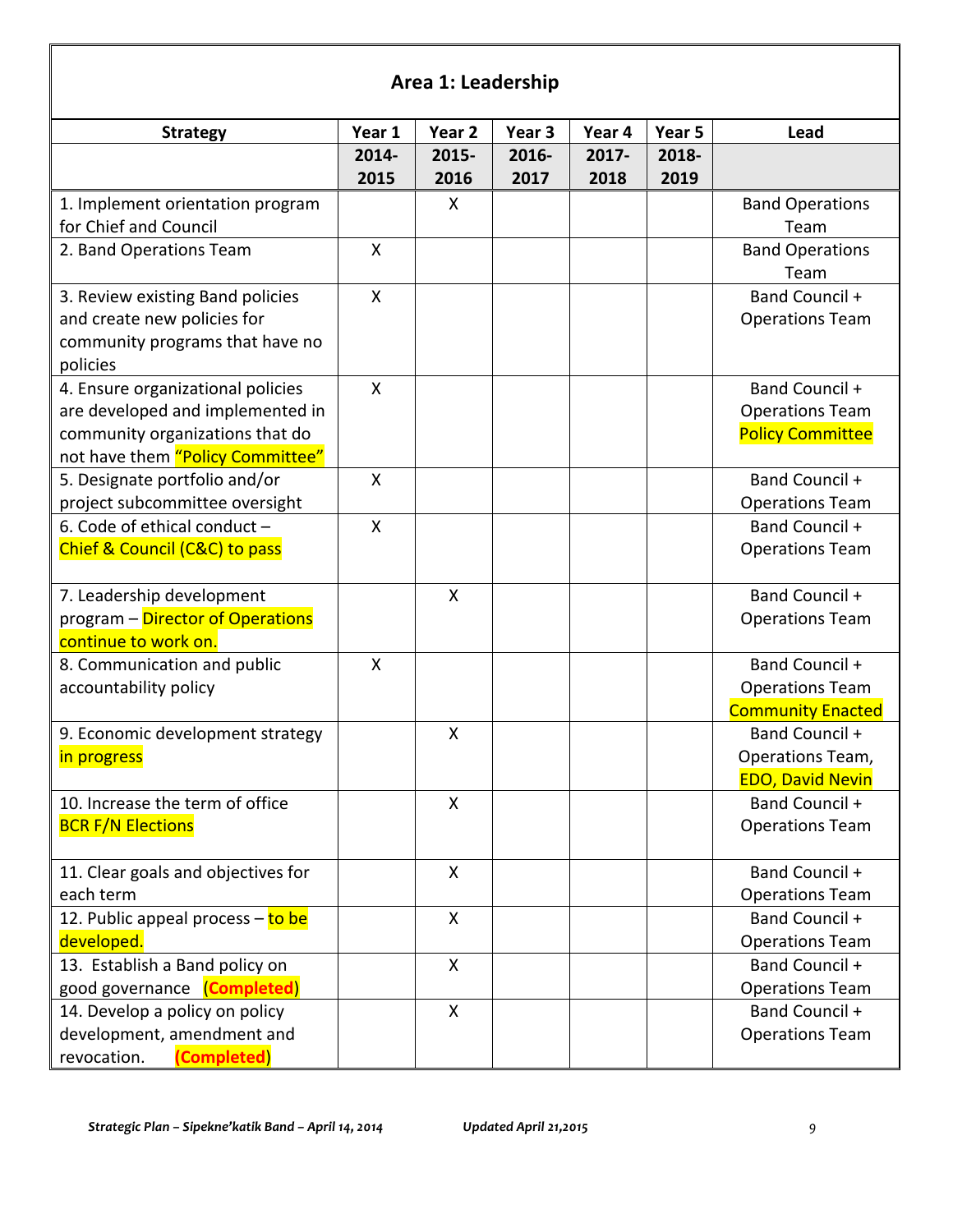## **8. Area 2: Finance and Administration**

#### *8.1 Finance and Administration SWOT Analysis*

The Sipekne' katik Band is currently under co-management in an effort to clear the Band's debts and move it into having good financial standing. However, the Band's accrued debt underpins many of the challenges in seizing untapped opportunities. As such, it is especially critical that Band finances are monitored and managed properly. Good financial and administrative strategies will improve program efficiencies, leverage funding for economic development, and tighten Band management practices.

Stakeholders consulted identified reporting and accountability as significant challenges that must be overcome in order to sustain existing funding and to move forward. This is tied to inconsistent applications of existing policies (often tied to conflicts of interest), overwhelming reporting requirements imposed by government to secure funding, and a general tendency to pursue shortterm solutions that lead to long-term problems.

#### *8.2 Finance and Administration Goals*

Based on this, the finance and administration goals are to:

- 1. Develop a financial recovery strategy that can be implemented based on existing funding agreements, but that includes strategies to leverage new revenue.
- 2. Undertake a comprehensive review of program budgets and resources, including:
	- a. A review, and where required, a reassignment of discretionary funds, and;
	- b. A review and amendment of program budgets to ensure efficiency.
- 3. Establish a Financial Oversight Subcommittee to ensure greater transparency and accountability regarding the use of Band funding. This committee would publish an annual report that details where and how funding is used, particularly with regards to addressing the Band debt while making sure core programs are protected.
- 4. Achieve a positive Band cash flow in 5 years.
- 5. Strengthen Band program management capacity, particularly in the development and application of policies and procedures as well as budgeting.
- 6. Develop an information technology plan that will respond to the Band's current and projected information technology needs.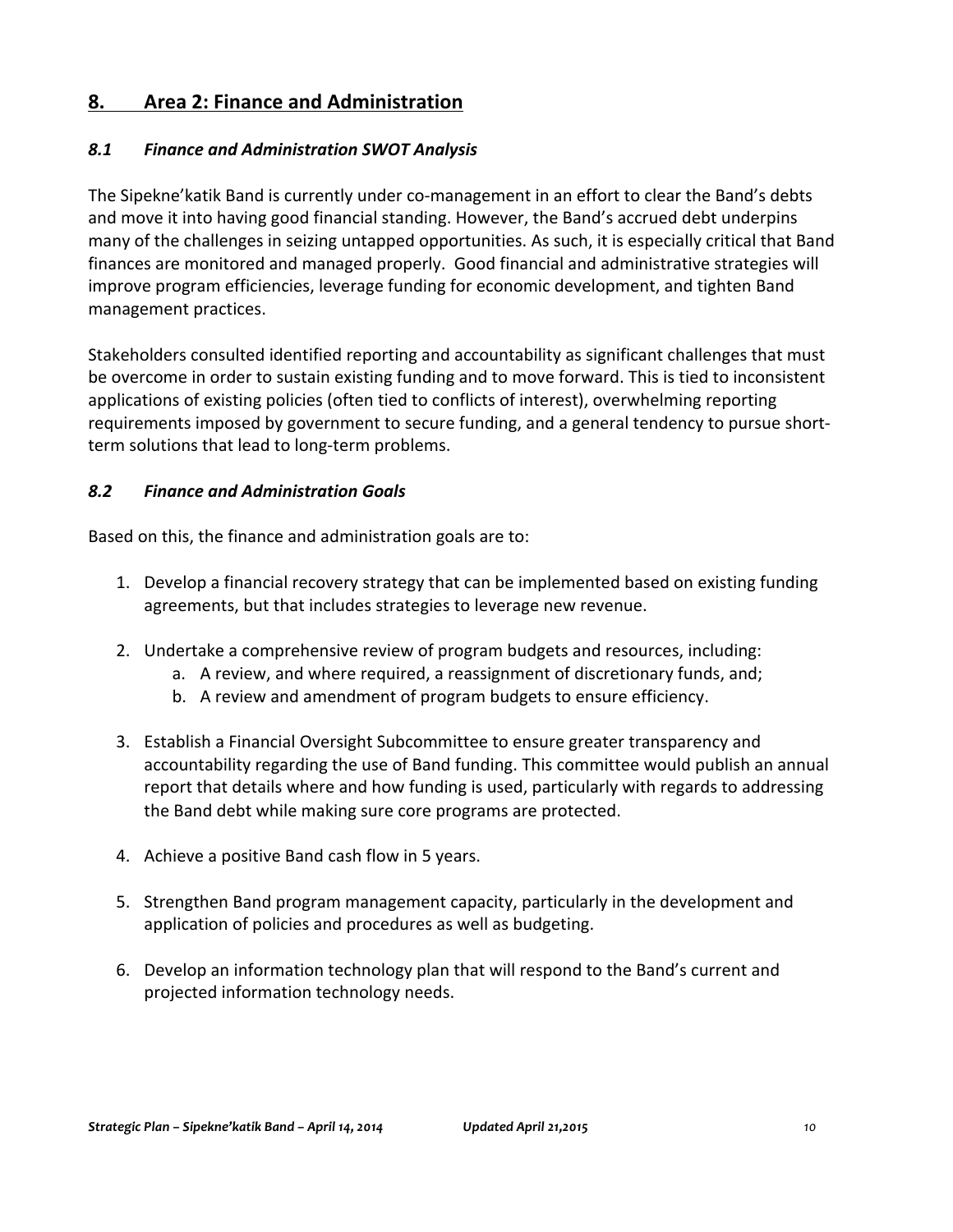#### *8.3 Recommended Strategies for Finance and Administration*

- 1. Develop and define clear **terms of reference** for the Financial Oversight Subcommittee that includes clear roles and responsibilities as well as clear lines of accountability.
- 2. Undertake an **assessment of management staff** in order to development a management development building strategy to address identified gaps and challenges that could hinder the successful implementation of the Sipekne' katik Band Human Resource Policy.
- 3. Continue implementing the **Management Action Plan** and evaluate its success on an annual basis.
- 4. **Revise and expand administrative policies and procedures** to ensure they are applied systematically, fairly, and equitably among staff and to the Sipekne' katik public.
- 5. Issue **regular program reports** to communicate regularly with the Band membership.
- 6. Develop comprehensive **policies for each administrative department** within the Sipekne' katik Band to operationalize the by-laws enacted by Chief and Council.
- 7. Review and **strengthen measures to enforce** policies and procedures.
- 8. Conduct an **annual Band program review**, which would include not only an annual financial audit, but also an evaluation of services, including client satisfaction, staff satisfaction, and community responsiveness.
- 9. **Each program manager should provide a monthly budget and activity report** to the operations team, which will be passed on to Chief and Council. The **Director of Finance should also provide a monthly financial update to program managers** in order to ensure effective management of Band programs and services.

#### *8.4 Finance and Administration Workplan with Timeline*

| <b>Area 2: Finance and Administration</b> |        |          |        |          |        |                            |  |  |  |  |
|-------------------------------------------|--------|----------|--------|----------|--------|----------------------------|--|--|--|--|
| <b>Strategy</b>                           | Year 1 | Year 2   | Year 3 | Year 4   | Year 5 | Lead                       |  |  |  |  |
|                                           | 2014-  | $2015 -$ | 2016-  | $2017 -$ | 2018-  |                            |  |  |  |  |
|                                           | 2015   | 2016     | 2017   | 2018     | 2019   |                            |  |  |  |  |
| 1. Terms of reference for financial       | х      |          |        |          |        | <b>Financial Oversight</b> |  |  |  |  |
| oversight committee                       |        |          |        |          |        | Committee                  |  |  |  |  |
| 2. Assessment of all management           |        | X        |        |          |        | <b>Financial Oversight</b> |  |  |  |  |
| staff                                     |        |          |        |          |        | Committee                  |  |  |  |  |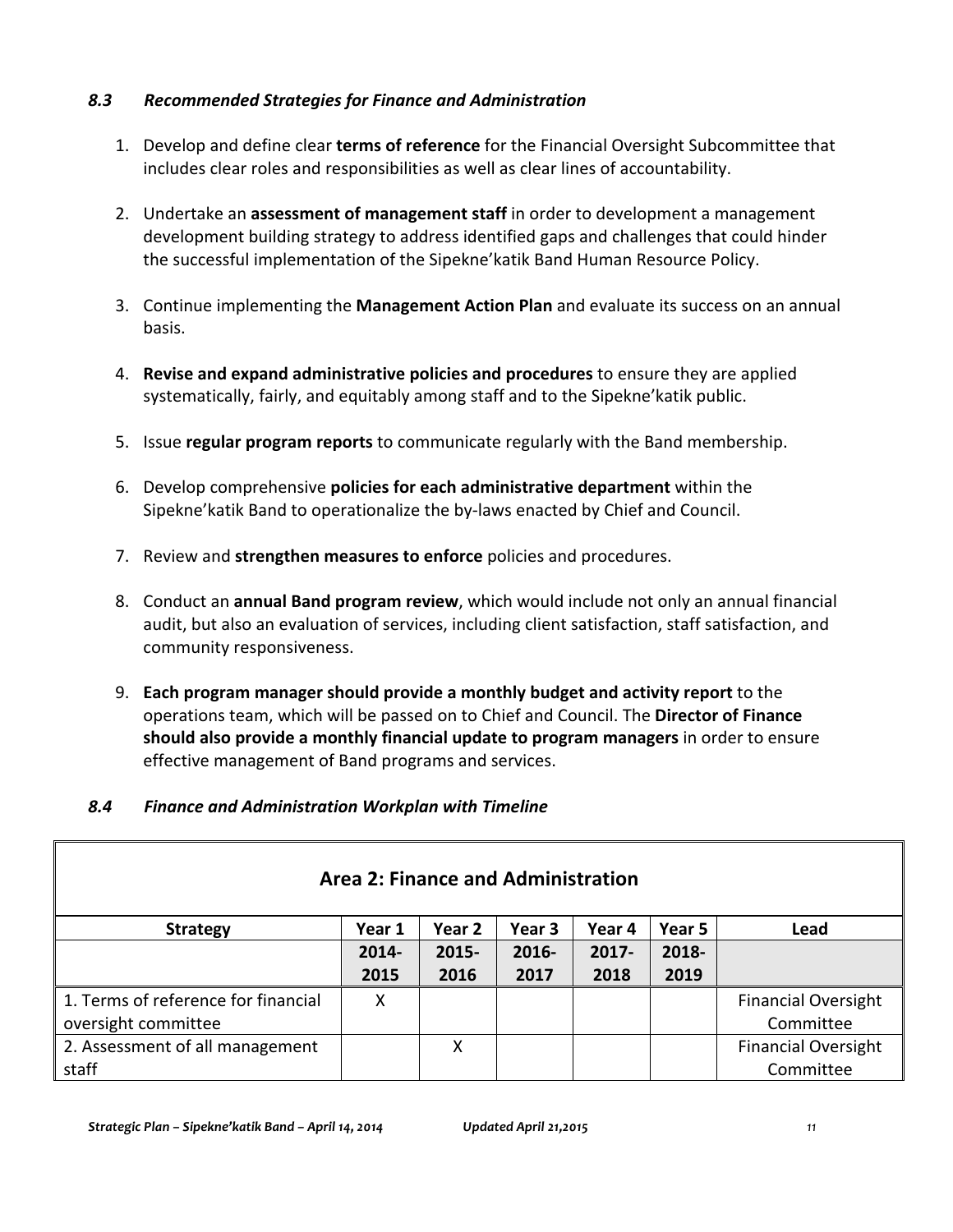#### **Area 2: Finance and Administration Strategy Year 1 Year 2 Year 3 Year 4 Year 5 Lead 2014- 2015 2015- 2016 2016- 2017 2017- 2018 2018- 2019** 3. Financial recovery strategy  $\begin{vmatrix} X & 1 & 0 \\ 0 & X & 0 \end{vmatrix}$  |  $\begin{vmatrix} 1 & 0 & 0 \\ 0 & 1 & 0 \\ 0 & 1 & 0 \end{vmatrix}$  Financial Oversight Committee 4. Revise & expand administrative policies & procedures X | | | | Financial Oversight Committee 5. Program reports to the public  $$ on target X | | | | | | Financial Oversight Committee 6. Policies for each administrative department X | | | | | | Financial Oversight Committee 7. Strengthen measures used to enforce policies – on target  $&$  to be enforced X | | | | Financial Oversight Committee 8. Conduct annual program review **– Action** : reflection on each employee, self-evaluation past work done or not done X | | | | | | Financial Oversight Committee – All **Departments** 9. Develop an information technology plan Information Management System X | | | | | Financial Oversight Committee

## **9. Area 3: Early Childhood Development**

## 9.1 **Early Childhood Development SWOT Analysis**

There is considerable support for improving the circumstances that children live and grow in. There is also considerable support to offer enhanced training to early childhood development (ECD) workers so that they are better equipped to deal with the growing and complex needs of children in the community.

Positive early childhood development sets the stage for a strong foundation in life. However, children in the Sipekne' katik community often face risk factors that predispose them to poor health, a lack of school readiness, and ultimately, lower educational attainment. A lack of a good foundation in the early years can create significant challenges across all aspects of an individual's life and community life as a whole. Yet, there is concern that the value of children as the future of the community is sometimes not supported by concrete actions and adequate investments in early childhood development.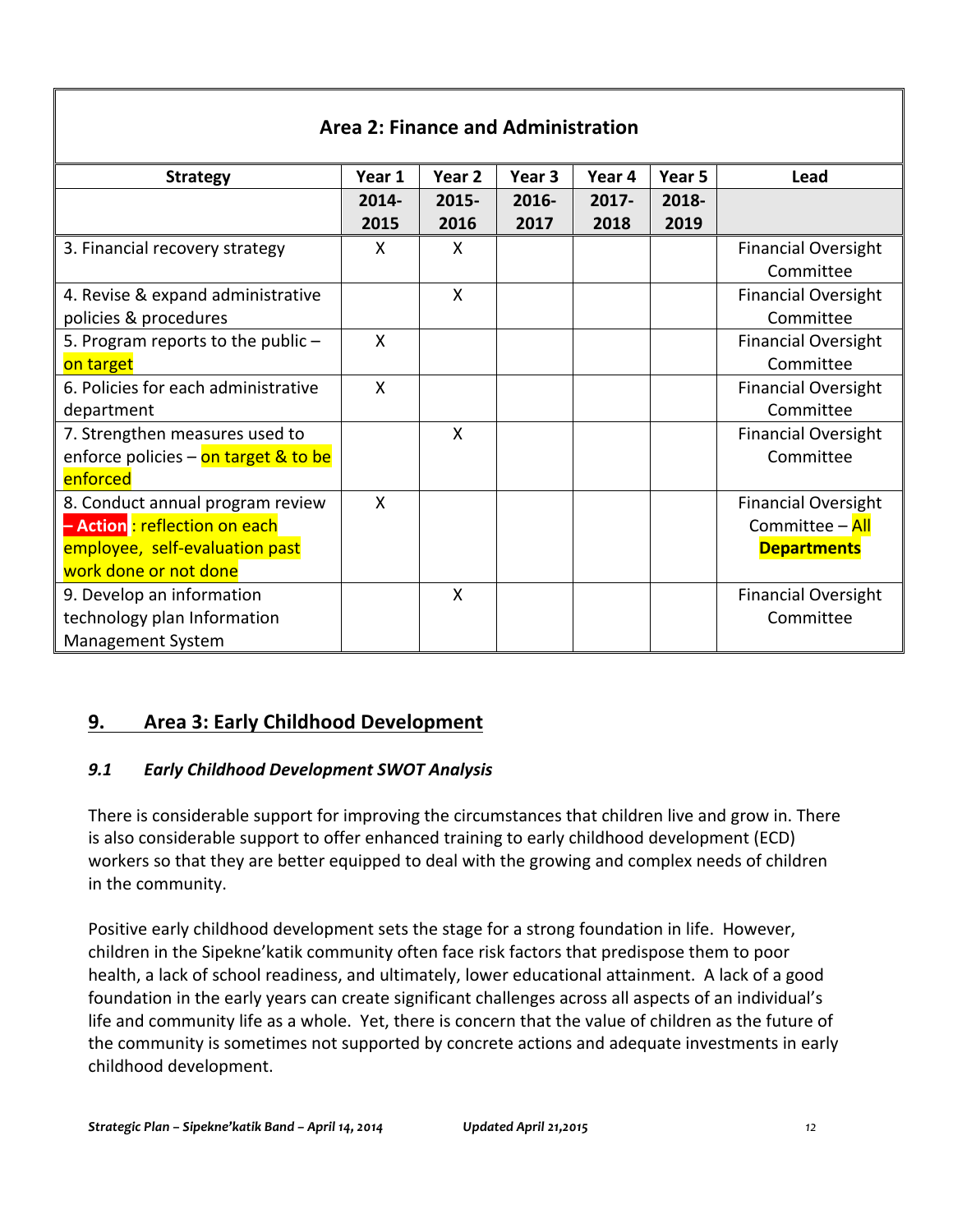Coupled with that, Sipekne' katik is facing significant housing issues that directly impact early childhood development, which in turn place children and youth at risk. Research suggests that one of the most significant factors that contribute to youth suicide is overcrowding. There is also concern that the buildings in which some early childhood development programs are housed is contributing to ill health. There are also concerns around the age-appropriateness of the playground for children under 6.

#### *9.2 Early Childhood Development Goals*

This strategic plan proposes a balanced early childhood development approach that should be enhanced once Band finances improve. Therefore, the early childhood development goals are to:

- 1. Establish and enact a community-based early childhood development strategy for the Sipekne'katik community that includes:
	- a. Health status assessments and benchmarks.
	- b. Measures to integrate on and off reserve ECD services as a means to addressing identified service gaps.
	- c. ECD Needs assessment / asset map.
	- d. A strategy to improve ECD service integration.
- 2. Bring existing ECD facilities up to provincial standards or develop a strategy to move ECD programs into an appropriate facility.
- 3. Examine the possibility of integrating Mi'kmaq culture and language into the ECD curriculum.

#### *9.3 Recommended Strategies for Early Childhood Development*

- 1. Establish a community early childhood development committee which will be tasked with overseeing the development and enactment of community early childhood development strategy.
- 2. Develop and enact a community early childhood education development strategy.
- 3. Have the Daycare and Head Start facilities inspected for compliance with provincial standards and develop a plan to address challenges with compliance or explore new options for housing these programs.
- 4. Maintain provincial **licensing for the daycare and Head Start programs**.
- 5. Build a safe and **age-appropriate playground for children** under the age of 6.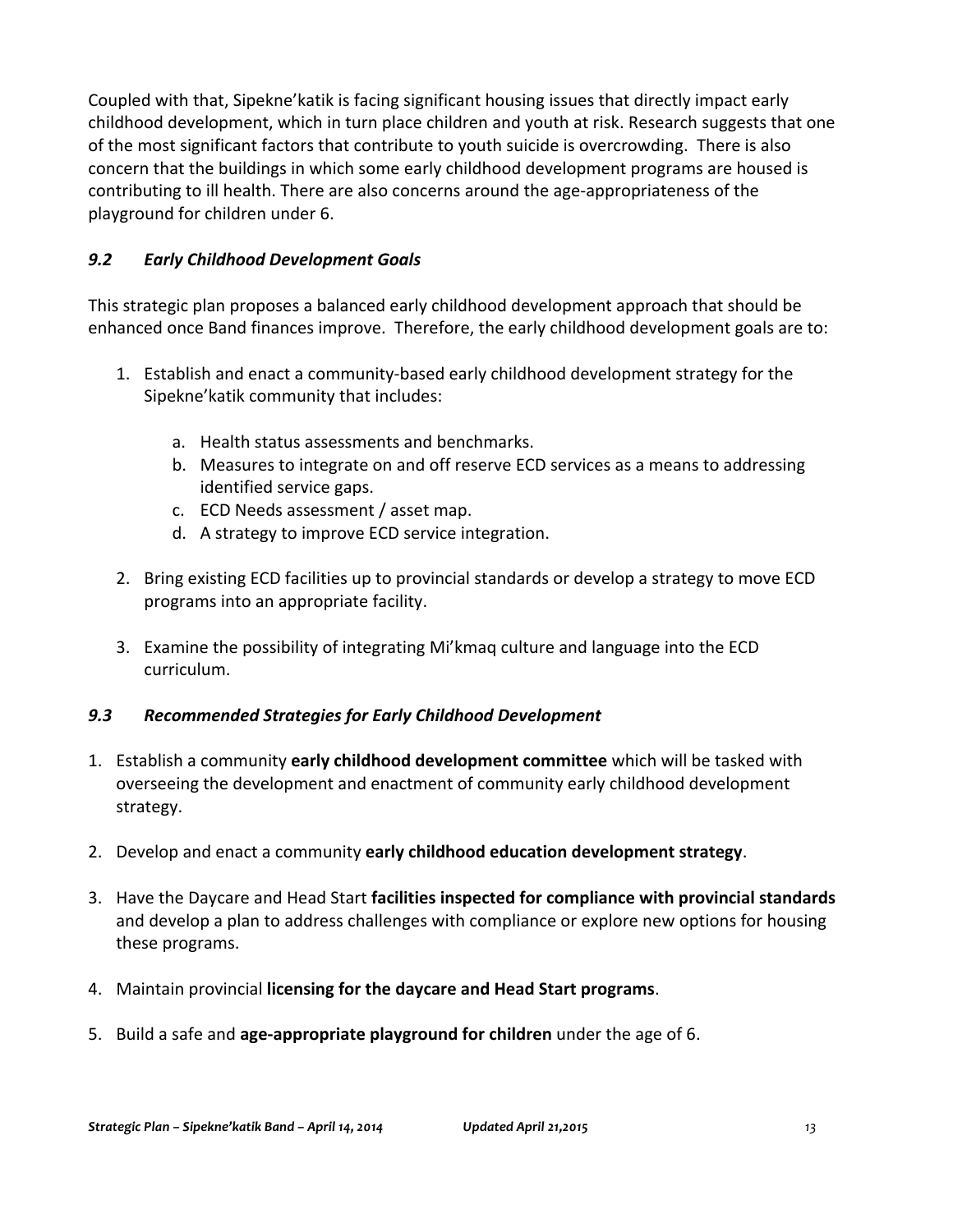- 6. Undertake a community youth needs assessment to determine the extent current community programs and activities address youth needs and divert them from undertaking high risk behaviours and to identify youth interests.
- 7. Develop and offer regular **parenting workshops and support groups** for parents. Themes covered could include behaviour management, anger management, food preparation, budgeting, parenting children with mental health or developmental challenges.
- 8. Strengthen the community's **youth council** by involving it in policy development, in Band engagement activities and in developing programs, services, and activities that are directed at community youth.
- 9. Review and broaden the community's **food security program** to ensure that those that struggle financially have access to healthy nutrition.

| <b>Area 3: Early Childhood Development</b> |        |                         |                   |          |                   |                            |  |  |  |
|--------------------------------------------|--------|-------------------------|-------------------|----------|-------------------|----------------------------|--|--|--|
| <b>Strategy</b>                            | Year 1 | Year 2                  | Year <sub>3</sub> | Year 4   | Year <sub>5</sub> | Lead                       |  |  |  |
|                                            | 2014-  | 2015-                   | $2016 -$          | $2017 -$ | 2018-             |                            |  |  |  |
|                                            | 2015   | 2016                    | 2017              | 2018     | 2019              |                            |  |  |  |
| 1. Early childhood development             | X      |                         |                   |          |                   | <b>Band Operations</b>     |  |  |  |
| committee                                  |        |                         |                   |          |                   | Team                       |  |  |  |
| 2. Establish an early childhood            |        | X                       |                   |          |                   | <b>Band Operations</b>     |  |  |  |
| education development strategy             |        |                         |                   |          |                   | Team                       |  |  |  |
| 3. ECD facility compliance with            |        | X                       |                   |          |                   | <b>Employment Training</b> |  |  |  |
| provincial norms - working on              |        |                         |                   |          |                   | office + school career     |  |  |  |
|                                            |        |                         |                   |          |                   | counsellor + Health        |  |  |  |
| 4. Pursue licensing for the daycare        |        | $\mathsf{X}$            |                   |          |                   | Health Centre staff +      |  |  |  |
| and Head Start programs - in               |        |                         |                   |          |                   | <b>Employment Training</b> |  |  |  |
| progress                                   |        |                         |                   |          |                   | $offsetice +$              |  |  |  |
|                                            |        |                         |                   |          |                   | <b>Education staff</b>     |  |  |  |
| 5. Build an age-appropriate                |        | $\overline{\mathsf{x}}$ |                   |          |                   | Community education        |  |  |  |
| playground for children under 6            |        |                         |                   |          |                   | and cultural               |  |  |  |
| Done for Community                         |        |                         |                   |          |                   | revitalization             |  |  |  |
|                                            |        |                         |                   |          |                   | committee + Health         |  |  |  |
| 6. Youth needs assessment - Table          | X      |                         |                   |          |                   | Community education        |  |  |  |
| for next month                             |        |                         |                   |          |                   | and cultural               |  |  |  |
|                                            |        |                         |                   |          |                   | revitalization             |  |  |  |
|                                            |        |                         |                   |          |                   | committee + Health         |  |  |  |

#### *9.4 Early Childhood Development Workplan with Timeline – Patsy Michael & JenniferSack*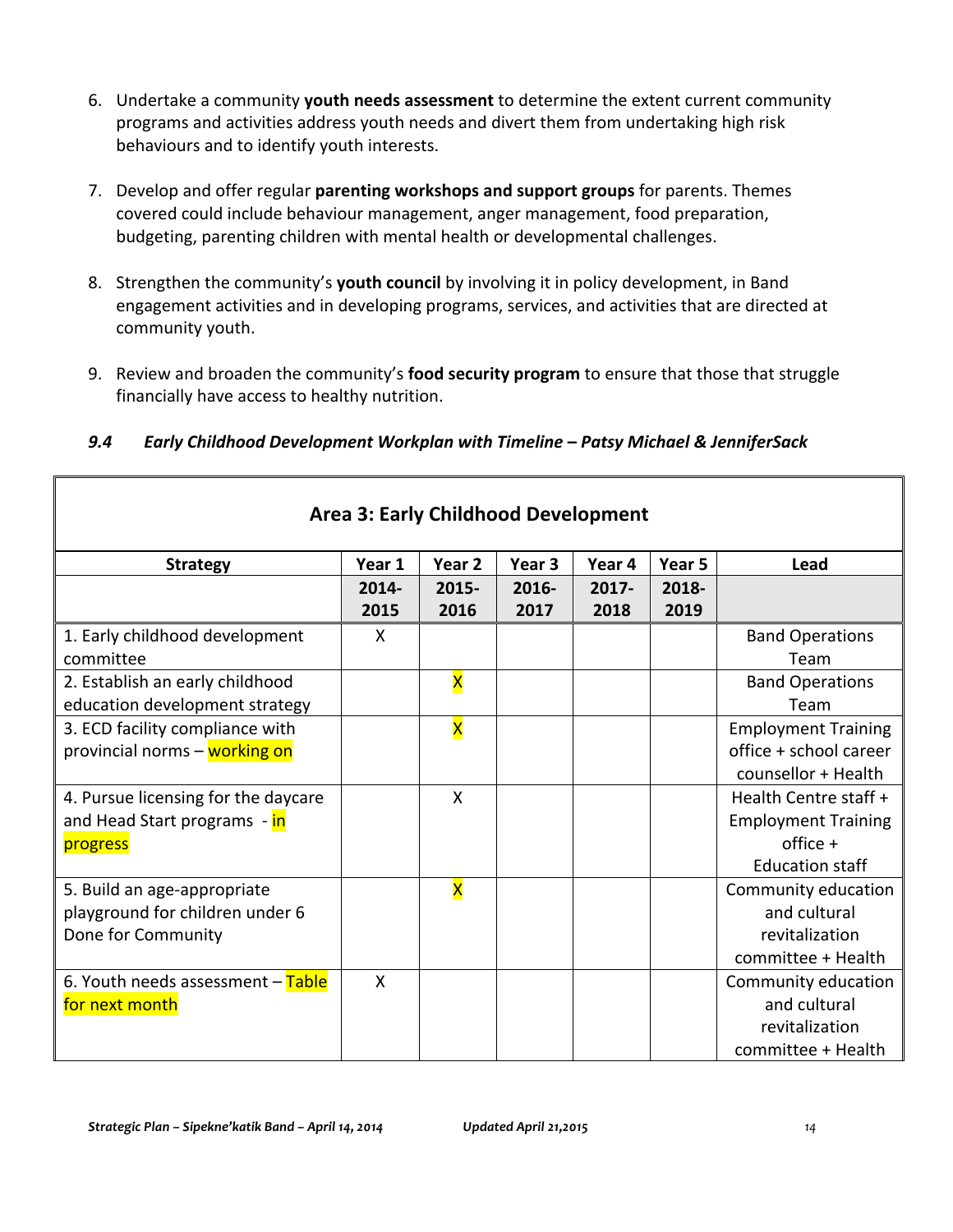| <b>Area 3: Early Childhood Development</b> |          |                   |          |          |        |                     |  |  |  |  |
|--------------------------------------------|----------|-------------------|----------|----------|--------|---------------------|--|--|--|--|
| <b>Strategy</b>                            | Year 1   | Year <sub>2</sub> | Year 3   | Year 4   | Year 5 | Lead                |  |  |  |  |
|                                            | $2014 -$ | 2015-             | $2016 -$ | $2017 -$ | 2018-  |                     |  |  |  |  |
|                                            | 2015     | 2016              | 2017     | 2018     | 2019   |                     |  |  |  |  |
| 7. Parenting workshops and                 |          | X                 |          |          |        | Community education |  |  |  |  |
| support groups - Table                     |          |                   |          |          |        | and cultural        |  |  |  |  |
|                                            |          |                   |          |          |        | revitalization      |  |  |  |  |
|                                            |          |                   |          |          |        | committee + Health  |  |  |  |  |
| 8. Establish a youth council - Table       |          |                   |          | X        |        | Band Council +      |  |  |  |  |
|                                            |          |                   |          |          |        | Operations Team +   |  |  |  |  |
|                                            |          |                   |          |          |        | <b>Health</b>       |  |  |  |  |
| 9. Establish a food safety program         |          | X                 |          |          |        | Education + Head    |  |  |  |  |
| - LSK - Food Bank-Day Care LSK &           |          |                   |          |          |        | Start + Health, LSK |  |  |  |  |
| <b>Health Center</b>                       |          |                   |          |          |        | and Health Ctr      |  |  |  |  |

## **10. Area 4: Education**

#### *10.1 Education SWOT Analysis*

Chief and Council and program managers identified several strengths that underpin education in the Sipekne'katik community, including strong linkages with Mi'kmaq Employment Training Secretariat (METS), the organization of cultural camps and moose hunts. Perhaps the most recent and significant development in the community's education portfolio is the establishment a postsecondary education assistance policy to clarify the criteria for providing and sustaining financial assistance to Sipekne' katik First Nation students.

There is low educational attainment among the Sipekne' katik community and this affects the level of income and employment security. This, in turn, can lead to higher than average creates rates of poverty and dependency on subsidization.

Community stakeholders see much promise and opportunity in the area of community education. Most notably, there is consensus that existing education partnerships must be strengthened and expanded upon, particularly at the community (between the community school, Head Start and economic development) as well as with external partners, such as the Nova Scotia Department of Education and local off-reserve schools. The expansion and strengthening of these partnerships are seen as key to addressing the various gaps and challenges that systematically undermines school and work placement readiness and success among community members.

Lastly, concerns around the loss of culture and language a reoccurring theme throughout discussions in every area covered by the strategic planning process. At the same time, there is

*Strategic Plan – Sipekne'katik Band – April 14, 2014 Updated April 21,2015 15*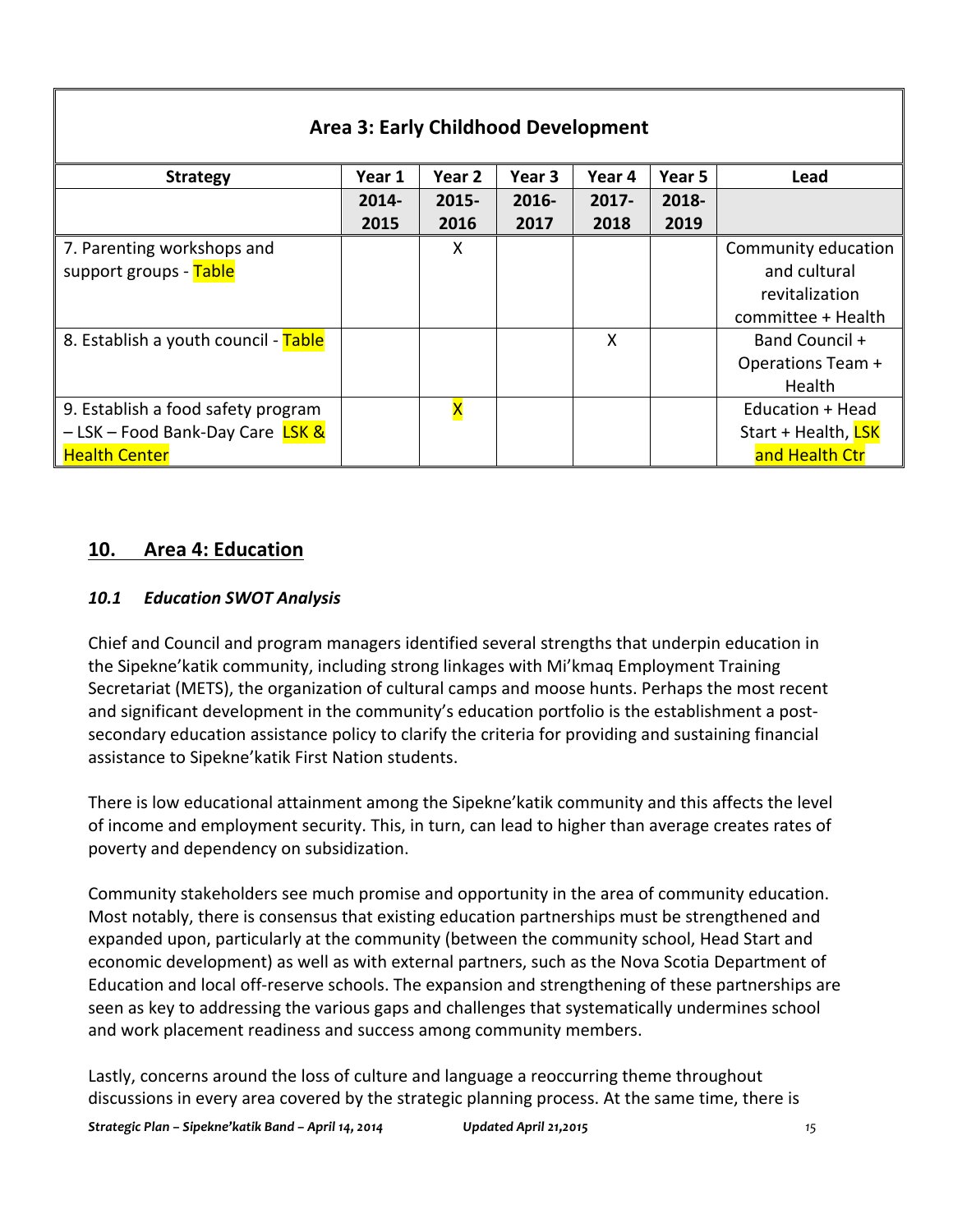considerable support for any measure that might reverse these losses, such as the establishment of a community culture and language revitalization strategy.

#### *10.2 Education Goals*

It is with this in mind that the following education goals are to:

- 1. Identify and enact actions that will address the barriers faced by students between the ages of 6-17 that hinder their academic success and workplace readiness.
- 2. Identify and enact actions that will support community members in pursuing and succeeding in their post-secondary education.
- 3. Broaden and strengthen education partnerships between community agencies and with off-reserve partners.

#### *10.3 Recommended Strategies for Education*

- 1. Establish a **community education and cultural revitalization committee** that will be tasked with facilitating the enactment of the 3 community education goals along with overseeing the implementation of the following recommendations in this section. This committee should report quarterly to the Band Operations team and annually to the Chief and Council. The composition of the committee should include representation from parents, the community school, the community training and employment office, the operations manager, the member of council who carries the education portfolio, the health centre, education (community school, post-secondary), an Elder as well as other stakeholders.
- 2. Include a budgetary item within the Band budget to fund Mi'kmaq cultural and linguistic **revitalization**.
- 3. Develop a **strategy to build and strengthen education partnerships** both on and off reserve.
- 4. Develop and include culture-based curricula within the schools that educate Sipekne'katik Band children.
- 5. Establish a **parent education advisory subcommittee** to enhance parental involvement in their children's schooling and preparation for the workforce as well as other aspects of the education strategies included herein.
- 6. Work with the community training and employment staff to develop career action plans for each high school students. This could include a mentorship program where people who have graduated high school and are furthering their education or working come back and mentor high school students.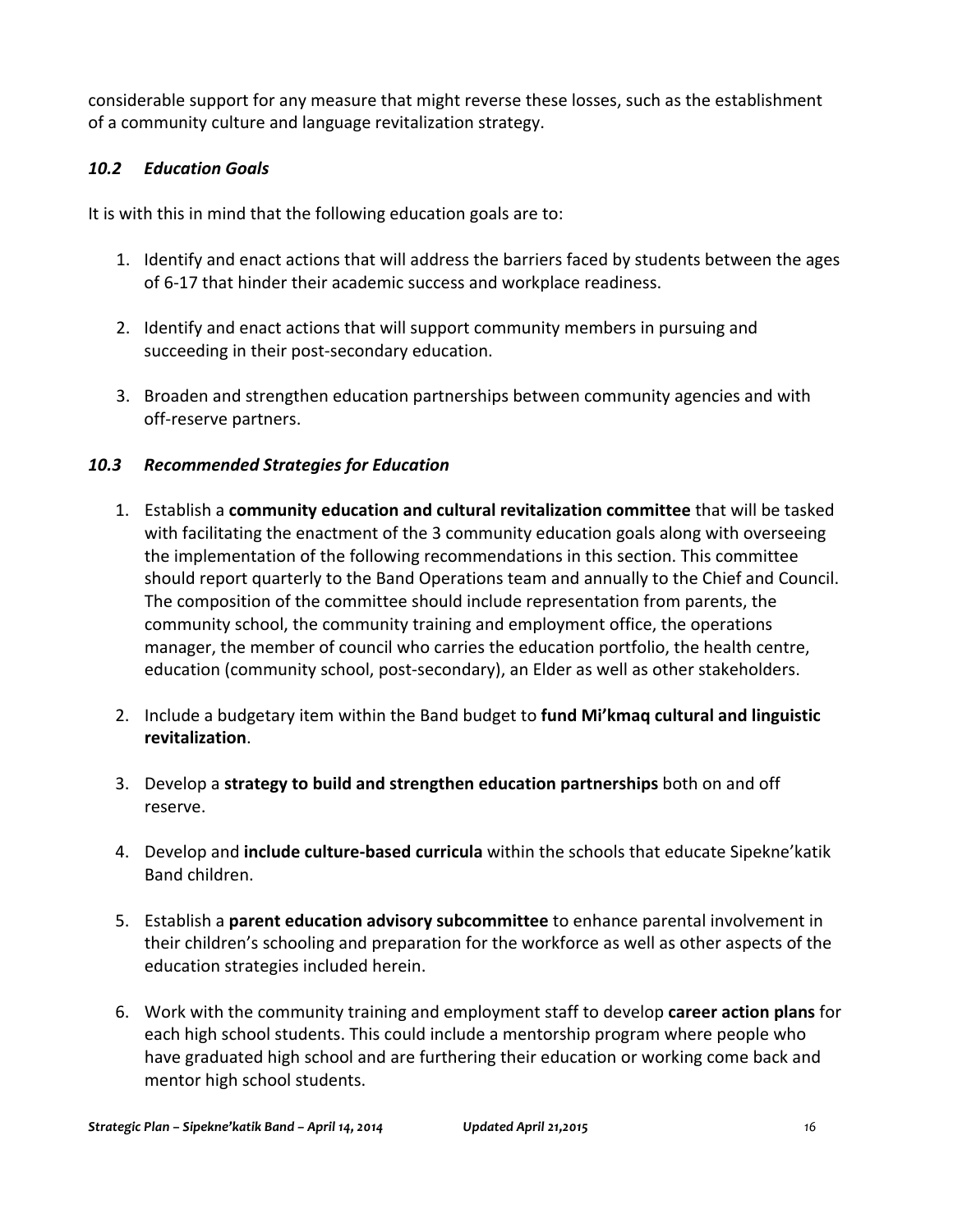- 7. Develop and include **life skills curriculum** in the school that will prepare future graduates for career planning, post-secondary education and workforce readiness. Success in this area should be measured based on increases in the rates of community post-secondary enrollment, rates of successful degree completion and rates to job placement and retention. It should also include measures to support people with disabilities or special needs.
- 8. Draft a community **education governance protocol** for consideration by the leadership. This governance protocol should clarify roles, responsibilities and levels of decision-making autonomy regarding community education matters and how community members at large as well as other community agencies. This work could be undertaken with the involvement of the cultural revitalization committee.
- 9. Undertake a **community education needs assessment** to identify and address ways to assist students with special needs. This could include establishing an afterschool program or other specialized support services and should involve collaboration between education ad health centre staff.
- 10. **Clarify** and strengthen partnership mandates and interagency collaboration and (where required) create of new partnerships with clear mandates that are aligned to addressing specific gaps . One well-documented gap is the lack of proper integration of students transitioning to external schools.
- 11. Establish a **community learning centre** with supports and programs, such as a General Educational Development (GED) program, guidance counseling, academic counseling, tutoring. Post-education training should merge cultural knowledge with western knowledge and include the support of health centre staff such as the child psychologist.
- 12. Collaborate with local Elders to identify ways to **promote the use of culture and language** in the schools, in students' homes and in Band-managed public spaces. This could include the establishment of a culture-based education centre (see recommendation #8).
- 13. Explore the feasibility and the desirability of establishing/maintaining **post-secondary student allowances** as part of the existing post-secondary policy.
- 14. Undertake a comprehensive assessment of **education staff performance and needs assessment** to address gaps and building capacity.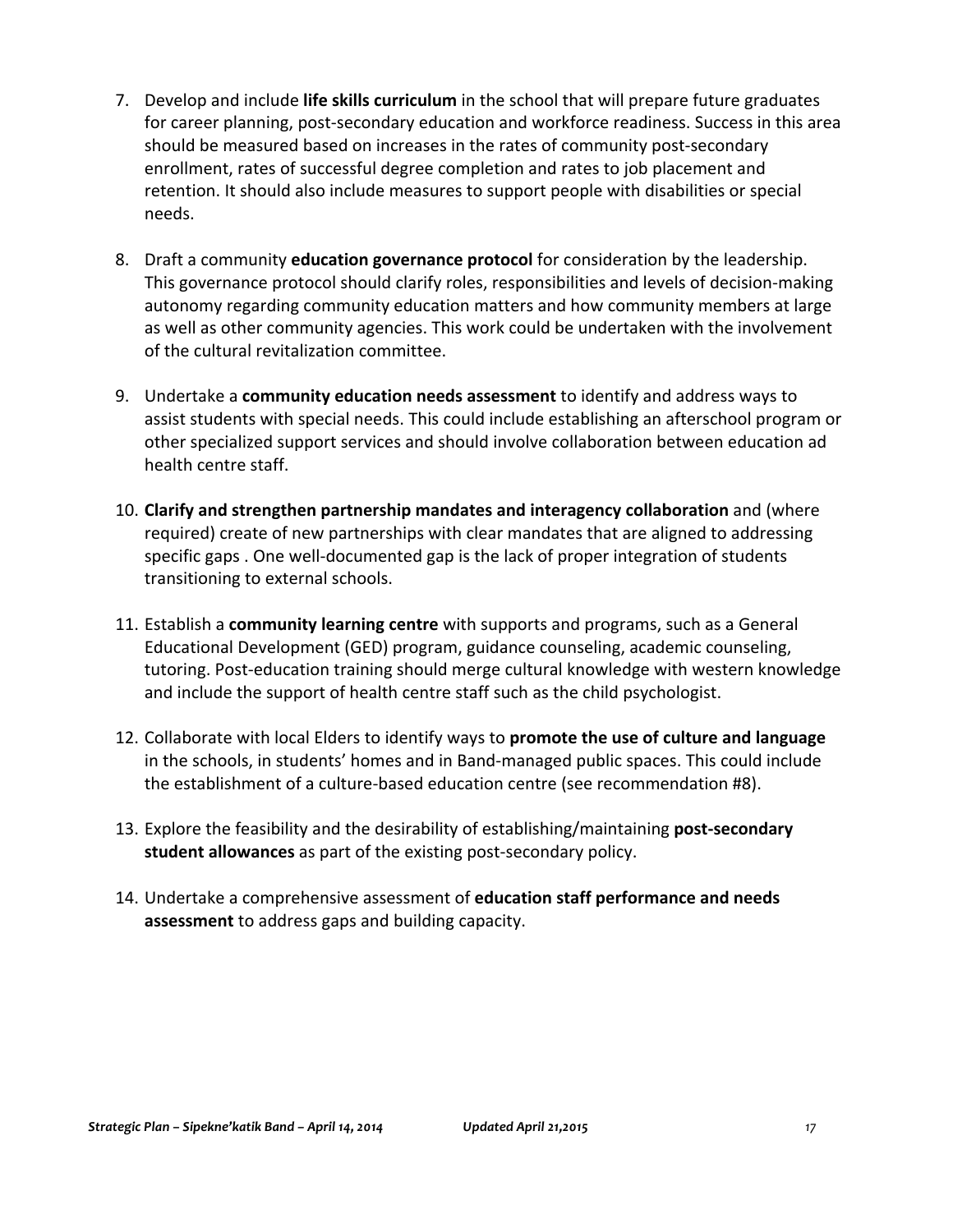$\mathbf I$ 

| <b>Area 4: Education</b> |                                    |                           |              |                         |        |        |                            |  |  |
|--------------------------|------------------------------------|---------------------------|--------------|-------------------------|--------|--------|----------------------------|--|--|
|                          | <b>Strategy</b>                    | Year 1                    | Year 2       | Year 3                  | Year 4 | Year 5 | Lead                       |  |  |
|                          |                                    | 2014-                     | 2015-        | 2016-                   | 2017-  | 2018-  |                            |  |  |
|                          |                                    | 2015                      | 2016         | 2017                    | 2018   | 2019   |                            |  |  |
|                          | 1. Establish community education   | X                         |              |                         |        |        | <b>Band Operations</b>     |  |  |
|                          | and cultural revitalization        |                           |              |                         |        |        | Team + Health +            |  |  |
|                          | committee - (Completed)            |                           |              |                         |        |        | Education                  |  |  |
|                          | 2. Establish parent education      |                           | X            |                         |        |        | <b>Band Operations</b>     |  |  |
|                          | advisory subcommittee              |                           |              |                         |        |        | Team                       |  |  |
|                          | 3. Career action plans             |                           | $\mathsf{x}$ |                         |        |        | <b>Employment Training</b> |  |  |
|                          |                                    |                           |              |                         |        |        | office + school career     |  |  |
|                          |                                    |                           |              |                         |        |        | counsellor                 |  |  |
|                          | 4. Life skills curriculum          |                           | X            |                         |        |        | Health Centre staff +      |  |  |
|                          |                                    |                           |              |                         |        |        | <b>Employment Training</b> |  |  |
|                          |                                    |                           |              |                         |        |        | $offsetice +$              |  |  |
|                          |                                    |                           |              |                         |        |        | <b>Education staff</b>     |  |  |
| 5.                       | Education governance protocol      | $\mathsf{x}$              |              |                         |        |        | Community education        |  |  |
|                          | - adopt MK Policy                  |                           |              |                         |        |        | and cultural               |  |  |
|                          |                                    |                           |              |                         |        |        | revitalization             |  |  |
|                          |                                    |                           |              |                         |        |        | committee                  |  |  |
|                          | 6. Community education needs       |                           | X            |                         |        |        | Community education        |  |  |
|                          | assessment                         |                           |              |                         |        |        | and cultural               |  |  |
|                          |                                    |                           |              |                         |        |        | revitalization             |  |  |
|                          |                                    |                           |              |                         |        |        | committee + Health &       |  |  |
|                          |                                    |                           |              |                         |        |        | <b>Post Secondary</b>      |  |  |
|                          | 7. Clarify and strengthen          |                           | X            |                         |        |        | Community education        |  |  |
|                          | partnership mandates               |                           |              |                         |        |        | and cultural               |  |  |
|                          | <b>On Target</b>                   |                           |              |                         |        |        | revitalization             |  |  |
|                          |                                    |                           |              |                         |        |        | committee                  |  |  |
|                          | 8. Establish a strategy to promote | $\overline{\mathsf{x}}$   | X            | $\overline{\mathsf{x}}$ | X      | X      | Band Council +             |  |  |
|                          | culture<br>(on going)              |                           |              |                         |        |        | <b>Operations Team</b>     |  |  |
|                          | 9. Culture and language            | $\mathsf{X}$              | X            | X                       | X      | X      | Education + Head           |  |  |
|                          | promotion (on-going)               |                           |              |                         |        |        | <b>Start</b>               |  |  |
|                          | 10. Post-secondary student         | $\boldsymbol{\mathsf{X}}$ | X            | X                       | X      | X      | Education + Band           |  |  |
|                          | allowances (on-going)              |                           |              |                         |        |        | Council                    |  |  |
|                          | 11. Education staff performance    | $\overline{\mathsf{x}}$   | X            | X                       | X      | X      | Education + Band           |  |  |
|                          | and needs assessment -             |                           |              |                         |        |        | Council                    |  |  |
|                          | (on going)                         |                           |              |                         |        |        |                            |  |  |

Ī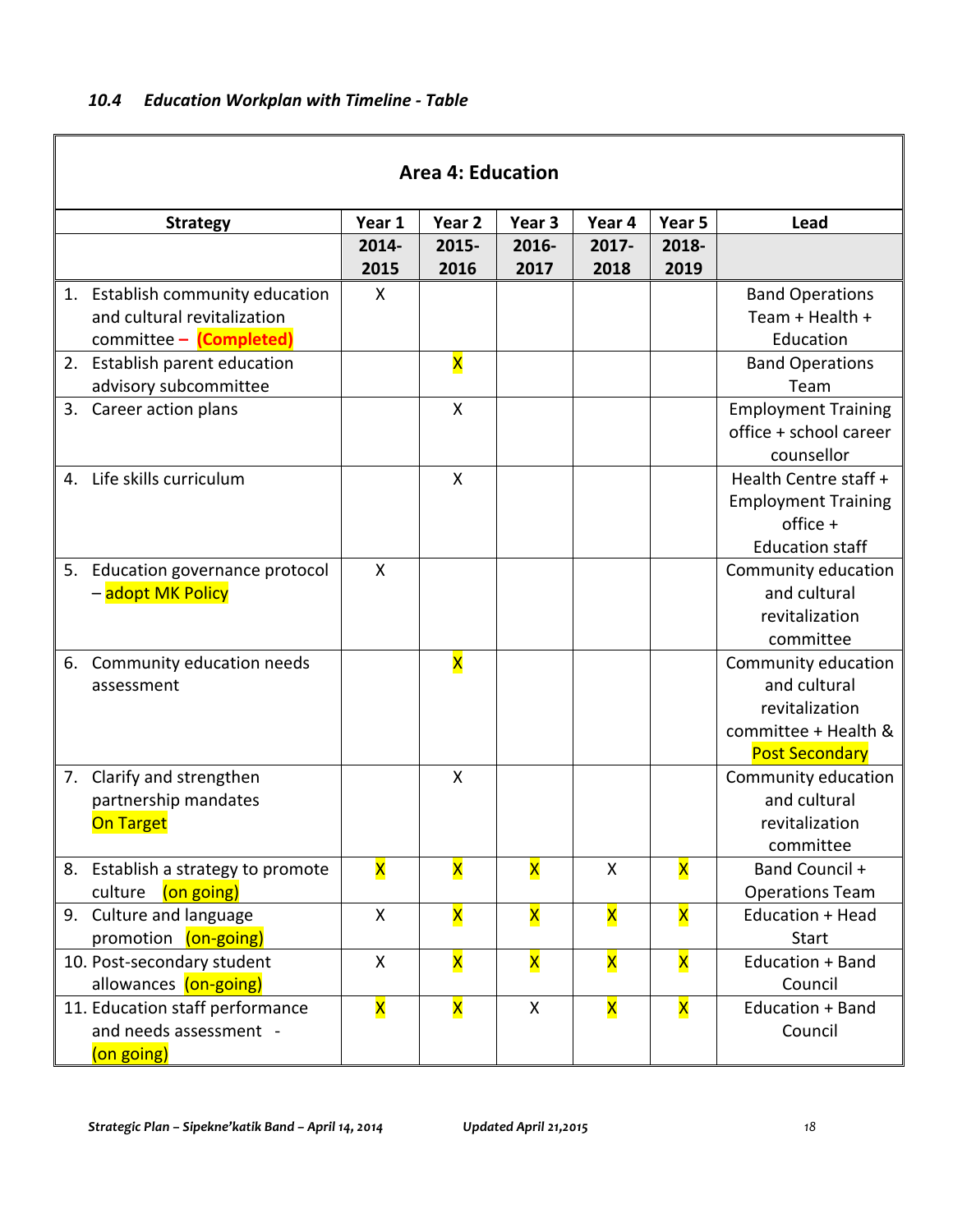### 11. Area 5: Health Services

#### *11.1 Health Services SWOT Analysis*

The SWOT analysis revealed a dedicated health staff and wellness coordinator. There was also a great deal of pride and ownership expressed regarding the community-based sentencing circles. While services were seen as responsive, there were concerns expressed that health services are over budget and require attention.

High quality health care services are a social determinant of health as well as a basic human right. The main purpose of a universal health care system is to protect the health of citizens and spread health costs across the whole society. A universal health care system is especially effective in protecting citizens with lower incomes who cannot afford private health care insurance. Evidence also suggests that community-based and community-driven health services are especially important for meeting the health needs of First Nation people. Yet, health services at Sipekne'katik Band are under-funded. Moreover, community members face considerable barriers and discrimination when accessing services off reserve. As a result, strengthen the community's capacity to address its own health services needs is especially important.

#### *11.2 Health Services Goals*

Therefore, the goals of health services are to:

- 1. Provide culturally safe and cultural responsive health service within the community.
- 2. Strengthen partnerships and service integration with external health service partners.
- 3. Find solutions for addressing overspending while still meeting community needs and mandated service delivery requirements.
- 4. Undertake a community health plan that addresses the community's most pressing health needs and challenges.
- 5. Establish a community recreation strategy that is integrated with the community health plan.
- 6. Ensure that current health services are compliant with their respective contribution agreements.

#### *11.3 Recommended Strategies for Health Services*

1. Establish **community health and recreation planning committee** that will be accountable to the Band Operations Team.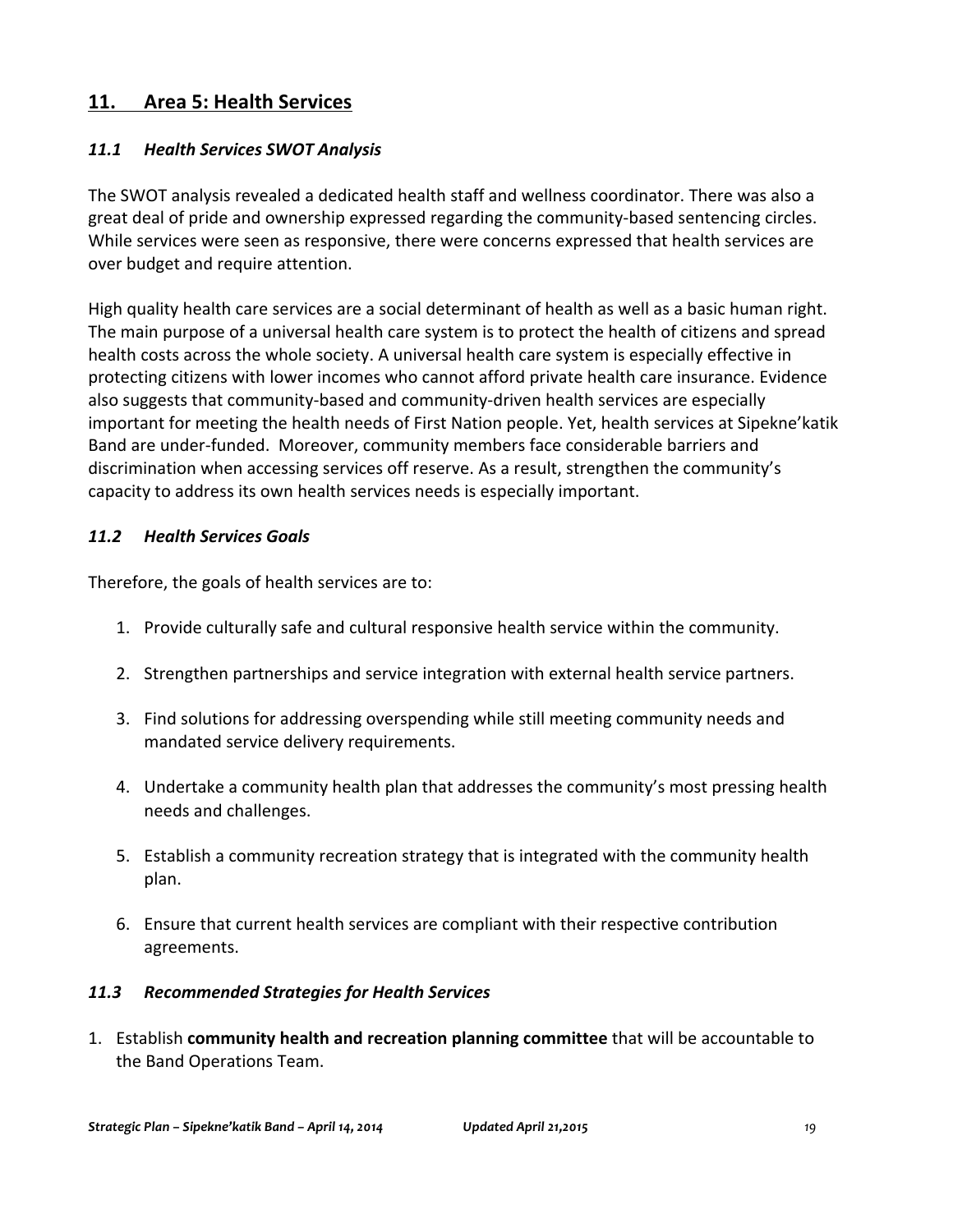- 2. Develop a **community health and recreation plan** that should consider the following issues (please note that some areas are currently being addressed by the sports and recreation program):
	- Establish a community fitness centre, with cardio machines, free weights and weights machines, fitness classes for all levels and core and stretch area.
	- Develop more recreation sport programs for youth, such as dance and gymnastics.
	- Establish a running/walking track and trail.
	- Find creative ways to generate additional income for the recreation budget so that additional staff can be hired.
	- Develop and certify individuals in sport and recreation, such as coaches.
	- Develop after school programs and intramural sports teams.
	- Host sport tournaments.
	- Establish a community hockey arena.
	- Establish a Band fitness program that allots time for all Band employees and members to exercise at the fitness centre (e.g., 2:00pm  $-$  3:00pm, 3x per week).
	- Secure a bus to organize trips for youth and seniors.
	- Host health promotion workshops (for the public and for school usage) to educate people on how to live healthy lifestyles.
	- Designate land in the community for training facilities (e.g. track and field).
	- Integrate Mi'kmaq culture into new and existing health and recreation services.
	- Identify community-based mental health services and strategic directions.
	- Establish summer and winter/March break camps for children and youth.
- 3. Work with the Financial Oversight Committee to develop a strategy to address overspending and funding needs while still meeting health-servicing responsibilities.
- 4. Continue working on the **community health plan**.
- 5. Undertake an **assessment of health service gaps and barriers** that hinder community access to equitable health care.
- 6. **Solidify and expand existing partnerships with the district health authority** to address health service gaps and barriers (see strategy 5) through service adaptation and integration.
- 7. Undertake an evaluation of existing community-based health services to ensure they are culturally responsive to community needs. The results of this evaluation should inform the community health plan.
- 8. Review current health services contribution agreements to ensure all requirements are met and to develop strategies to address contribution requirements that are not otherwise met at this time.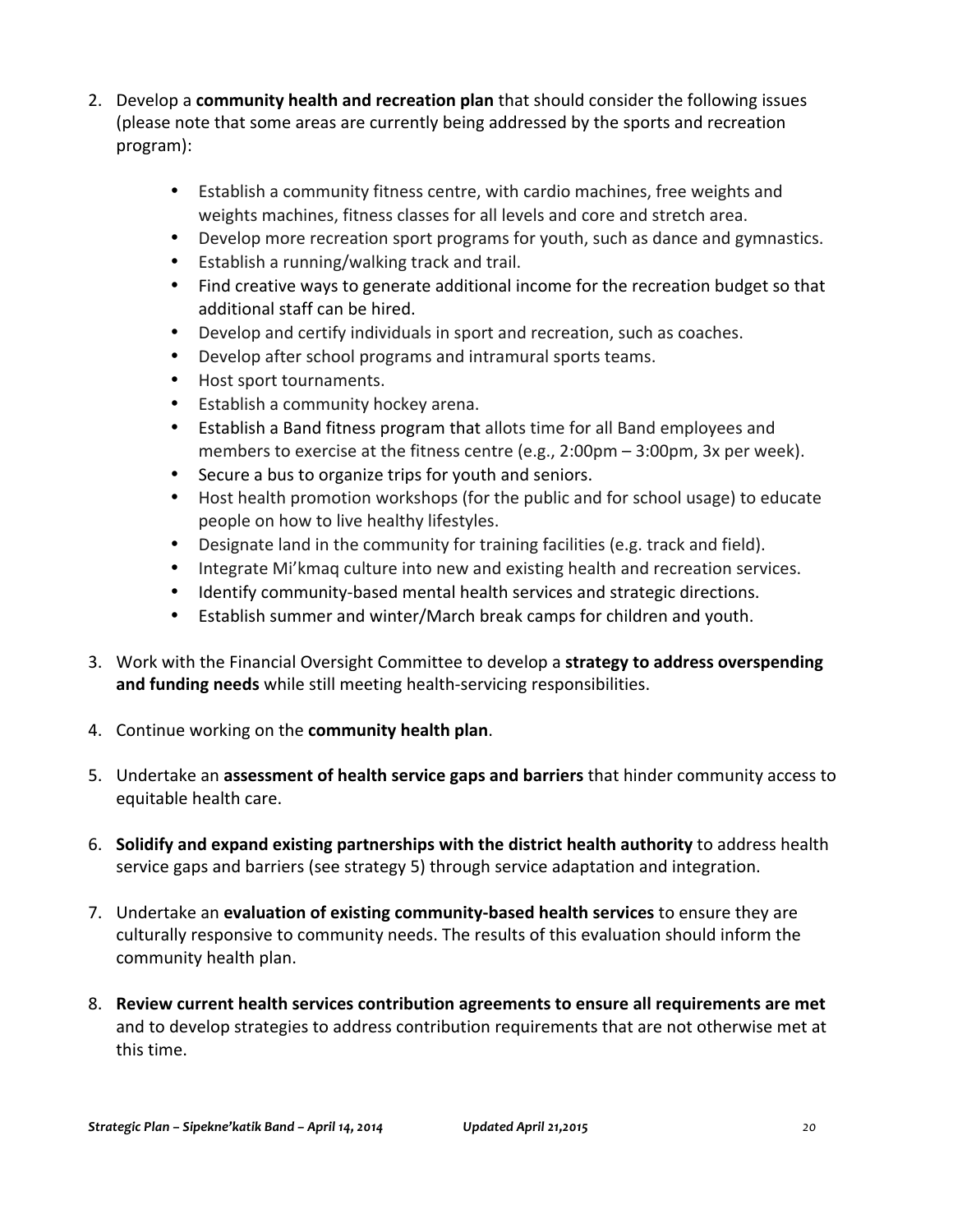9. Renovate existing sport and recreation facilities to better accommodate community needs until a new facility can be built.

#### *11.4 Health Services Workplan with Timelines*

| <b>Area 5: Health Services</b>       |                         |                   |                         |                         |              |                           |  |  |  |  |
|--------------------------------------|-------------------------|-------------------|-------------------------|-------------------------|--------------|---------------------------|--|--|--|--|
| <b>Strategy</b>                      | Year 1                  | Year <sub>2</sub> | Year 3                  | Year 4                  | Year 5       | Lead                      |  |  |  |  |
|                                      | 2014-                   | 2015-             | 2016-                   | 2017-                   | 2018-        |                           |  |  |  |  |
|                                      | 2015                    | 2016              | 2017                    | 2018                    | 2019         |                           |  |  |  |  |
| 1. Establish a Community health      | X                       | X                 |                         |                         |              | Lorraine Etter & Joan     |  |  |  |  |
| and recreation planning committee    |                         |                   |                         |                         |              | Paul                      |  |  |  |  |
| 2. Develop a community health and    |                         | X                 |                         |                         |              | Community health          |  |  |  |  |
| recreation plan                      |                         |                   |                         |                         |              | and recreation            |  |  |  |  |
|                                      |                         |                   |                         |                         |              | planning committee        |  |  |  |  |
| 3. Strategy to address               | X                       | $\mathsf{X}$      | X                       | X                       | X            | Health Centre + Band      |  |  |  |  |
| overspending and funding needs       |                         |                   |                         |                         |              | <b>Operations Manager</b> |  |  |  |  |
| (on going)                           |                         |                   |                         |                         |              | + Co-Manager + Chief      |  |  |  |  |
|                                      |                         |                   |                         |                         |              | and Council               |  |  |  |  |
| 4. Continue working on the           | $\overline{\mathsf{x}}$ |                   |                         |                         |              | <b>Health Centre</b>      |  |  |  |  |
| community health plan                |                         |                   |                         |                         |              |                           |  |  |  |  |
| (Completed)                          |                         |                   |                         |                         |              |                           |  |  |  |  |
| 5. Undertake an assessment of        | $\mathsf{X}$            | X                 | X                       |                         | X            | <b>Health Centre</b>      |  |  |  |  |
| health service gaps and barriers -   |                         |                   |                         |                         |              |                           |  |  |  |  |
| (on going)                           |                         |                   |                         |                         |              |                           |  |  |  |  |
| 6. Solidify and expand existing      | $\mathsf{x}$            | $\mathsf{x}$      | $\mathsf{x}$            | $\mathsf{x}$            | $\mathsf{X}$ | <b>Health Centre</b>      |  |  |  |  |
| partnerships with the district       |                         |                   |                         |                         |              |                           |  |  |  |  |
| health authority (on going)          |                         |                   |                         |                         |              |                           |  |  |  |  |
| 7. Evaluation of existing            | $\mathsf{x}$            | X                 | X                       | $\mathsf{X}$            | X            | <b>Health Centre</b>      |  |  |  |  |
| community-based health services      |                         |                   |                         |                         |              |                           |  |  |  |  |
| (on-going)                           |                         |                   |                         |                         |              |                           |  |  |  |  |
| 8. Review current health services    | $\mathsf{X}$            | X                 | $\overline{\mathsf{x}}$ | $\overline{\mathsf{x}}$ | X            | <b>Health Centre</b>      |  |  |  |  |
| contribution agreements to ensure    |                         |                   |                         |                         |              |                           |  |  |  |  |
| compliance (on-going)                |                         |                   |                         |                         |              |                           |  |  |  |  |
| 9. Renovate existing sport and       |                         | X                 |                         |                         |              | <b>Recreation Program</b> |  |  |  |  |
| recreation facilities - Joan Paul to |                         |                   |                         |                         |              |                           |  |  |  |  |
| approve (opening 2015)               |                         |                   |                         |                         |              |                           |  |  |  |  |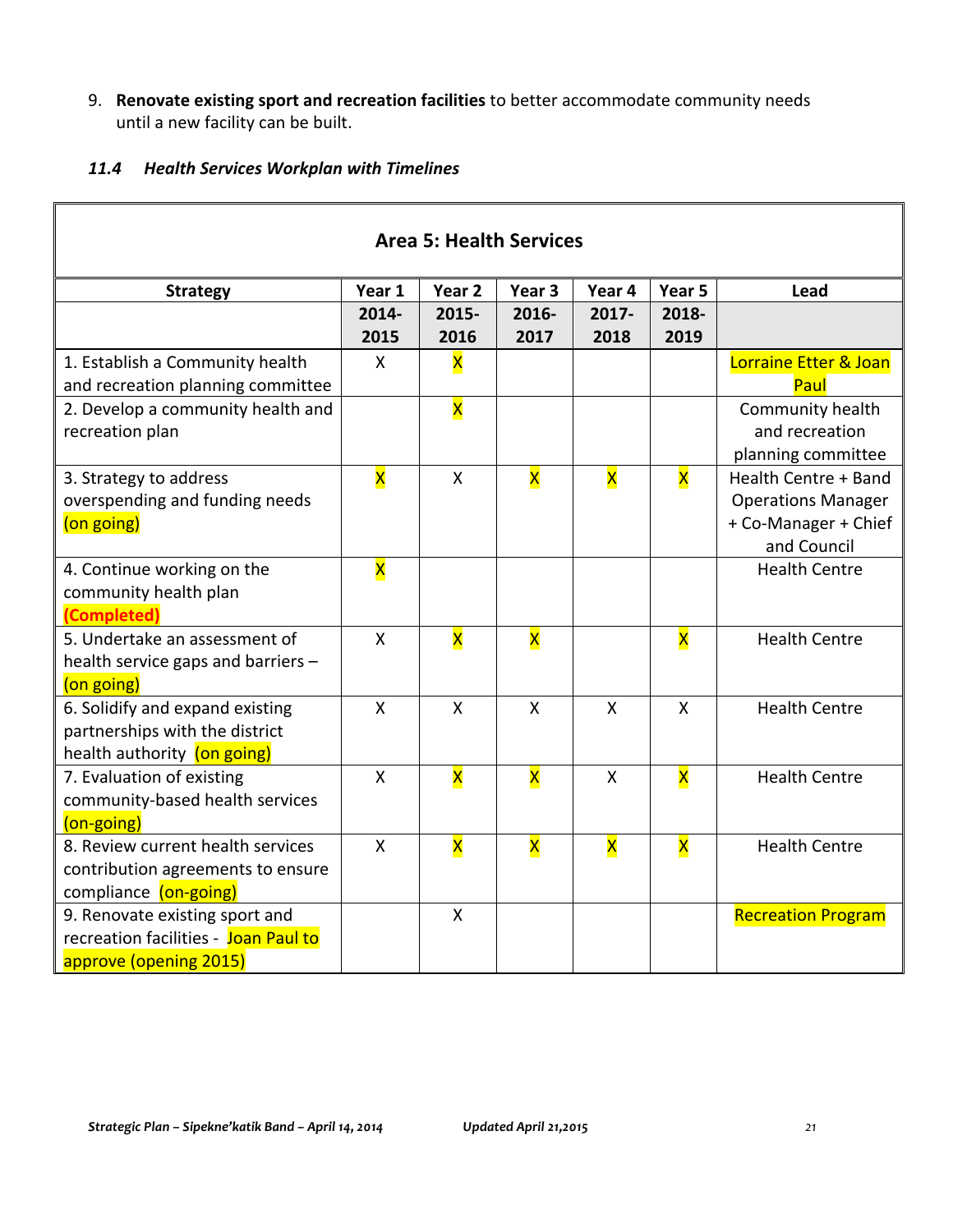## **12. Area 6: Health Promotion of Healthy Practices**

#### *12.1 Health Promotion of Healthy Practices SWOT Analysis*

The SWOT analysis revealed that there is a good rapport between health promotion staff and external agencies and professionals. Moreover, this rapport has extended to relationships with different departments and agencies concerned with health in the community in that there is a growing network within the community.

However, there is often a lack of knowledge regarding patients' medical history. This may be because there is no shared patient medical database between the Sipekne' katik and provincial health systems or because of a lack of disclosure by patients/clients.

There appears to be a lack of knowledge among the general Sipekne' katik public on how to maintain good health. Public places are not safe; drug paraphernalia can sometimes be found in public spaces.

Furthermore, the community is somewhat isolated; traffic in and out of the community is limited. This makes accessing services and activities that would further promote good health more difficult.

#### *12.2 Health Promotion of Healthy Practices Goals*

It is with this in mind that the health promotion goals are to:

- 1. Effectively promote healthy lifestyle practices that instill cultural pride and self-respect.
- 2. Establish community-owned and accessible facilities that will allow community members to pursue healthier living.

#### *12.3 Recommended Strategies for Health Promotion of Health Practices*

- 1. Establish **after school, evening, and weekend activity programs** for all ages, such as track and field, sports, walking groups, dietitian services, cooking classes, and smoking cessation.
- 2. **Evaluate the community's National Native Alcohol and Drug Abuse Program (NNADAP) program** and use the results to strengthen its range of services offered, its reach, its uptake and overall impact on community substance abuse challenges.
- 3. Create a **community fitness program** that includes incentives that are age appropriate and tackle the most prevalent health problems in the community
- 4. **Establish a sports facility.**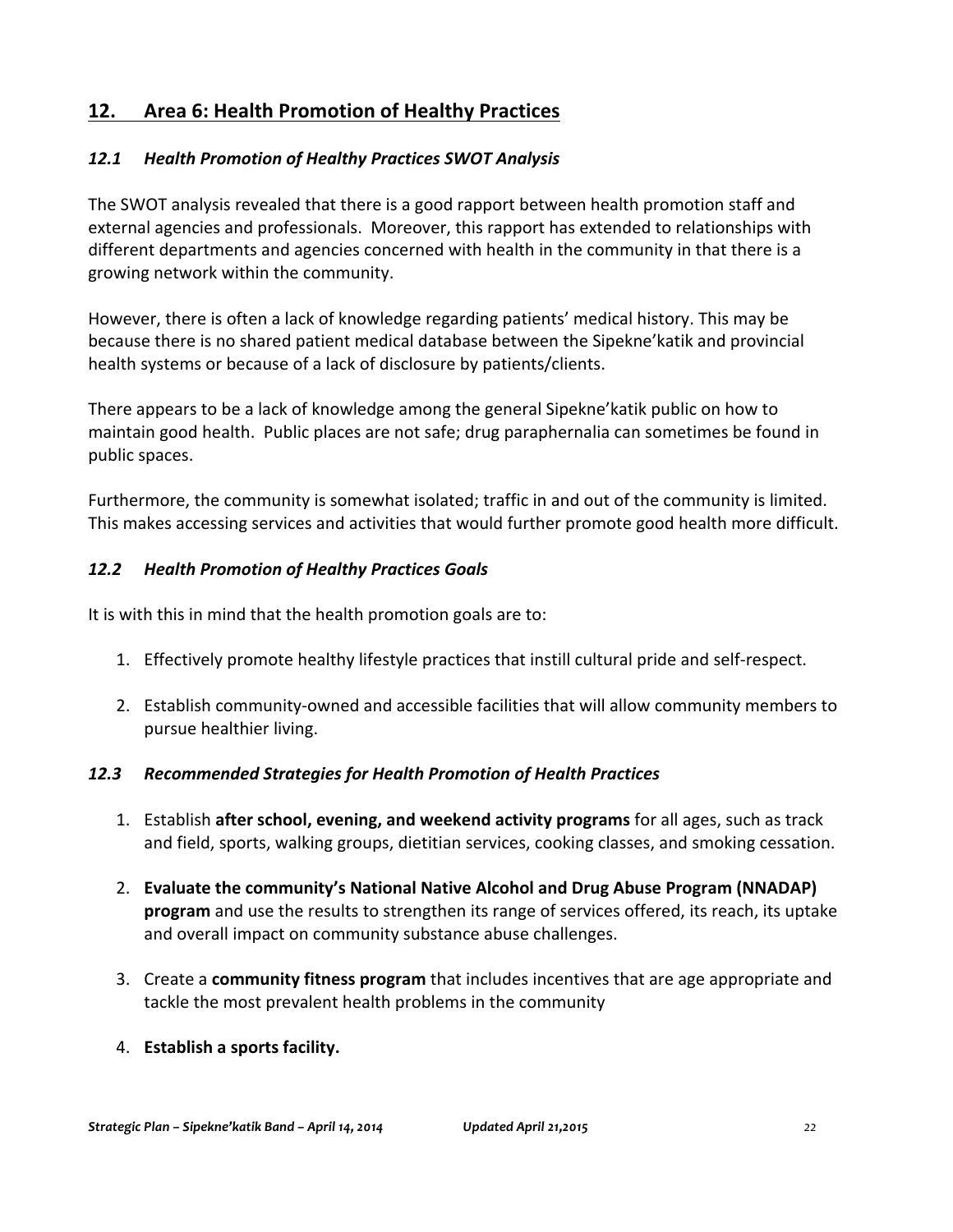- 5. Secure a physician for the community.
- 6. Pass a Band Council resolution to allow the Band to be included in the *Personal Health Information Act* and implement the measures needed to be compliant with the Act (e.g., policies to protect patient information, professional training, public education sessions, etc.).

| <b>Area 6: Health Promotion</b>    |                           |                         |                         |                         |                         |                           |  |  |  |
|------------------------------------|---------------------------|-------------------------|-------------------------|-------------------------|-------------------------|---------------------------|--|--|--|
| <b>Strategy</b>                    | Year 1                    | Year 2                  | Year 3                  | Year 4                  | Year 5                  | Lead                      |  |  |  |
|                                    | 2014-                     | 2015-                   | 2016-                   | $2017 -$                | 2018-                   |                           |  |  |  |
|                                    | 2015                      | 2016                    | 2017                    | 2018                    | 2019                    |                           |  |  |  |
| 1. After school, evening, and      | X                         |                         |                         |                         |                         | <b>Sports and</b>         |  |  |  |
| weekend activity programs          |                           |                         |                         |                         |                         | <b>Recreation Program</b> |  |  |  |
| (Completed)                        |                           |                         |                         |                         |                         |                           |  |  |  |
| 2. Evaluate the community's        | $\boldsymbol{\mathsf{X}}$ | $\overline{\mathsf{x}}$ | $\overline{\mathsf{x}}$ | X                       | $\overline{\mathsf{x}}$ | <b>Health Centre</b>      |  |  |  |
| NNADAP program (on-going)          |                           |                         |                         |                         |                         |                           |  |  |  |
| 3. Community fitness program -     | X                         | $\overline{\mathsf{x}}$ | $\overline{\mathsf{x}}$ | $\overline{\mathsf{x}}$ | $\overline{\mathsf{x}}$ | Sports and Recreation     |  |  |  |
|                                    |                           |                         |                         |                         |                         | Program                   |  |  |  |
| 4. Establish a sport facility      |                           | X                       |                         |                         |                         | Sports and Recreation     |  |  |  |
|                                    |                           |                         |                         |                         |                         | Program + Band            |  |  |  |
|                                    |                           |                         |                         |                         |                         | <b>Operations Team</b>    |  |  |  |
| 5. Physician for the community     | X                         |                         |                         |                         |                         | <b>Health Centre</b>      |  |  |  |
| (on target)                        |                           |                         |                         |                         |                         |                           |  |  |  |
| 6. Obtain a Band Council           | X                         | X                       |                         |                         |                         | Health Centre + Chief     |  |  |  |
| Resolution to allow the Band to be |                           |                         |                         |                         |                         | and Council               |  |  |  |
| included in the Personal Health    |                           |                         |                         |                         |                         |                           |  |  |  |
| Information Act - Band Council to  |                           |                         |                         |                         |                         |                           |  |  |  |
| revisit)                           |                           |                         |                         |                         |                         |                           |  |  |  |

#### *12.4 Health Promotion of Healthy Practices Workplan with Timeline – Table*

## **13.** Area 7: Employment, Training and Income

#### *13.1 Employment, Training and Income SWOT Analysis*

The SWOT analysis revealed that there is a strong awareness of the state of employment in the Sipekne' katik community. An employment and training program is in place and there is significant will to implement additional training. However, an adequate training space is lacking and is constraining the ability to offer more training programs.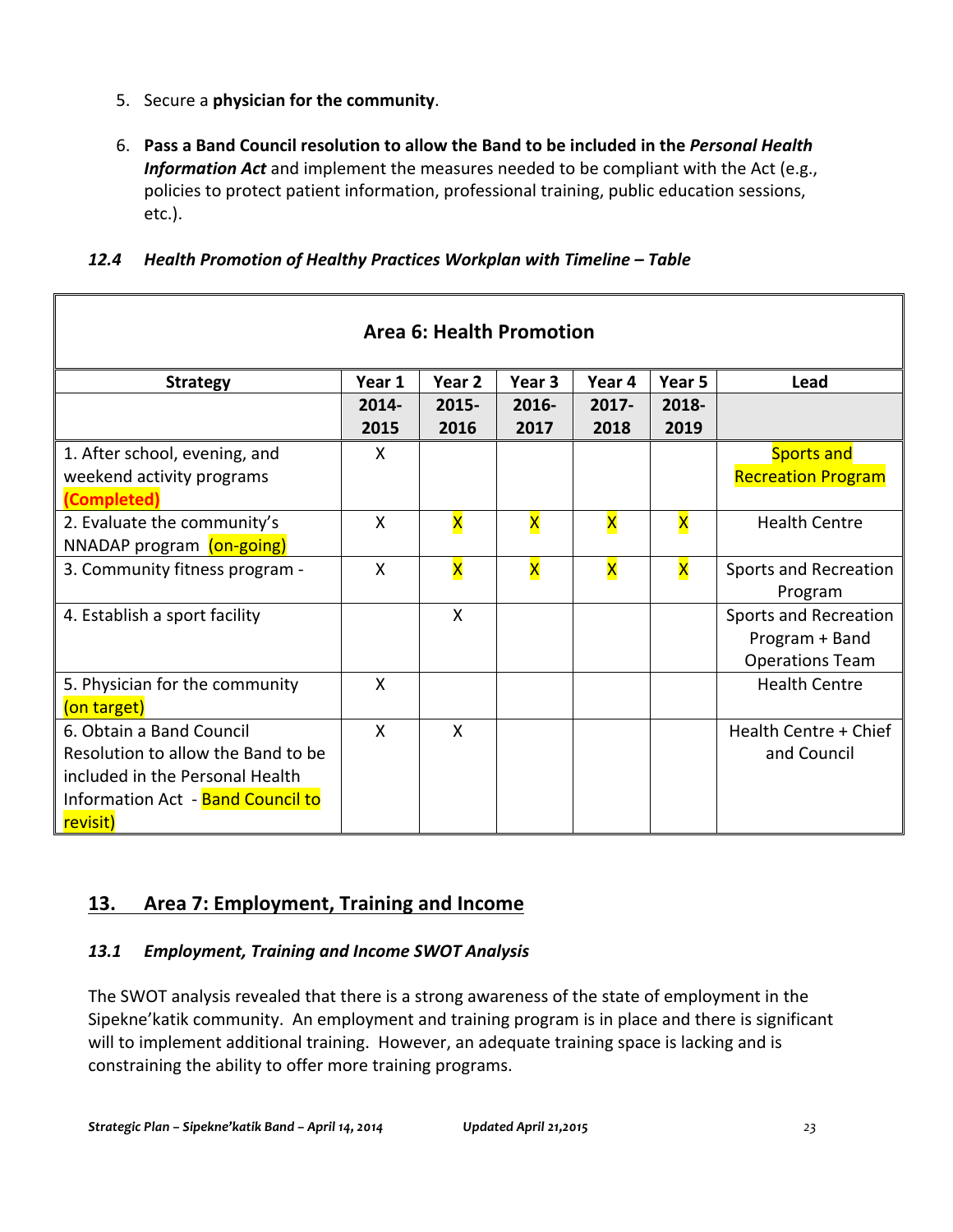Among the community, there are a significant number of people who are unemployed and/or on social assistance. The cycle of dependency is strong and many do not seem to be able to sustain long-term employment. There seems to be a reluctance to work long term and/or outside of the community. Poverty is pervasive.

The challenges faced in reaching goals of getting a job and nurturing a career seem insurmountable to many. There are not enough local opportunities to meet the employment needs of the community. Low employment is the norm and this is aggravated by low educational attainment. A lack of reliable and steady transportation prevents people from pursuing and/or maintaining employment or seeking services.

#### *13.2 Employment, Training and Income Goals*

Therefore, the employment, training and income goals are to:

- 1. Increase the number of community members who are qualified and employment ready.
- 2. Increase the number of community members who are actively seeking employment.
- 3. Increase the level of readiness of community high school graduates to pursue postsecondary training.
- 4. Develop strategies to address employment access and retention barriers and integrate them as part of the Band's broader economic development plan.
- 5. Develop strategies to move community members off institutionalized dependency.

#### *13.3 Recommended Strategies for Employment, Training and Income*

- 1. Assess the community's employment and training program to ensure it is running optimally and to explore program/service expansions needed to address gaps and challenges, including training for longer-term jobs.
- 2. Develop a **job readiness strategy**, including online and direct mentoring components, with input and involvement from community members who have been successful in securing employment off-reserve.
- **3. Review and revise the Band social assistance policy** to include incentives for seeking and retaining employment.
- 4. **Solidify and expand external employment partnerships** that can support the enactment of the employment, training and income goals.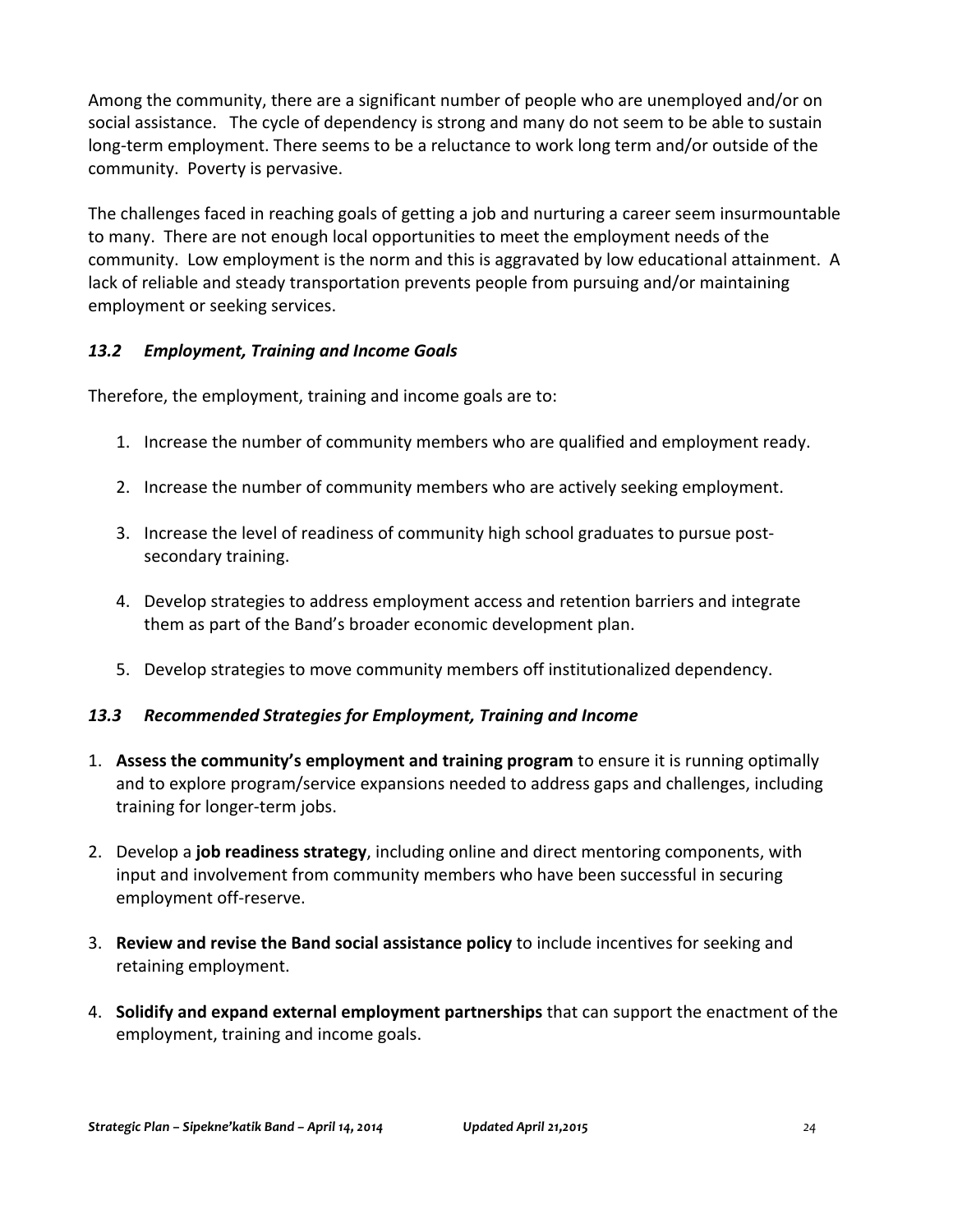- 5. Develop a **community-based entrepreneurial training program** that will include the involvement of successful community and local entrepreneurs.
- 6. Establish **community-based transportation strategy** to help working community members go to work.

| 13.4 | <b>Employment, Training and Income Workplan with Timeline</b> |  |  |
|------|---------------------------------------------------------------|--|--|
|      |                                                               |  |  |

| Area 7: Employment, Training and Income Goals |              |                           |                         |                         |                         |                        |  |  |  |
|-----------------------------------------------|--------------|---------------------------|-------------------------|-------------------------|-------------------------|------------------------|--|--|--|
| <b>Strategy</b>                               | Year 1       | Year 2                    | Year 3                  | Year 4                  | Year 5                  | Lead                   |  |  |  |
|                                               | 2014-        | 2015-                     | 2016-                   | 2017-                   | 2018-                   |                        |  |  |  |
|                                               | 2015         | 2016                      | 2017                    | 2018                    | 2019                    |                        |  |  |  |
| 1. Assess the community                       |              | $\overline{\mathsf{x}}$   |                         |                         |                         | Employment and         |  |  |  |
| employment and training program               |              |                           |                         |                         |                         | training program +     |  |  |  |
|                                               |              |                           |                         |                         |                         | social development     |  |  |  |
|                                               |              |                           |                         |                         |                         | program                |  |  |  |
| 2. Job readiness strategy                     |              | $\mathsf{X}$              |                         |                         |                         | Employment and         |  |  |  |
|                                               |              |                           |                         |                         |                         | training program +     |  |  |  |
|                                               |              |                           |                         |                         |                         | social development     |  |  |  |
|                                               |              |                           |                         |                         |                         | program                |  |  |  |
| 3. Review and revise the Band                 |              |                           | $\mathsf{X}$            |                         |                         | Employment and         |  |  |  |
| social assistance policy                      |              |                           |                         |                         |                         | training program +     |  |  |  |
|                                               |              |                           |                         |                         |                         | social development     |  |  |  |
|                                               |              |                           |                         |                         |                         | program + Band         |  |  |  |
|                                               |              |                           |                         |                         |                         | <b>Operations Team</b> |  |  |  |
| 4. Solidify and expand external               | $\mathsf{x}$ | $\overline{\mathsf{x}}$   | $\overline{\mathsf{x}}$ | $\overline{\mathsf{x}}$ | $\overline{\mathsf{x}}$ | Employment and         |  |  |  |
| employment partnerships -                     |              |                           |                         |                         |                         | training program +     |  |  |  |
| (Completed) and will be on-going.             |              |                           |                         |                         |                         | social development     |  |  |  |
|                                               |              |                           |                         |                         |                         | program + economic     |  |  |  |
|                                               |              |                           |                         |                         |                         | development            |  |  |  |
|                                               |              |                           |                         |                         |                         | program                |  |  |  |
| 5. Community-based                            |              | $\boldsymbol{\mathsf{X}}$ |                         |                         |                         | <b>Employment and</b>  |  |  |  |
| transportation strategy                       |              |                           |                         |                         |                         | training program +     |  |  |  |
| Concept (bus to assist people to              |              |                           |                         |                         |                         | social development     |  |  |  |
| get to work in Hfx.)                          |              |                           |                         |                         |                         | program + Band         |  |  |  |
|                                               |              |                           |                         |                         |                         | Operations Team +      |  |  |  |
|                                               |              |                           |                         |                         |                         | Economic               |  |  |  |
|                                               |              |                           |                         |                         |                         | development            |  |  |  |
|                                               |              |                           |                         |                         |                         | program                |  |  |  |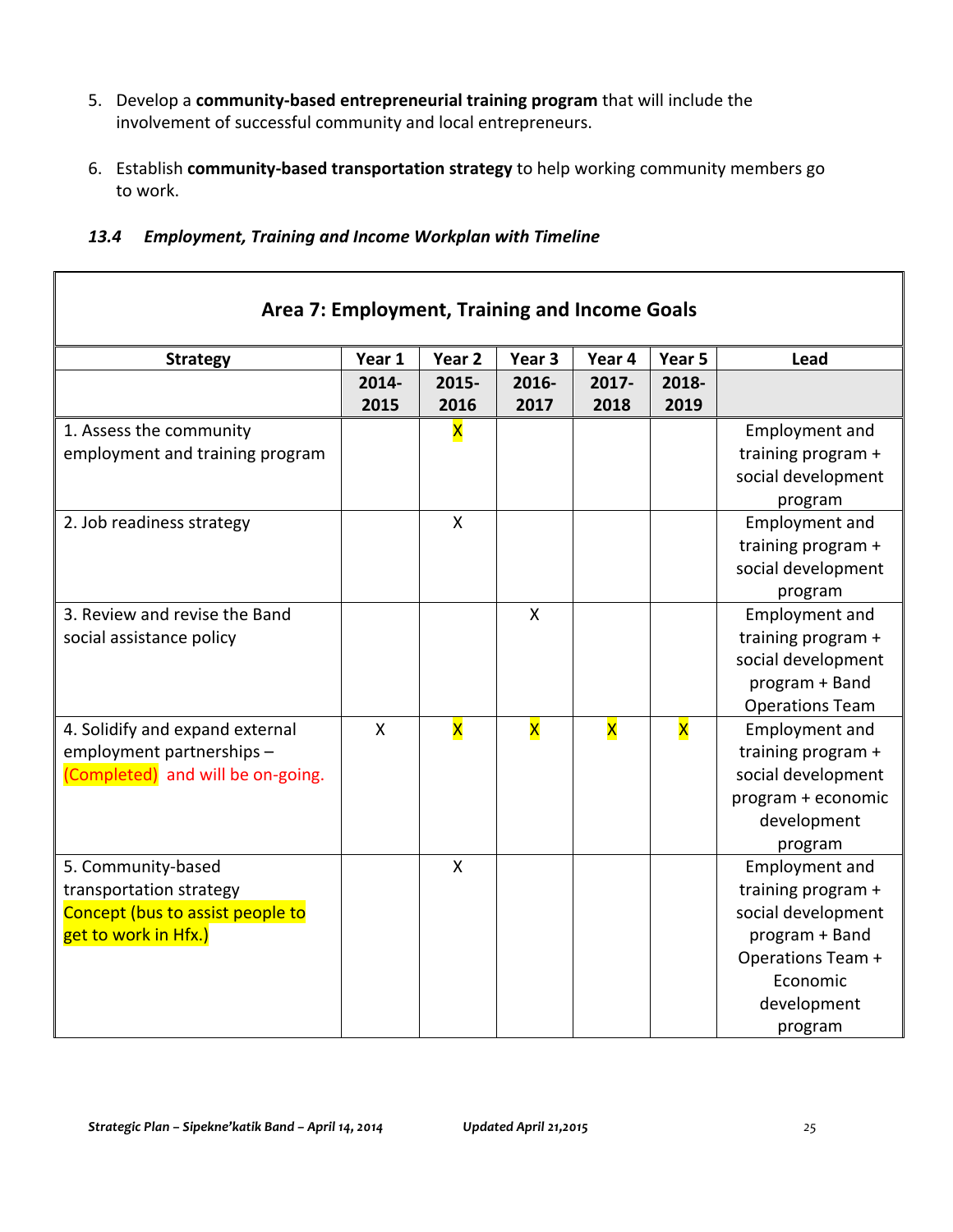| Area 7: Employment, Training and Income Goals |        |          |        |          |        |                    |  |
|-----------------------------------------------|--------|----------|--------|----------|--------|--------------------|--|
| <b>Strategy</b>                               | Year 1 | Year 2   | Year 3 | Year 4   | Year 5 | Lead               |  |
|                                               | 2014-  | $2015 -$ | 2016-  | $2017 -$ | 2018-  |                    |  |
|                                               | 2015   | 2016     | 2017   | 2018     | 2019   |                    |  |
| 6. Community-based                            |        |          |        |          |        | Employment and     |  |
| entrepreneurial training program              |        |          |        |          |        | training program + |  |
|                                               |        |          |        |          |        | social development |  |
|                                               |        |          |        |          |        | program + economic |  |
|                                               |        |          |        |          |        | development        |  |
|                                               |        |          |        |          |        | program            |  |

#### **14. Area 8: Cultural Revitalization**

#### *14.1 Cultural Revitalization SWOT Analysis*

There is a lot of community pride and a strong concern in increasing the use of Mi'kmaq. It was suggested that there is opportunity to implement a Mi'kmaq immersion program in the community school. The Band recently adopted its Mi'kmaq name of Sipekne'katik as its formally recognized name. There is pride in the Eastern Eagle community dancers. The value of the having Elders as cultural role models is recognized. Cultural practices are growing, such as creating umbilical cord pouches, dream catchers, beading, and drum making.

There is hope that the traditional teachings may promote more women as leaders and senior managers. There is an opportunity to expand traditional healing practices.

Despite this, it was recognized that the Mi'kmaq culture could be incorporated into all programs and everyday life and in such a way as to not interfere with those who hold non-traditional beliefs. People are sensitive to the fact that with the loss of language has come a loss of Mi'kmaq pride. The community is also losing Elders, which further accelerates cultural loss. And it is unclear who, among those that remain, still speaks the language and who possesses more traditional, cultural knowledge.

#### *14.2 Cultural Revitalization Goals*

The cultural revitalization goals are to:

- 1. Develop a community-based strategy to increase Mi'kmaq language proficiency and usage in the community's everyday life and business.
- 2. Develop a strategy to protect and transmit traditional teachings, knowledge and ceremonies between Elders and future generations of community members.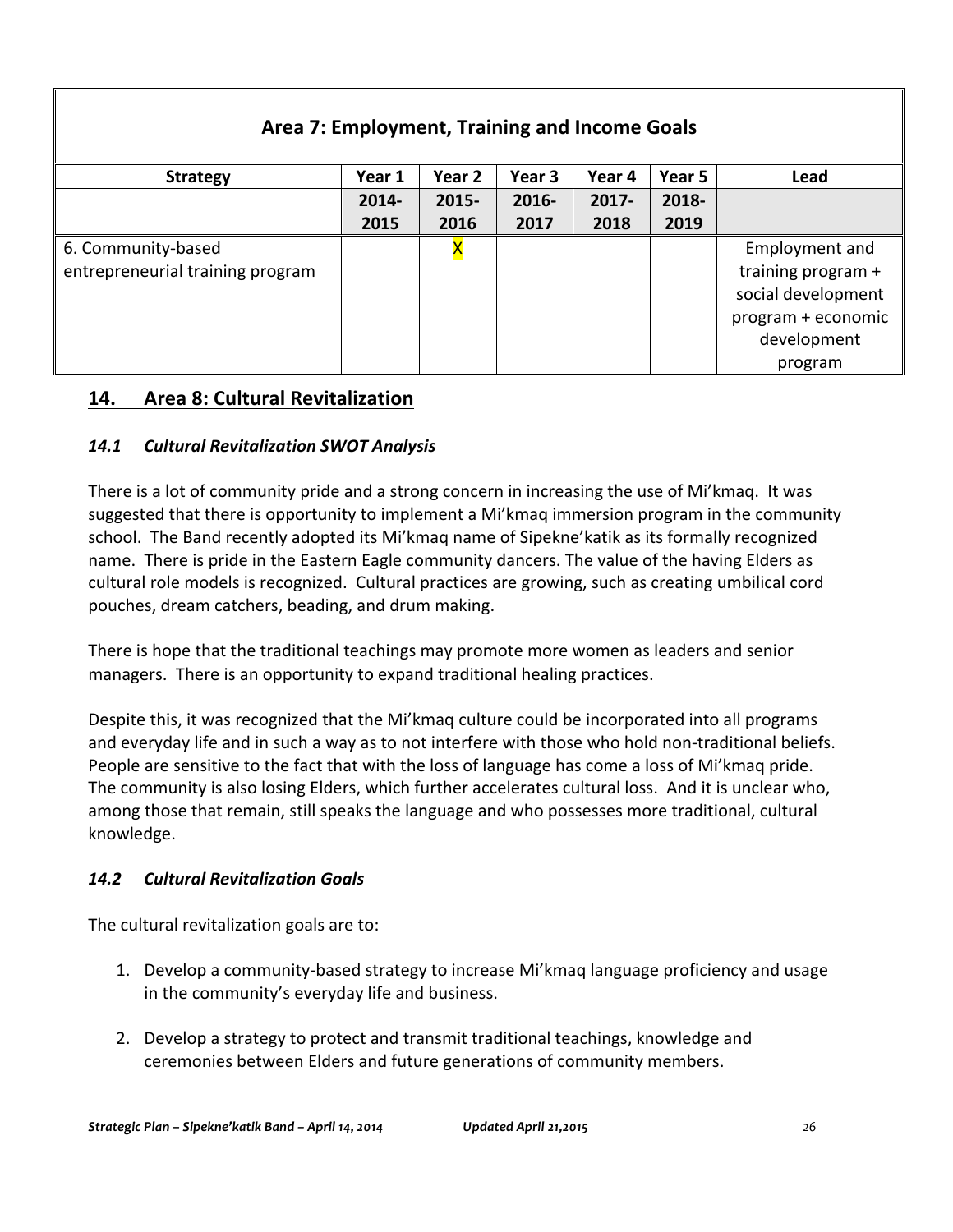#### *14.3 Recommended Strategies for Cultural Revitalization*

- **1.** Create an Elders' committee to advise and guide the development of a community cultural revitalization strategy. This committee could include members of the Parish Council along with non-denominational Flders.
- **2.** Develop a **cultural revitalization strategy** that will restore language usage and will make Mi'kmaq culture part of the everyday operation of programs and services. This could be supported by including:
	- a. The creation of a mentorship program that will pair Elders with younger people. This could help to establish mutual support and respect, which in turn will assist in the transmission of culture and language to younger generations.
	- b. The provision food and nutrition classes, particularly in the preparation of traditional food.
- **3.** Continue to hold regular Mi'kmaq language classes and sharing circles.
- **4. Expand upon existing cultural events** to include a cultural activity each month;
- **5.** Pursue the establishment of a cultural and learning centre (see Section 10, Area 4, **Education)**.
- **6.** Secure **permanent pow wow grounds** and ceremonial grounds.

#### *14.4 Cultural Revitalization Workplan with Timeline – Health Centre*

| <b>Area 8: Cultural Revitalization</b> |        |          |          |          |        |                      |  |  |
|----------------------------------------|--------|----------|----------|----------|--------|----------------------|--|--|
| <b>Strategy</b>                        | Year 1 | Year 2   | Year 3   | Year 4   | Year 5 | Lead                 |  |  |
|                                        | 2014-  | $2015 -$ | $2016 -$ | $2017 -$ | 2018-  |                      |  |  |
|                                        | 2015   | 2016     | 2017     | 2018     | 2019   |                      |  |  |
| 1. Create an Elders' committee         | X      |          |          |          |        | <b>Health Centre</b> |  |  |
| 2. Teach Mi'kmag to TOTS               |        | Χ        |          |          |        | <b>Health Centre</b> |  |  |
| 3. Mi'kmaq language classes and        |        | X        |          |          |        | Education + Elder's  |  |  |
| sharing circles                        |        |          |          |          |        | Group + LSK          |  |  |
| 4. Expand upon existing pow-wow        | X      |          |          |          |        | <b>LSK</b>           |  |  |
| cultural events                        |        |          |          |          |        |                      |  |  |
| 5. Pursue the establishment of a       |        |          | X        |          |        | <b>LSK</b>           |  |  |
| cultural centre                        |        |          |          |          |        |                      |  |  |

Г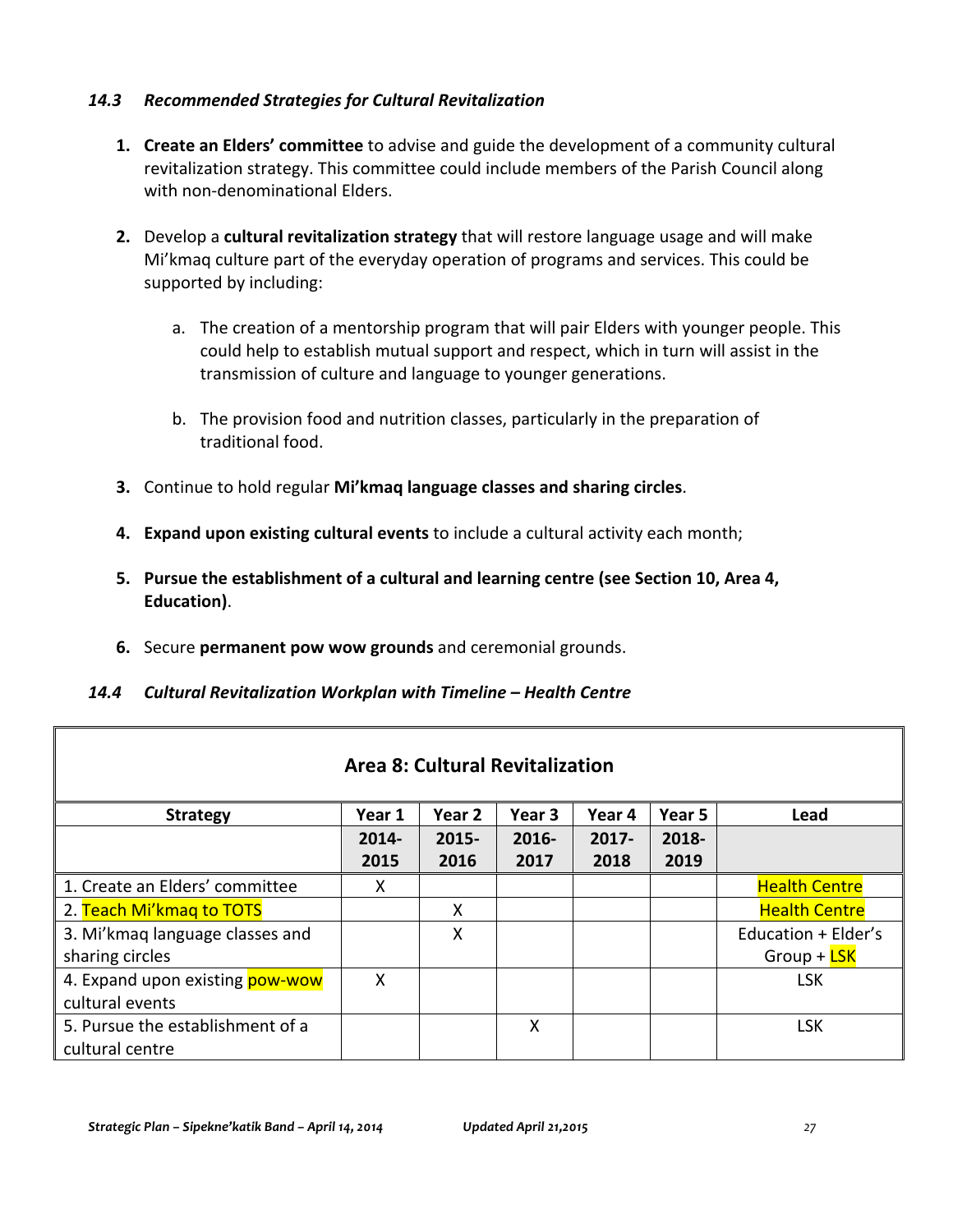| <b>Area 8: Cultural Revitalization</b>         |        |          |        |          |        |                                                                     |  |  |
|------------------------------------------------|--------|----------|--------|----------|--------|---------------------------------------------------------------------|--|--|
| <b>Strategy</b>                                | Year 1 | Year 2   | Year 3 | Year 4   | Year 5 | Lead                                                                |  |  |
|                                                | 2014-  | $2015 -$ | 2016-  | $2017 -$ | 2018-  |                                                                     |  |  |
|                                                | 2015   | 2016     | 2017   | 2018     | 2019   |                                                                     |  |  |
| 6. Permanent pow wow and<br>ceremonial grounds |        | X        |        |          |        | <b>Band Operations &amp;</b><br>C&C, Health Centre -<br><b>Tina</b> |  |  |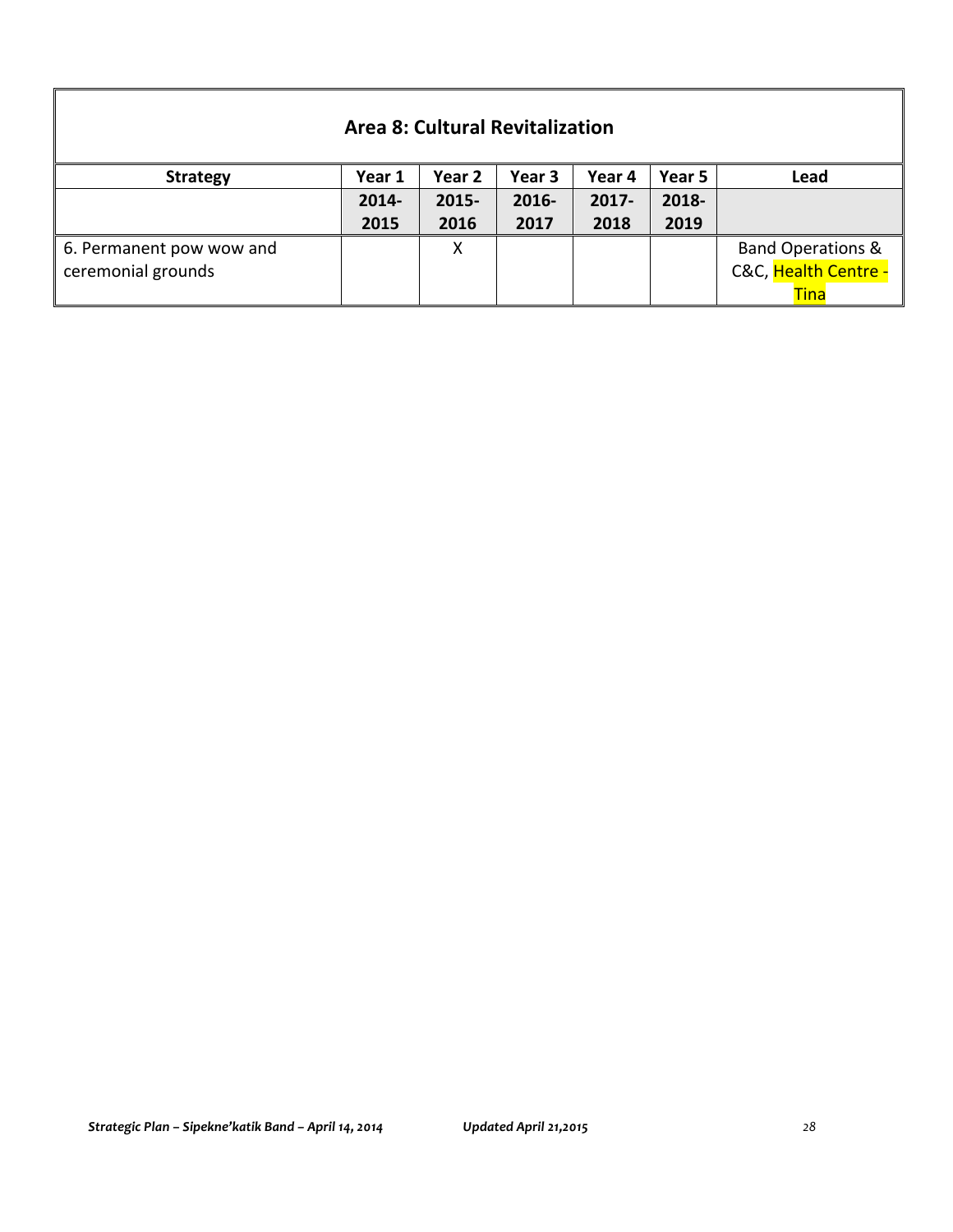## **15. Area 9: Social Inclusion and Social Supports**

#### *15.1 Social Inclusion and Social Support SWOT Analysis*

There is a strong desire to create inclusive services where all members of the community have the opportunity to access services and live quality lives. It is recognized that strong community engagement has the power to empower the people.

However, there are limited opportunities for people with disabilities. Some members face physical limitations that prevent their accessing services or accessing employment and training. There are limits on physical buildings within the community and many are not designed to be accessible, making it difficult for people with physical limitations in particular to enter community buildings.

Limited resources, including financial and human, are ongoing challenges. To move forward, there is a desire to engage members of the Sipekne' katik community as volunteers at community events or programs. However, there is uncertainty over how to engage the public and how to harness the volunteer capacity of the community.

#### *15.2 Social Inclusion and Social Support Goals*

It is with this in mind that the social inclusion and social support goals are to:

- 1. Strengthen each community program's outreach capacity.
- 2. Strengthen community-based programs, services and initiatives that strengthen and mend community relationships.

#### *15.3 Recommended Strategies for Social Inclusion and Social Support*

- 1. Include an **outreach component for all community programs** and services, where possible. A social worker could hired / cost-shared among various agencies to assume the function of outreach worker.
- 2. Develop a **community violence and abuse prevention strategy**.
- 3. Develop a culturally responsive **conflict resolution strategy** for the community.
- 4. Explore the feasibility and desirability of establishing a **culturally responsive community court**.
- 5. Secure funding to **hire outreach staff**, including a social worker at the health centre, to work along with the certified mental health counsellor and grief counsellor.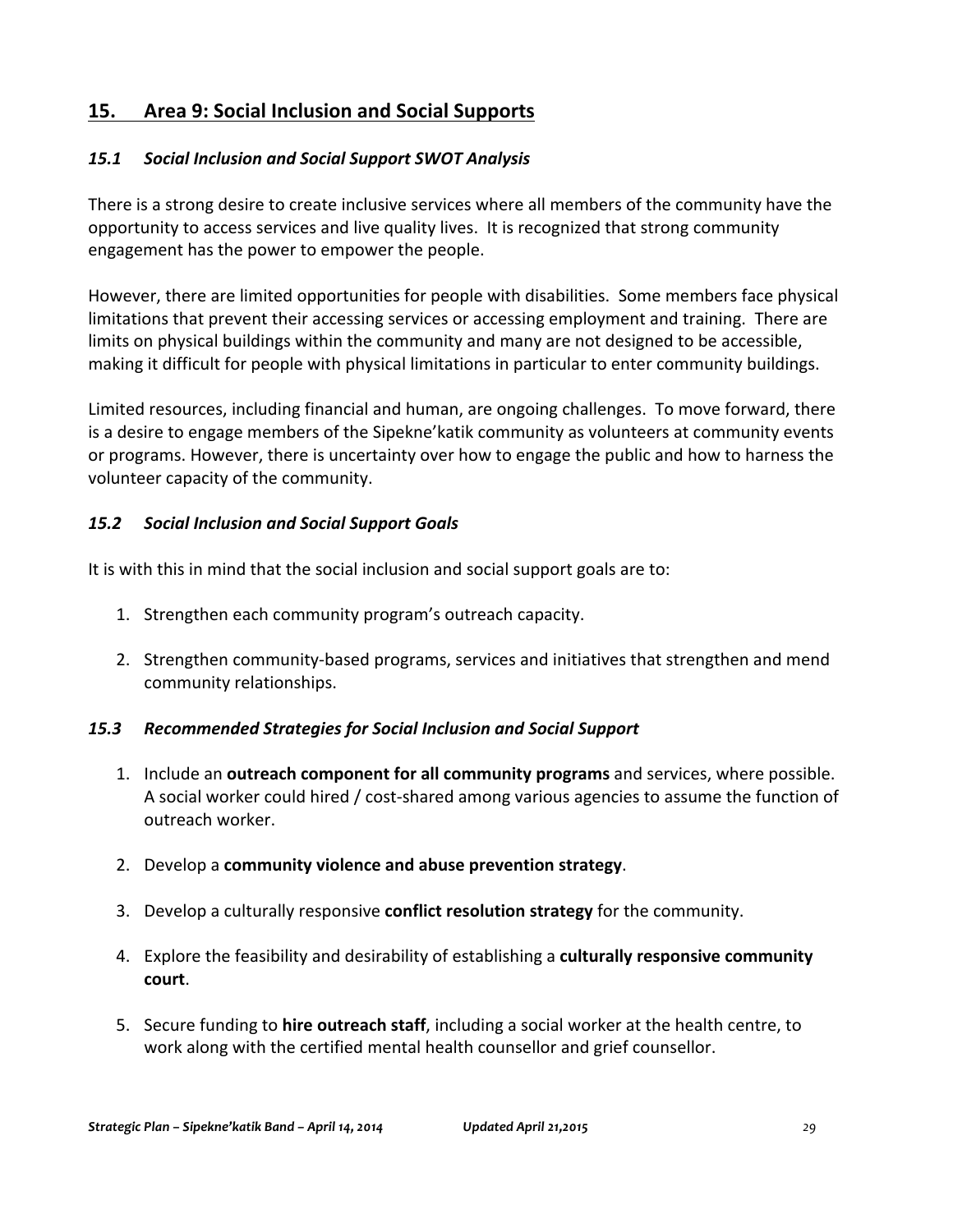- 6. **Increase the usage of the community radio** as a way to foster greater communication and inclusion.
- 7. Develop a networking committee to establish partnerships and improve relationships with adjacent First Nation and non-First Nation communities.
- 8. Create **awareness day for Two-Spirited people** (gay, bisexual, lesbian, or transgender people).
- 9. Hold gender-specific events (men and women wellness days) that celebrate and acknowledge differences in the community.
- 10. Require that each community program enact a **policy to ensure service access equity** to prevent preferential treatment of clients and the provision of services that is unrelated to the program's mandate.

#### *15.4 Social Inclusion and Social Support Workplan with Timeline*

| <b>Strategy</b>                     | Year 1                    | Year 2                  | Year 3                  | Year 4                  | Year 5                  | Lead                           |
|-------------------------------------|---------------------------|-------------------------|-------------------------|-------------------------|-------------------------|--------------------------------|
|                                     | 2014-                     | 2015-                   | 2016-                   | $2017 -$                | 2018-                   |                                |
|                                     | 2015                      | 2016                    | 2017                    | 2018                    | 2019                    |                                |
| 1. Outreach component for all       |                           | X                       |                         |                         |                         | Each community                 |
| community programs - Social &       |                           |                         |                         |                         |                         | program + Band                 |
| <b>Finance</b>                      |                           |                         |                         |                         |                         | <b>Operations Team</b>         |
| 2. Community violence and abuse     | X                         |                         |                         |                         |                         | Health Centre +                |
| prevention strategy (on target)     |                           |                         |                         |                         |                         | <b>Restorative Justice</b>     |
|                                     |                           |                         |                         |                         |                         | Program                        |
| 3. Conflict resolution strategy     | X                         |                         |                         |                         |                         | <b>Youth &amp; Band</b>        |
|                                     |                           |                         |                         |                         |                         | <b>Operations &amp; HR</b>     |
| 5. Hire outreach staff              |                           |                         | $\overline{\mathsf{x}}$ |                         |                         | <b>Band Operations</b>         |
|                                     |                           |                         |                         |                         |                         | Team + Health Centre           |
| 6. Increase the usage of the        |                           | X                       |                         |                         |                         | <b>Band Operations</b>         |
| community radio                     |                           |                         |                         |                         |                         | Team                           |
| 7. Networking committee             | X                         | X                       | $\overline{\mathsf{x}}$ | $\overline{\mathsf{x}}$ | $\overline{\mathbf{x}}$ | <b>Band Operations</b>         |
|                                     |                           |                         |                         |                         |                         | Team                           |
| 8. Awareness day for Two-Spirited   |                           | X                       |                         |                         |                         | All programs /                 |
| people                              |                           |                         |                         |                         |                         | services                       |
| 9. Gender-specific events (on-      | $\overline{\mathsf{x}}$   | $\overline{\mathsf{x}}$ | X                       | $\overline{\mathsf{x}}$ | $\overline{\mathsf{x}}$ | <b>Sports &amp; Recreation</b> |
| going)                              |                           |                         |                         |                         |                         |                                |
| 10. Policy to ensure service access | $\boldsymbol{\mathsf{X}}$ | $\overline{\mathsf{x}}$ | $\overline{\mathsf{x}}$ | X                       | $\overline{\mathsf{x}}$ | All programs /                 |
| equity - On Target                  |                           |                         |                         |                         |                         | services                       |

**Area 9: Social Inclusion and Social Support**

*Strategic Plan – Sipekne'katik Band – April 14, 2014 Updated April 21,2015 30*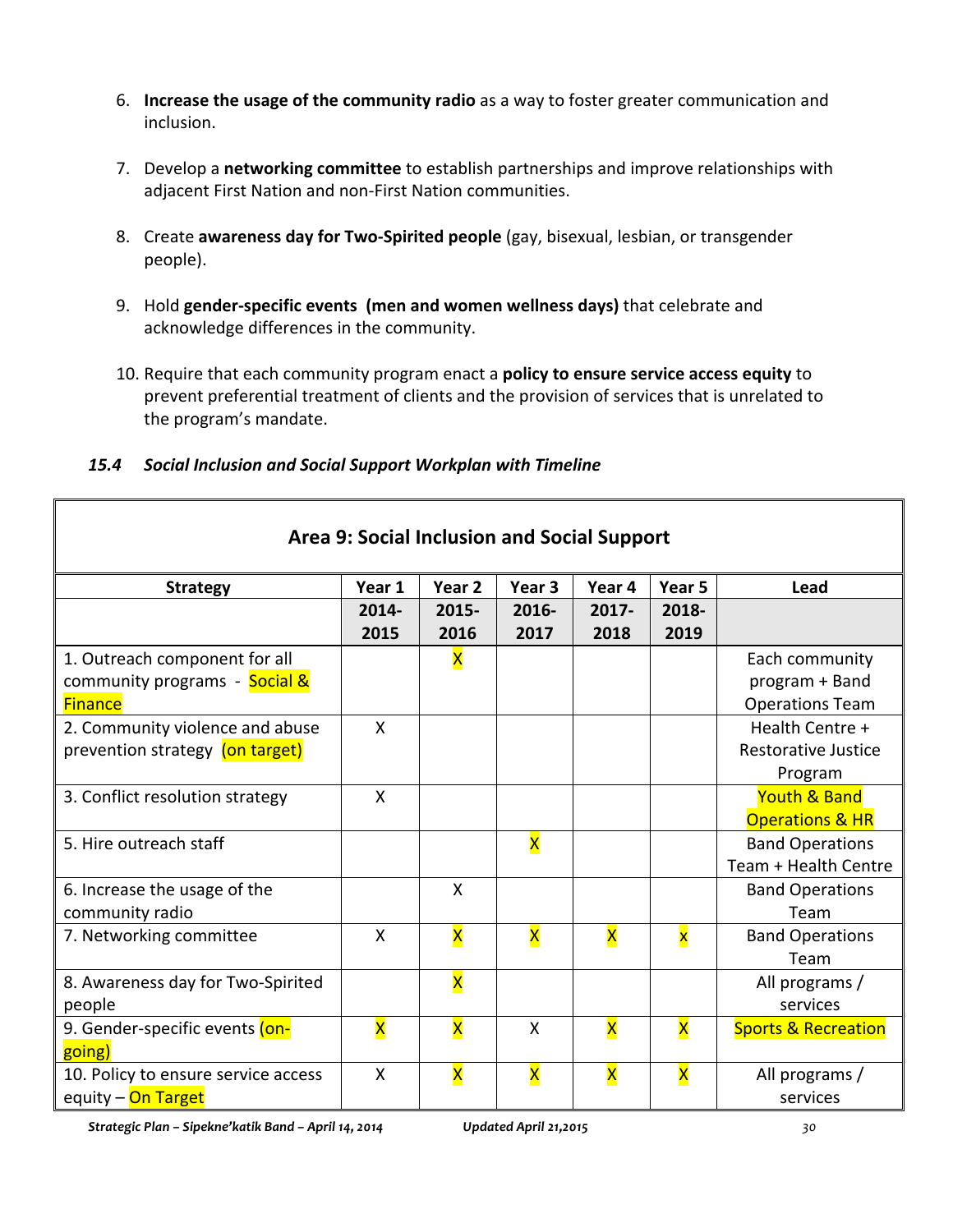## 16. Area 10: Infrastructures and the Environment

#### 16.1 Infrastructures and the Environment SWOT Analysis

Infrastructure is literally the physical backbone of the community. The SWOT analysis revealed that the desire to strengthen infrastructure and beautify the community is strong. The environmental health officer provides direct services to the community and is well appreciated. There is also a desire to engage Elders more and tap into their knowledge about the land and the environment.

There is recognition that there is a lot of garbage in Sipekne' katik and that there is no formalized program for addressing recyclables or hazardous waste. Partially as a result, there is a rat/rodent problem that needs to be addressed. There is an interest in educating community members about recycling and how to protect the environment.

There is a policy void in terms of how to hold people accountable for polluting or damaging the environment. There is a desire to protect the water supply. There are also opportunities to increase community safety through the building of better roads, with sidewalks, and proper street lighting.

#### *16.2 Infrastructures and the Environment Goals*

This context sets the stage for sustaining the pursuit of the following infrastructure and environmental goals:

- 1. A community infrastructure and utility development and maintenance plan.
- 2. An environmental protection management policy.
- 3. A profitable waste management and recycling strategy.
- 4. A land use plan.

#### 16.3 Recommended Strategies for Infrastructures and the Environment

- 1. Develop a **profitable recycling program.**
- 2. Establish a program for the safe removal of hazardous waste.
- 3. Develop an **education campaign** to encourage people to respect the environment.
- 4. Develop a **community land use plan**.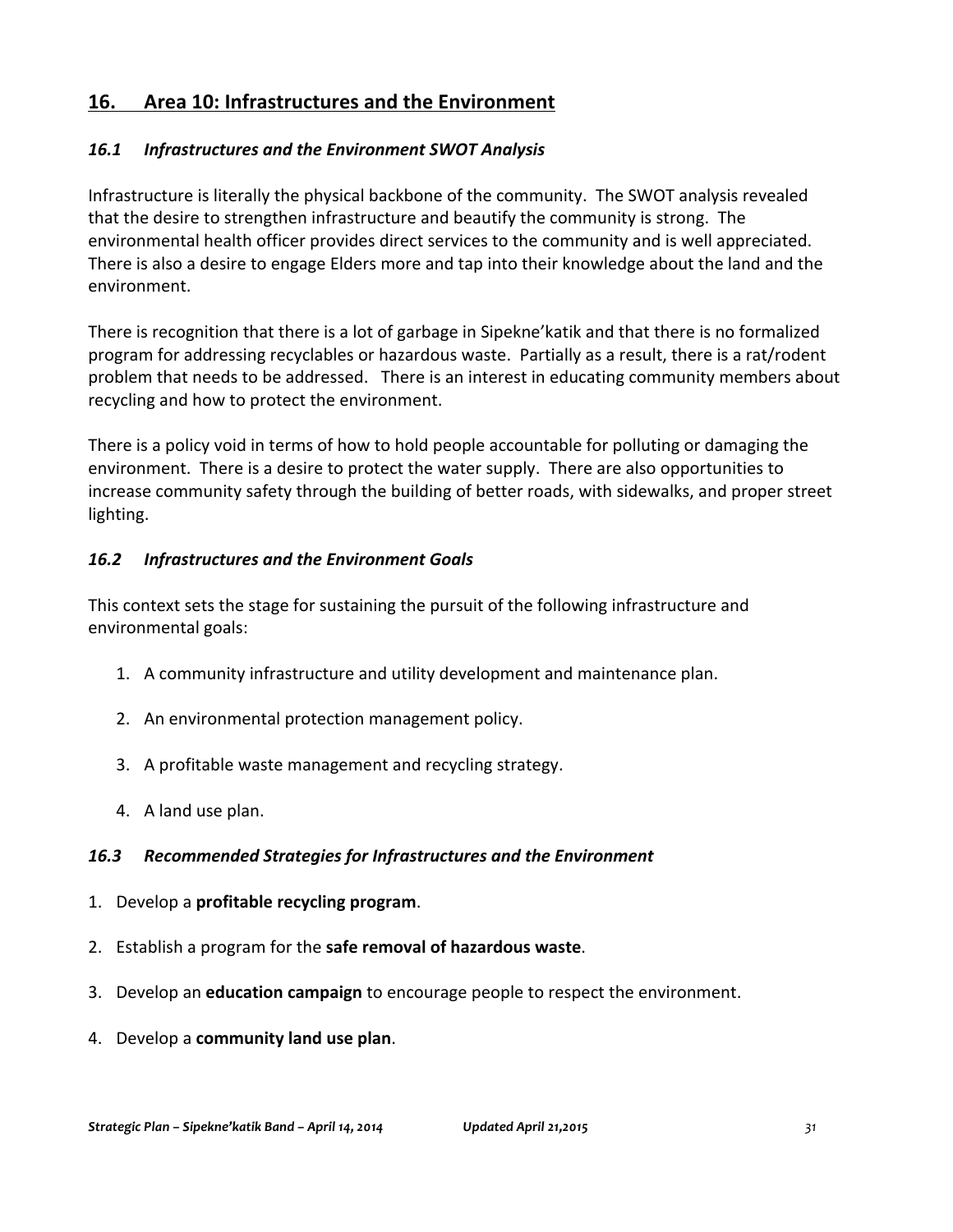- 5. Develop a **policy and associated by-laws for development** on Sipekne'katik land that protects the community's natural resources and respects the environment.
- 6. Pursue opportunities to make the community more **eco-friendly, such as solar and wind power**.
- 7. Develop a **lobby strategy and pursue the development of an exit ramp off the main highway**, linking the community with the main provincial transportation corridor.
- 8. Develop a community infrastructure and utility development and maintenance plan. This could include:
	- $\circ$  Prioritization and plans for building new community infrastructure.
	- o Assess current infrastructure needs, infrastructure safety, maintenance protocols, and develop plans to manage risks and needs.
	- $\circ$  Improve roads and build sidewalks.
	- $\circ$  Undertake community beautification.
	- $\circ$  Connect the water system to eliminate 'dead ends' in the subterranean pipes.
	- o Protocols or policies for addressing environmental accidents (e.g. oil spills).
- 9. Develop a **profitable waste management and recycling strategy**.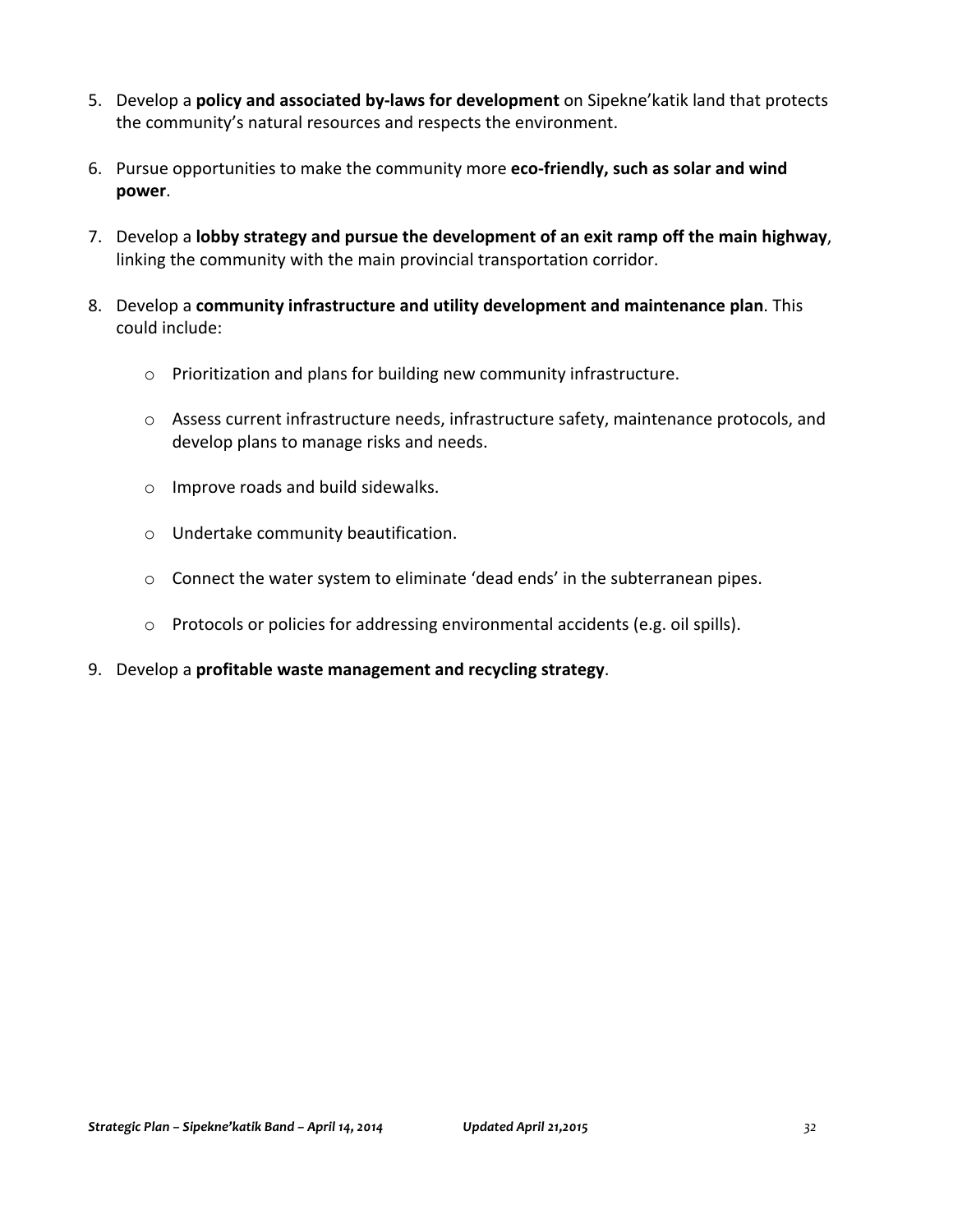$\mathbf I$ 

| Area 10: Infrastructures and the Environment |        |                         |                         |                         |                         |                                      |  |
|----------------------------------------------|--------|-------------------------|-------------------------|-------------------------|-------------------------|--------------------------------------|--|
| <b>Strategy</b>                              | Year 1 | Year 2                  | Year <sub>3</sub>       | Year 4                  | Year 5                  | Lead                                 |  |
|                                              | 2014-  | 2015-                   | 2016-                   | 2017-                   | 2018-                   |                                      |  |
|                                              | 2015   | 2016                    | 2017                    | 2018                    | 2019                    |                                      |  |
| 1. Safe removal of hazardous waste           | X      | X                       | $\overline{\mathsf{x}}$ | X                       | X                       | Chief and Council +                  |  |
| - On Target & on going                       |        |                         |                         |                         |                         | <b>Band Operations</b>               |  |
|                                              |        |                         |                         |                         |                         | Team                                 |  |
| 2. Education campaign- On Target             | X      | $\overline{\mathsf{x}}$ | $\overline{\mathsf{x}}$ | $\overline{\mathsf{x}}$ | $\overline{\mathsf{x}}$ | Chief and Council +                  |  |
| & on going                                   |        |                         |                         |                         |                         | <b>Band Operations</b>               |  |
|                                              |        |                         |                         |                         |                         | Team $+$                             |  |
|                                              |        |                         |                         |                         |                         | Communications                       |  |
|                                              |        |                         |                         |                         |                         | Officer                              |  |
| 3. Community land use plan - still           | X      | X                       |                         |                         |                         | Chief and Council +                  |  |
| in progess                                   |        |                         |                         |                         |                         | By-Law & Lands                       |  |
|                                              |        |                         |                         |                         |                         | Management                           |  |
| 4. Policy and associated by-laws for         |        | X                       |                         |                         |                         | Chief and Council +                  |  |
| development - Lands                          |        |                         |                         |                         |                         | <b>Band Operations</b>               |  |
|                                              |        |                         |                         |                         |                         | Team + Legal                         |  |
| 5. Eco-friendly, such as solar and           |        | X                       |                         |                         |                         | Chief and Council +                  |  |
| wind power - <b>EDO looking at a</b>         |        |                         |                         |                         |                         | <b>Band Operations</b>               |  |
| plan                                         |        |                         |                         |                         |                         | Team                                 |  |
|                                              | X      | X                       | $\overline{\mathsf{x}}$ |                         |                         | EDO & Housing<br>Chief and Council + |  |
| 6. Lobby strategy and pursue the             |        |                         |                         |                         |                         | Economic                             |  |
| development of an exit ramp off              |        |                         |                         |                         |                         |                                      |  |
| the main highway (Action item for<br>EDO)    |        |                         |                         |                         |                         | Development                          |  |
| 7. Community infrastructure and              |        | X                       |                         |                         |                         | Chief and Council +                  |  |
| utility development and                      |        |                         |                         |                         |                         | <b>Band Operations</b>               |  |
| maintenance plan                             |        |                         |                         |                         |                         | Team + O&M                           |  |
| 8. Profitable waste management               |        | X                       |                         |                         |                         | Chief and Council +                  |  |
| and recycling strategy - On Target           |        |                         |                         |                         |                         | <b>Band Operations</b>               |  |
|                                              |        |                         |                         |                         |                         | Team                                 |  |
| 9. Burning By-Law                            |        | X                       |                         |                         |                         | O&M & By-Law                         |  |
|                                              |        |                         |                         |                         |                         | <b>Officer</b>                       |  |

Ī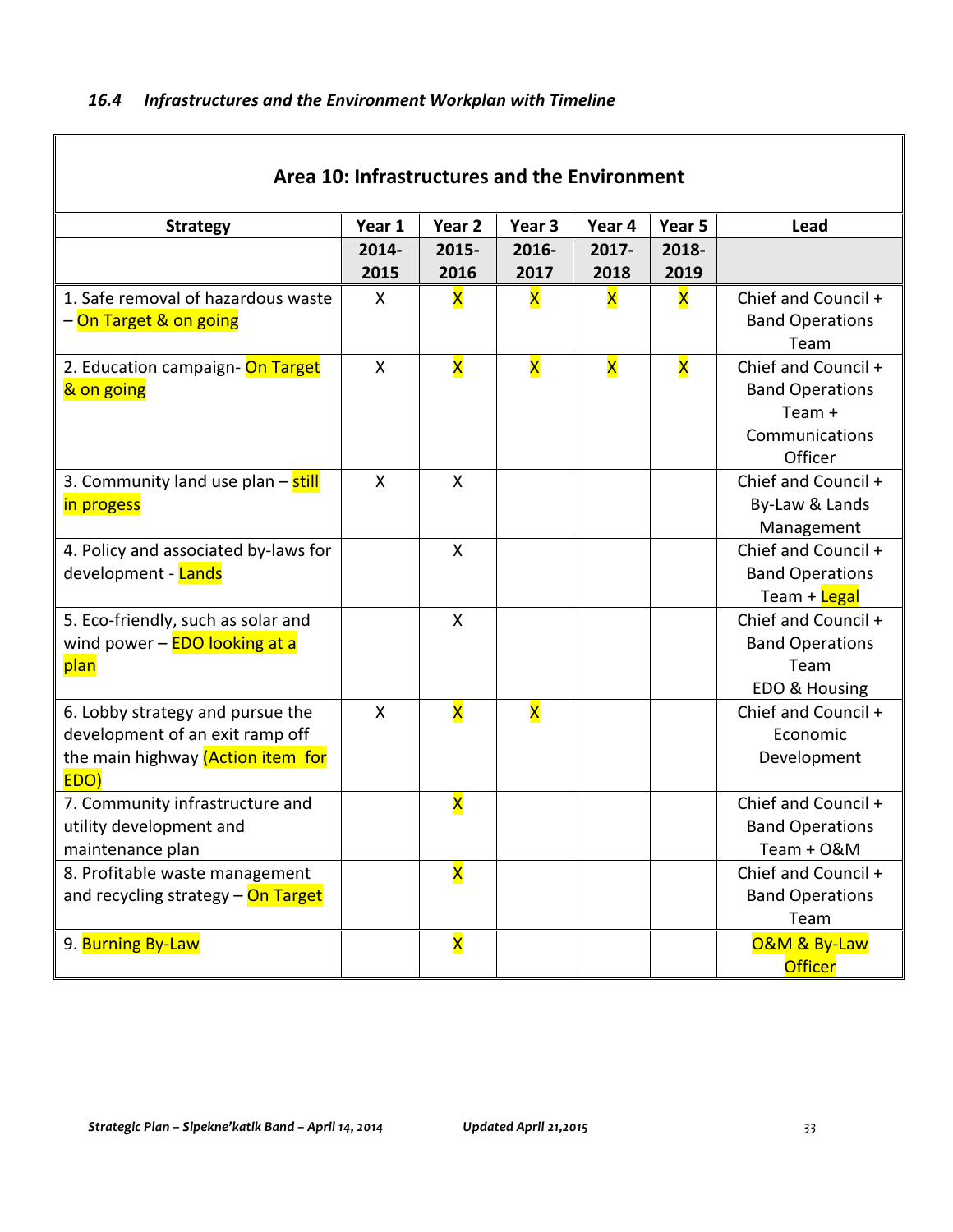#### **17. Area 11: Housing**

#### *17.1 Housing SWOT Analysis*

The SWOT analysis demonstrated that there is widespread concern about the state of housing in the community. There are too few units, overcrowding, and low quality housing. There is recognition that a strong policy framework to guide the allocation of housing and maintenance of the units is imperative. In fact, the Band was in the process of developing a housing policy at the same time that this strategic plan was being developed.

Several impediments to good and sufficient housing were identified. Complicated lending procedures and the inability to own housing on reserve in fee simple complicates home ownership. Rent is not collected on Band-owned units so there is limited revenue to the Band to maintain the existing housing supply. Residents of Band-owned units are not always aware of how to maintain a home in good condition and because there is little personal investment in the units, the units are not always well maintained. This, in turn, contributes to a unit's decline and the life of housing units are much shorter than they could be.

There are some privately held rental units in the community but there are no regulations in place to ensure that a certain standard of rental housing is maintained. As a result, there is no quality control of rental housing in the community and few methods to compel rental unit owners to comply with minimum quality standards.

#### *17.2 Housing Goals*

The housing goals are to:

- 1. To enact a community housing policy that sets how the housing program will be governed and administered, tenant/owner responsibilities, and the housing allocation process.
- 2. To develop a strategy to ensure the housing program does not run a deficit and is able to accumulate funds for maintenance as outlined in the housing policy.

#### *17.3 Recommended Strategies for Housing*

- 1. **Review and revise the housing policy on an annual basis** to ensure it is reaching its intended goals.
- 2. **Expand the housing supply** in response to population growth and the housing needs of the community.
- 3. Build sound housing units that meet or exceed appropriate building codes and standards.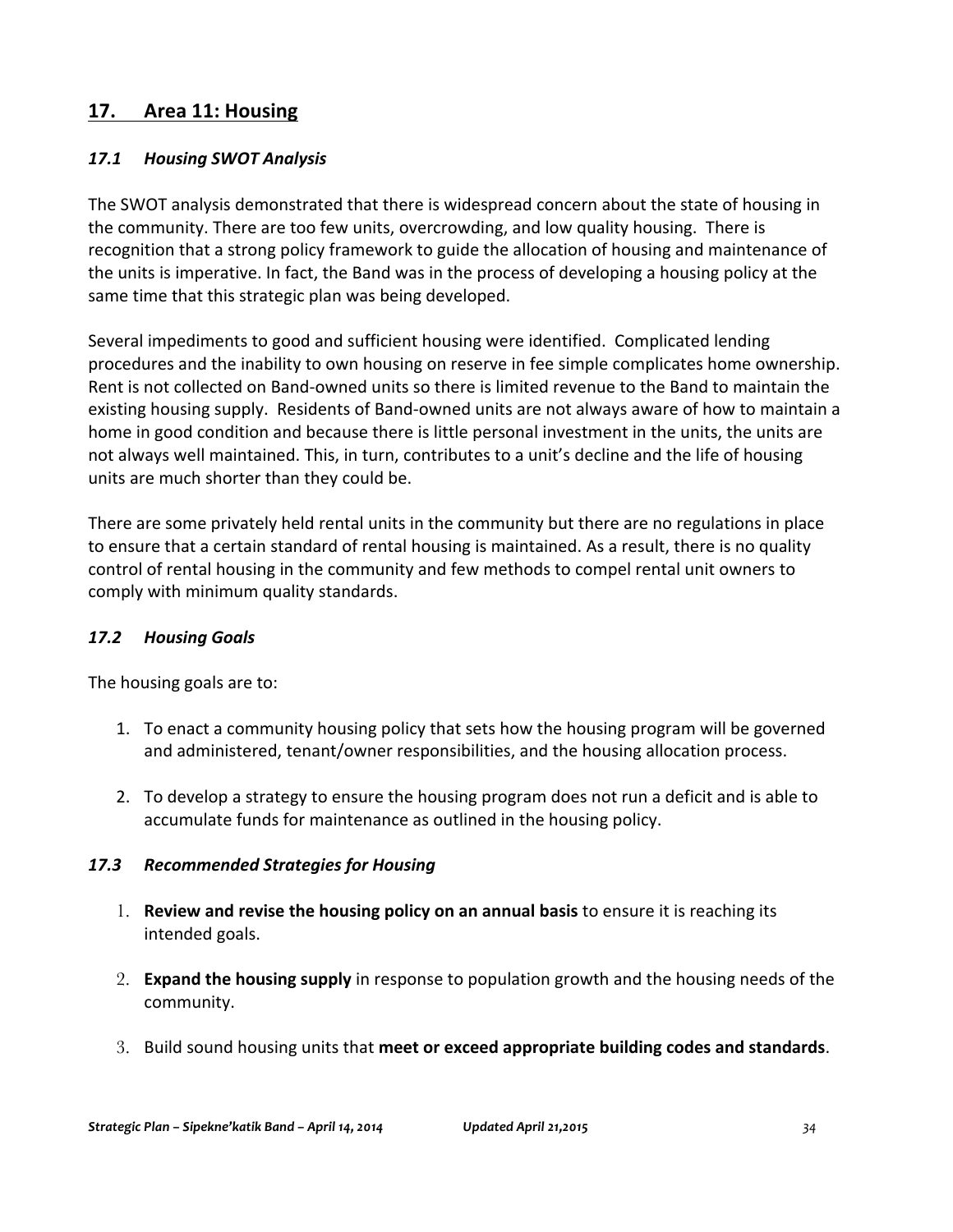- 4. Offer **housing maintenance training** to encourage householders to be responsible for their housing unit.
- 5. Implement a **fair and impartial decision-making process** for the allocation and renovation of housing units.
- 6. **Establish a housing committee** that will be arms length from Chief and Council and that is mandated to allocate housing units.
- 7. Have a process and set of **policies that govern rental units that are not owned by the Band**.

#### *17.4 Housing Workplan with Timeline*

| Area 11: Housing                   |                           |                           |                   |              |              |                          |  |  |
|------------------------------------|---------------------------|---------------------------|-------------------|--------------|--------------|--------------------------|--|--|
| <b>Strategy</b>                    | Year 1                    | Year 2                    | Year <sub>3</sub> | Year 4       | Year 5       | Lead                     |  |  |
|                                    | 2014-                     | 2015-                     | 2016-             | $2017 -$     | 2018-        |                          |  |  |
|                                    | 2015                      | 2016                      | 2017              | 2018         | 2019         |                          |  |  |
| 1. Review and revise the housing   |                           | X                         | X                 | X            | X            | Housing Committee +      |  |  |
| policy on an annual basis -        |                           |                           |                   |              |              | <b>Band Operations</b>   |  |  |
|                                    |                           |                           |                   |              |              | Team + Chief and         |  |  |
|                                    |                           |                           |                   |              |              | Council                  |  |  |
| 2. Expand the housing supply -     | X                         | $\boldsymbol{\mathsf{X}}$ | X                 | $\mathsf{X}$ | $\mathsf{x}$ | Chief and Council        |  |  |
| <b>Duplex</b>                      |                           |                           |                   |              |              |                          |  |  |
| 3. Meet appropriate building codes | $\boldsymbol{\mathsf{X}}$ | $\mathsf{x}$              | $\mathsf{X}$      | $\mathsf{X}$ | X            | <b>Housing Committee</b> |  |  |
| and standards                      |                           |                           |                   |              |              |                          |  |  |
| 4. Housing maintenance training    |                           | X                         |                   |              |              | <b>Housing Committee</b> |  |  |
| 5. Fair and impartial decision-    |                           | $\overline{\mathsf{x}}$   |                   |              |              | <b>Housing Committee</b> |  |  |
| making process                     |                           |                           |                   |              |              |                          |  |  |
| 6. Establish a housing committee - |                           | $\overline{\mathsf{x}}$   |                   |              |              | Housing Committee +      |  |  |
| On target                          |                           |                           |                   |              |              | <b>Band Operations</b>   |  |  |
|                                    |                           |                           |                   |              |              | Team                     |  |  |
| 7. Establish policies that govern  |                           | X                         |                   |              |              | Housing Committee +      |  |  |
| rental units that are not owned by |                           |                           |                   |              |              | <b>Band Operations</b>   |  |  |
| the Band. - Housing Policy to be   |                           |                           |                   |              |              | Team                     |  |  |
| approved in April                  |                           |                           |                   |              |              |                          |  |  |
|                                    |                           |                           |                   |              |              |                          |  |  |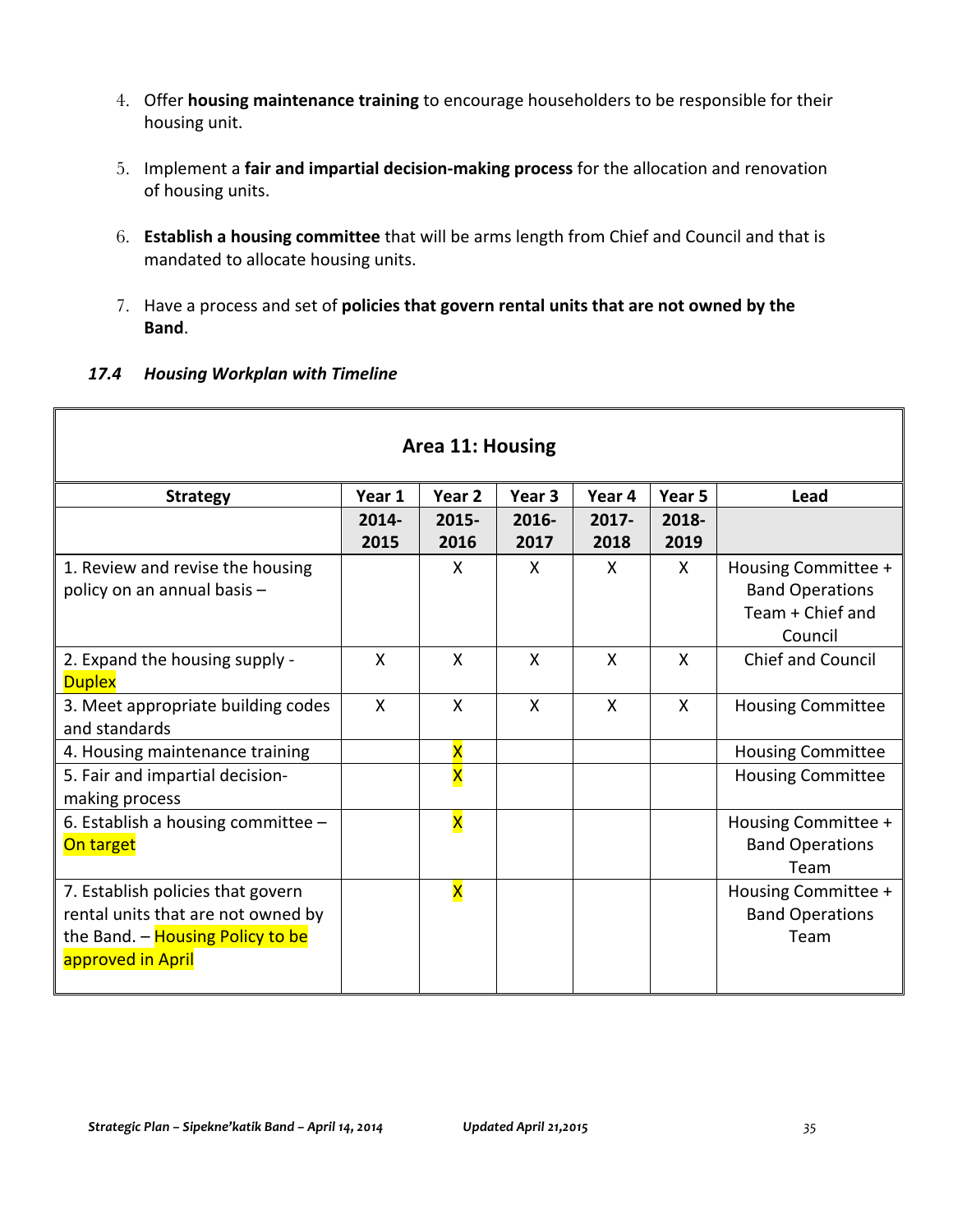## **18. Area 12: Emergency Preparedness and Business Continuity**

#### *18.1 Emergency Preparedness and Business Continuity SWOT Analysis*

An emergency preparedness plan sets out the plans, procedures, and exercises that are followed in the event of an emergency, most particularly in the immediate hours and days of an emergency. Emergency preparedness plans identify the authorities to enact and carry out the plans, emergency operations centres, evacuations, the provision of emergency medical care, ensuring people are out of harms way and have access to food, water, and temporary shelter immediately.

A business continuity management plan's purpose is to ensure that urgent services are available without interruption to members of a community in the event of a crisis, disaster or pandemic. These include the provision of critical health services and social assistance services and the fulfillment of business responsibilities (e.g., the paying of bills, salaries, etc.) that extend beyond the first few hours or days of an emergency.

Both types of plans are necessary for overall community emergency preparedness and are currently being developed by the Band's Security Department.

#### *18.2 Emergency Preparedness and Business Continuity Goals*

Accordingly, the goals in terms of emergency preparedness and business continuity are:

- 1. To be ready to respond effectively in cases of emergency.
- 2. To ensure that basic community and business functions can continue in cases of emergency to ensure that vital community and business services can continue until an emergency is completely resolved.

#### *18.3 Recommended Strategies for Emergency Preparedness and Business Continuity*

- 1. The Band's Security Department should **finish and test an emergency preparedness plan** that would position the community to handle the most likely crises to occur in the community and which outlines the roles and responsibilities of various programs and agencies, decision making processes, communication with partners and the public at large, and use of resources during a crisis. This plan would also outline a recovery strategy that outlines steps to be taken once the immediate risks of a crisis are dealt with and the recovery process has begun.
- 2. Develop and test a **business continuity plan** to enable the Sipekne' katik Band to continue essential services in the event of an emergency.
- 3. Develop an **emergency mitigation strategy** that helps the community to mitigate or reduce the community's vulnerability to disaster.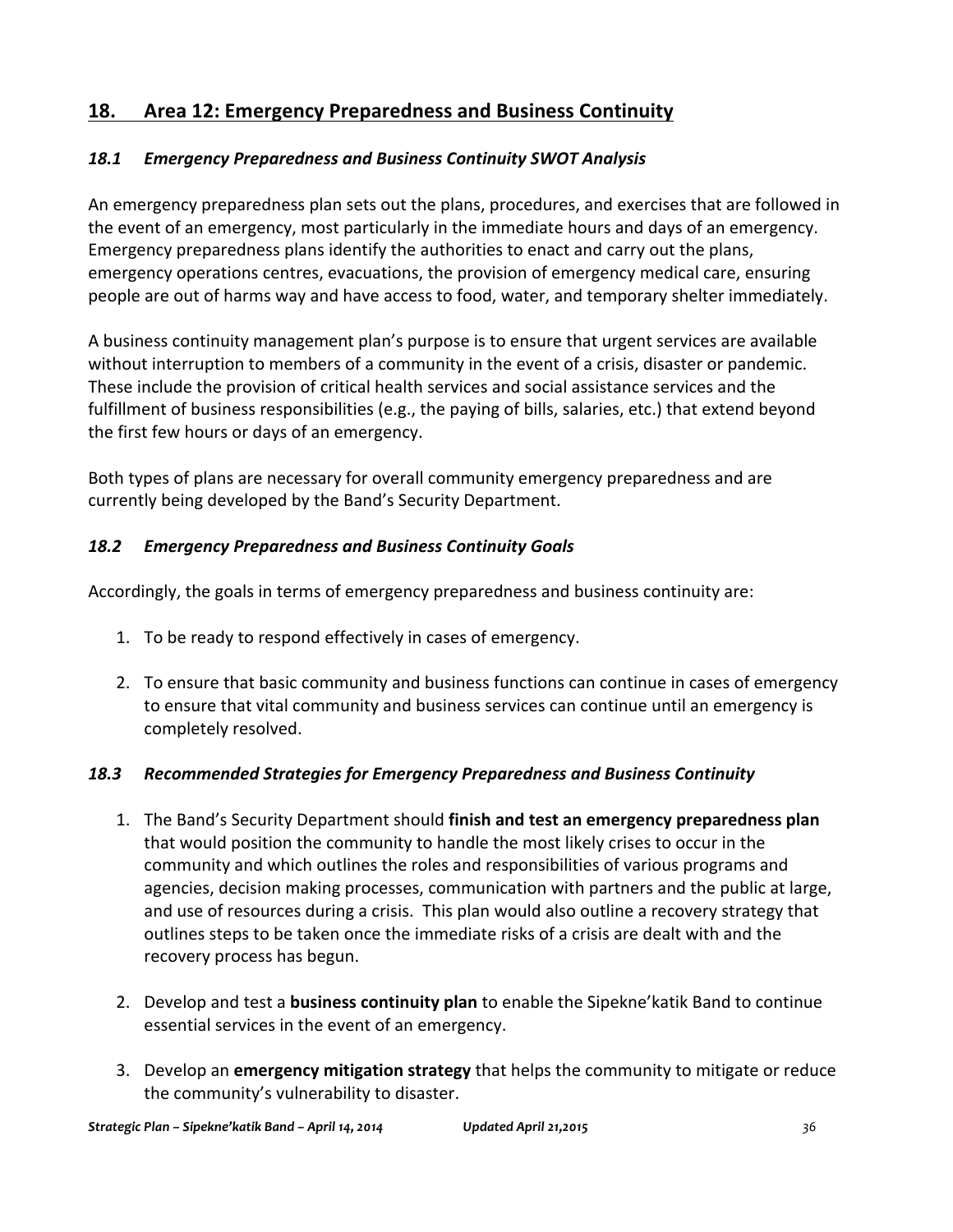#### *18.4 Business Continuity and Emergency Preparedness Workplan with Timeline*

#### **A MOU Table - Action Plan**

| Area 12: Business Continuity and Emergency Preparedness |        |                         |              |          |        |                        |  |
|---------------------------------------------------------|--------|-------------------------|--------------|----------|--------|------------------------|--|
| <b>Strategy</b>                                         | Year 1 | Year 2                  | Year 3       | Year 4   | Year 5 | Lead                   |  |
|                                                         | 2014-  | $2015 -$                | 2016-        | $2017 -$ | 2018-  |                        |  |
|                                                         | 2015   | 2016                    | 2017         | 2018     | 2019   |                        |  |
| 1. Finish and test an emergency                         |        | $\overline{\mathsf{x}}$ | $\mathsf{X}$ |          |        | <b>Band Operations</b> |  |
| preparedness plan                                       |        |                         |              |          |        | Team + Health +        |  |
|                                                         |        |                         |              |          |        | Housing + RCMP +       |  |
|                                                         |        |                         |              |          |        | EMOs + Red Cross +     |  |
|                                                         |        |                         |              |          |        | Security               |  |
| 2. Develop and test a business                          |        |                         | X            |          |        | <b>Band Operations</b> |  |
| continuity plan                                         |        |                         |              |          |        | Team + Security        |  |
| 3. Develop an emergency                                 |        |                         |              | X        |        | <b>Band Operations</b> |  |
| mitigation strategy                                     |        |                         |              |          |        | Team + Security +      |  |
|                                                         |        |                         |              |          |        | Health $+$ Housing     |  |
|                                                         |        |                         |              |          |        | RCMP + EMOs + Red      |  |
|                                                         |        |                         |              |          |        | Cross                  |  |
| 4. Develop an emergency                                 |        |                         |              | X        |        | Security + EDO         |  |
| mitigation strategy- Hammonds                           |        |                         |              |          |        |                        |  |
| <b>Plains</b>                                           |        |                         |              |          |        |                        |  |

#### **19. Area 13: Economic Development & Business Ventures**

#### *19.1 Economic Development & Business Ventures SWOT Analysis*

The SWOT analysis of the Economic Development department and the current business ventures revealed that although the program has training, funding and grant opportunities through AANDC, Ulnooweg, ACOA and other entrepreneurial/philanthropist organizations there is a lack of planning, business plan development, land management, and internal personnel to facilitate opportunities.

There are potential opportunities, for the Band as a whole, with Wallace Hills, seasonal opportunities, revenue leakages from community economics and a growing and educated membership. However, opportunities are threatened by the exploitation of band resources by current businesses not paying for services, political interference, "brain" drain of educated youth and loss of traditional values and practices.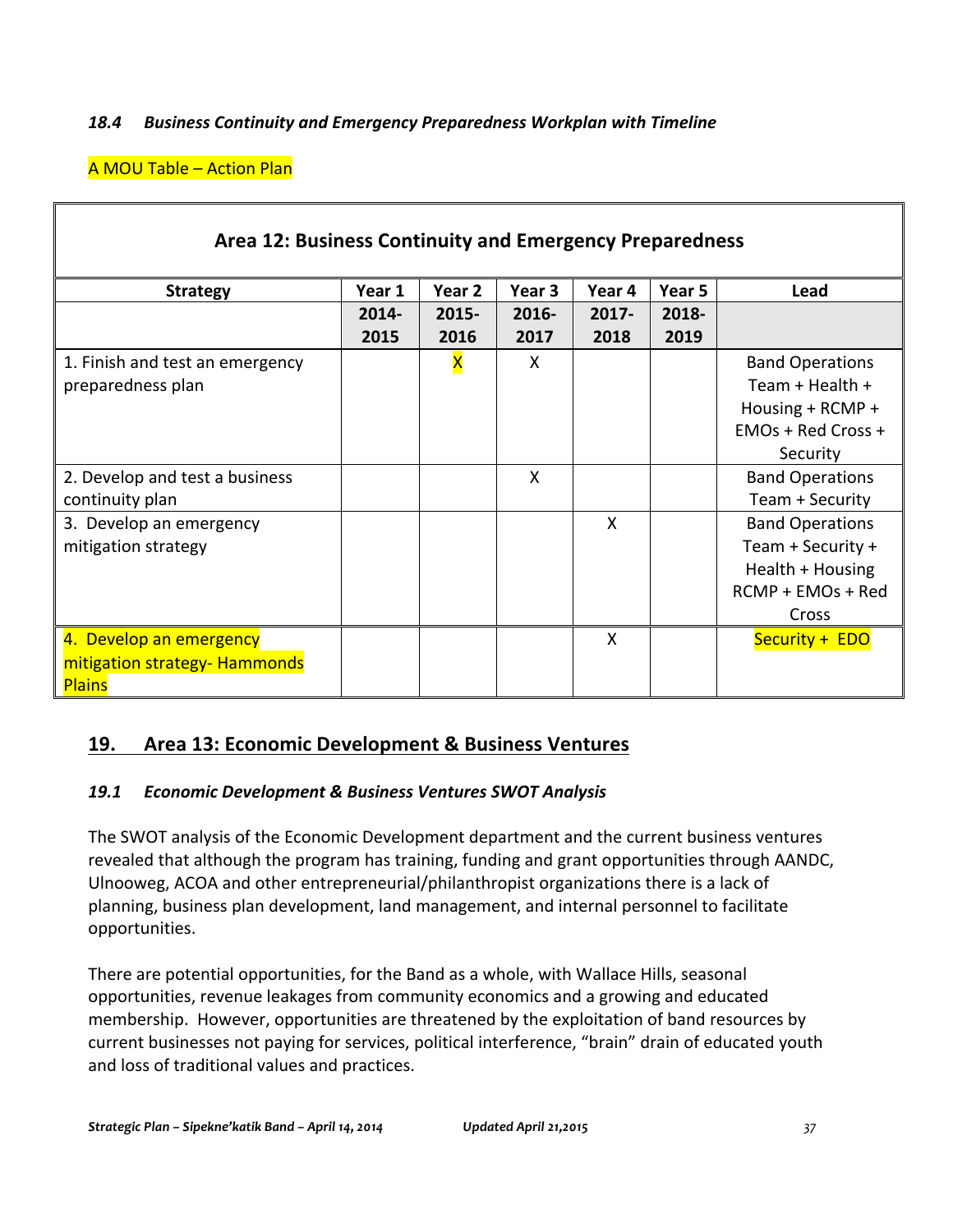#### *19.2 Economic Development & Business Ventures Goals*

It is with this in mind that the following Economic Development & Business Ventures goals are to:

- 1. Establish an Economic Development Corporation.
- 2. Strengthen community-based programs, services and initiatives that strengthen economic development and business ventures opportunities.

#### *19.3 Recommended Strategies for Economic Development & Business Ventures*

- 1. Complete the development and have in place the **economic development corporation**.
- 2. Each business venture develop their **own operating budget with projected net revenues** for band's own-source revenues.
- 3. Each business venture develop their own capital improvements, marketing and action **plans** to improve and attract additional sources of revenue.

#### *19.4 Economic Development & Business Ventures Workplan with Timeline*

| Area 13: Economic Development & Business Ventures |        |          |        |          |        |                          |  |
|---------------------------------------------------|--------|----------|--------|----------|--------|--------------------------|--|
| <b>Strategy</b>                                   | Year 1 | Year 2   | Year 3 | Year 4   | Year 5 | Lead                     |  |
|                                                   | 2014-  | $2015 -$ | 2016-  | $2017 -$ | 2018-  |                          |  |
|                                                   | 2015   | 2016     | 2017   | 2018     | 2019   |                          |  |
| 1. The establishment of the                       | X      | X        |        |          |        | Chief & Council +        |  |
| Sipekne'katik economic                            |        |          |        |          |        | <b>Band Operations</b>   |  |
| development corporation                           |        |          |        |          |        | Team + EDO               |  |
| 2. Each business venture develops                 |        | X        | X      |          |        | <b>Band Operations</b>   |  |
| an operating budget with projected                |        |          |        |          |        | Team + $EDO +$           |  |
| net revenues                                      |        |          |        |          |        | <b>Business Ventures</b> |  |
|                                                   |        |          |        |          |        | <b>Managers</b>          |  |
| 3. Each business venture develops                 |        | X        | X      |          |        | <b>Band Operations</b>   |  |
| a capital improvement, marketing                  |        |          |        |          |        | Team + $EDO +$           |  |
| and action plans                                  |        |          |        |          |        | <b>Business Ventures</b> |  |
|                                                   |        |          |        |          |        | Managers                 |  |

Г